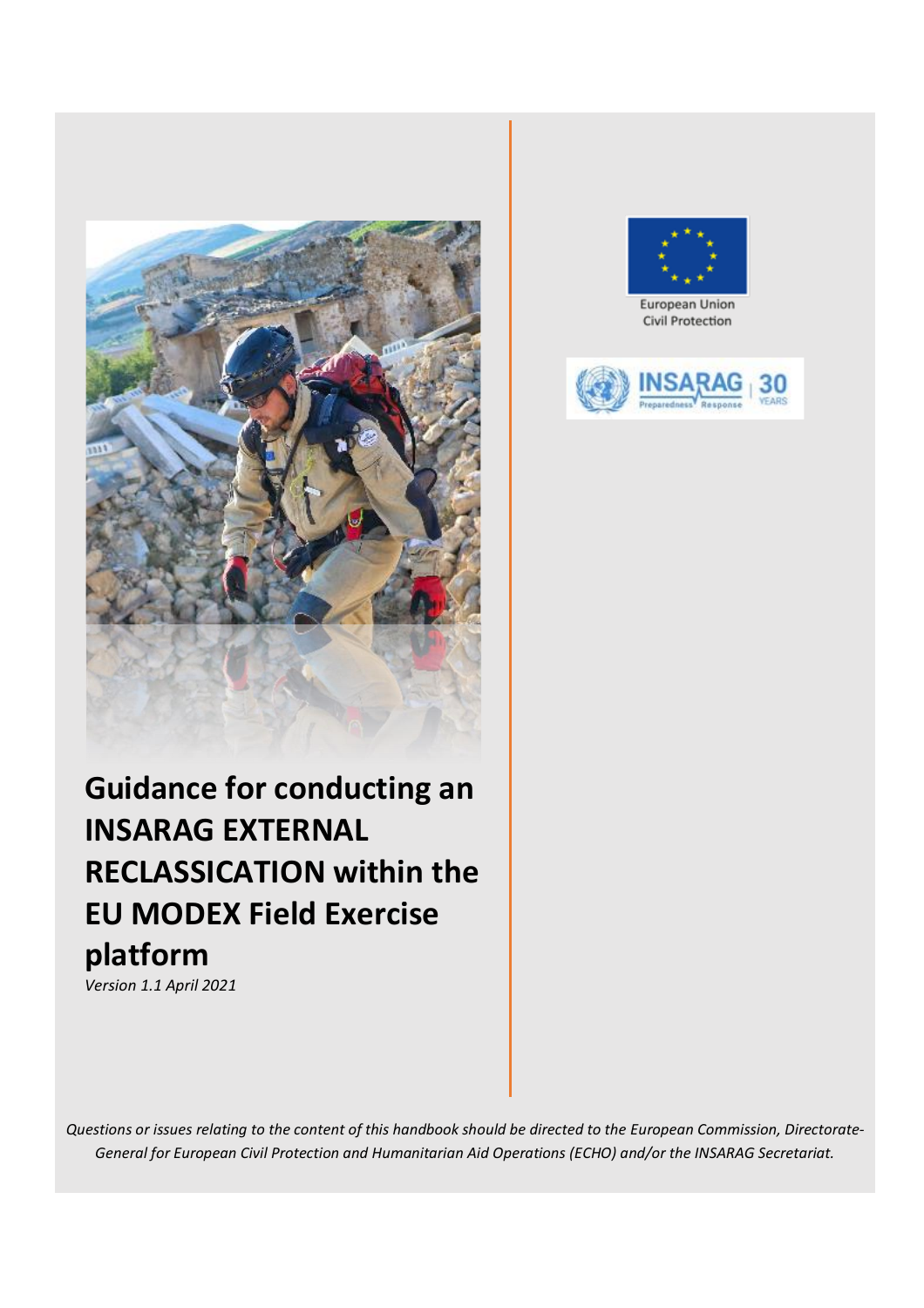# <span id="page-1-0"></span>**Document Control**

| Author(s)                             | <b>Version</b> | <b>History</b>                                                                                                         | Date                        |
|---------------------------------------|----------------|------------------------------------------------------------------------------------------------------------------------|-----------------------------|
| Sean Moore<br>Alan Pellowe            | 0.1            | Development of initial draft document                                                                                  | Nov/Dec 2020                |
| <b>Winston Chang</b><br>Gerard Guerin | 0.2            | EU Commission & INSARAG Secretariat amendments                                                                         | Jan 4 <sup>th</sup> 2021    |
| Sean Moore<br>Alan Pellowe            | 0.3            | Amendments following consultation with Working<br>Group                                                                | Jan/Feb 2021                |
| Sean Moore<br>Alan Pellowe            | 0.4            | Finalised amendments following second consultation<br>with Working Group, EU Commission & INSARAG<br>Secretariat       | Feb/Mar 2021                |
| Sean Moore<br>Alan Pellowe            | 1.0            | Final draft version for approval by EU Commission,<br>INSARAG Secretariat & Johannitter-Unfall-Hilfe e.V               | Mar 22nd 2021               |
| Sean Moore<br>Alan Pellowe            | 1.1<br>(Final) | Amendments to final draft following further<br>consultation with INSARAG Regional Chairs and<br><b>Working Groups.</b> | April 11 <sup>th</sup> 2021 |

#### **Notes:**

- This document will be subject to a further review following the first live EU MODEX/IER process.
- Further amendments will also be considered if any significant changes occur to the EU MODEX/IER process.
- A full review is recommended to align with the 5-yearly cycle of the INSARAG Guidelines.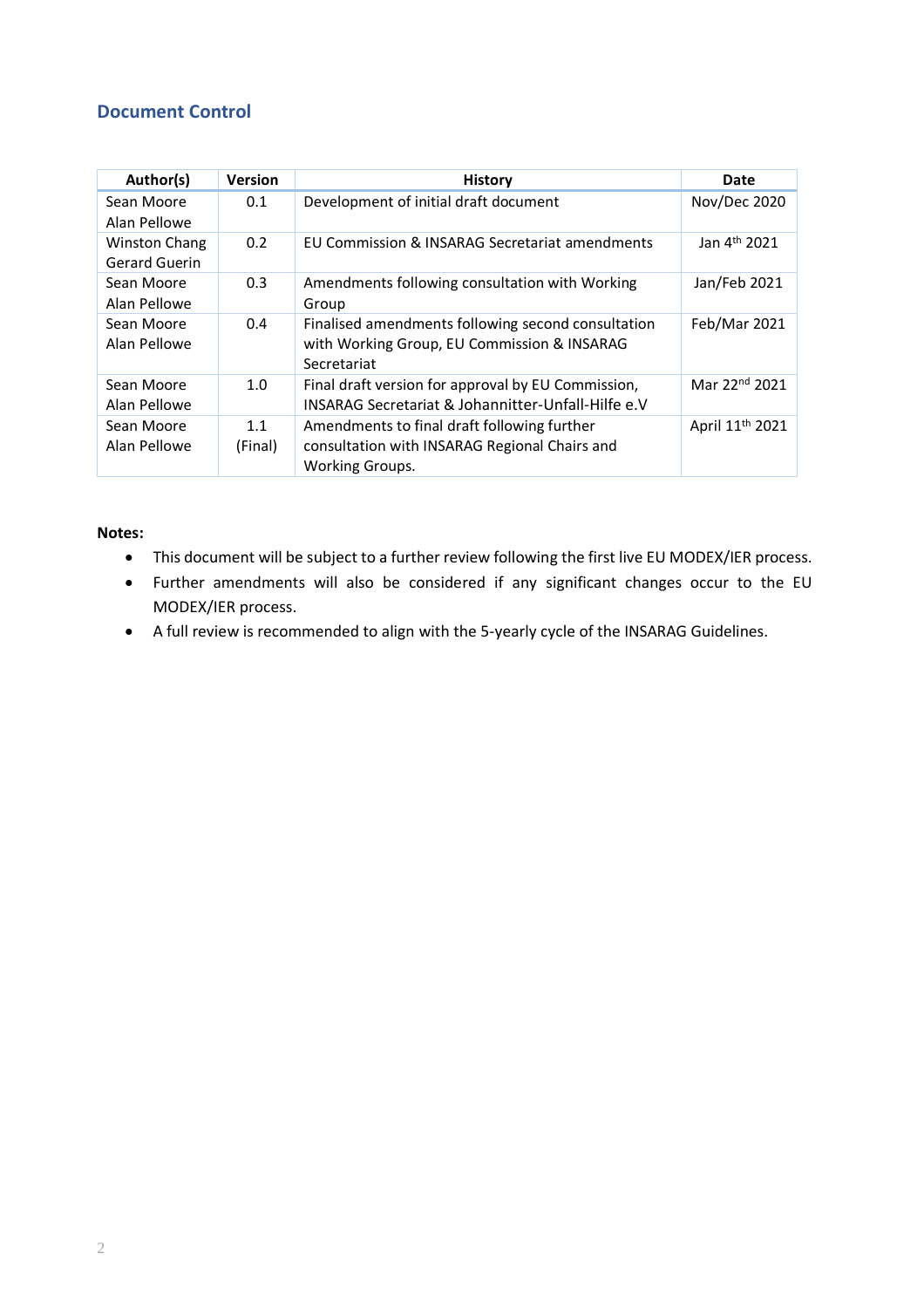| 1. |                                                                   |  |  |  |
|----|-------------------------------------------------------------------|--|--|--|
| 2. |                                                                   |  |  |  |
| 3. |                                                                   |  |  |  |
|    |                                                                   |  |  |  |
|    |                                                                   |  |  |  |
| 4. | IER PROCESS & CONSIDERATIONS WHEN USING THE EU MODEX PLATFORM  12 |  |  |  |
|    |                                                                   |  |  |  |
|    |                                                                   |  |  |  |
|    |                                                                   |  |  |  |
|    |                                                                   |  |  |  |
|    |                                                                   |  |  |  |
|    |                                                                   |  |  |  |
|    |                                                                   |  |  |  |
|    |                                                                   |  |  |  |
|    |                                                                   |  |  |  |
|    |                                                                   |  |  |  |
|    |                                                                   |  |  |  |
|    |                                                                   |  |  |  |
|    |                                                                   |  |  |  |
|    |                                                                   |  |  |  |
|    |                                                                   |  |  |  |
|    |                                                                   |  |  |  |
|    |                                                                   |  |  |  |
|    |                                                                   |  |  |  |
|    |                                                                   |  |  |  |
|    |                                                                   |  |  |  |
|    |                                                                   |  |  |  |
|    |                                                                   |  |  |  |
|    |                                                                   |  |  |  |
|    |                                                                   |  |  |  |
|    |                                                                   |  |  |  |
|    |                                                                   |  |  |  |
|    |                                                                   |  |  |  |
|    |                                                                   |  |  |  |
|    |                                                                   |  |  |  |
|    |                                                                   |  |  |  |
|    |                                                                   |  |  |  |
|    |                                                                   |  |  |  |
|    |                                                                   |  |  |  |
|    |                                                                   |  |  |  |
|    |                                                                   |  |  |  |
|    |                                                                   |  |  |  |
|    |                                                                   |  |  |  |
|    |                                                                   |  |  |  |
|    |                                                                   |  |  |  |
|    |                                                                   |  |  |  |
|    |                                                                   |  |  |  |
|    |                                                                   |  |  |  |
|    |                                                                   |  |  |  |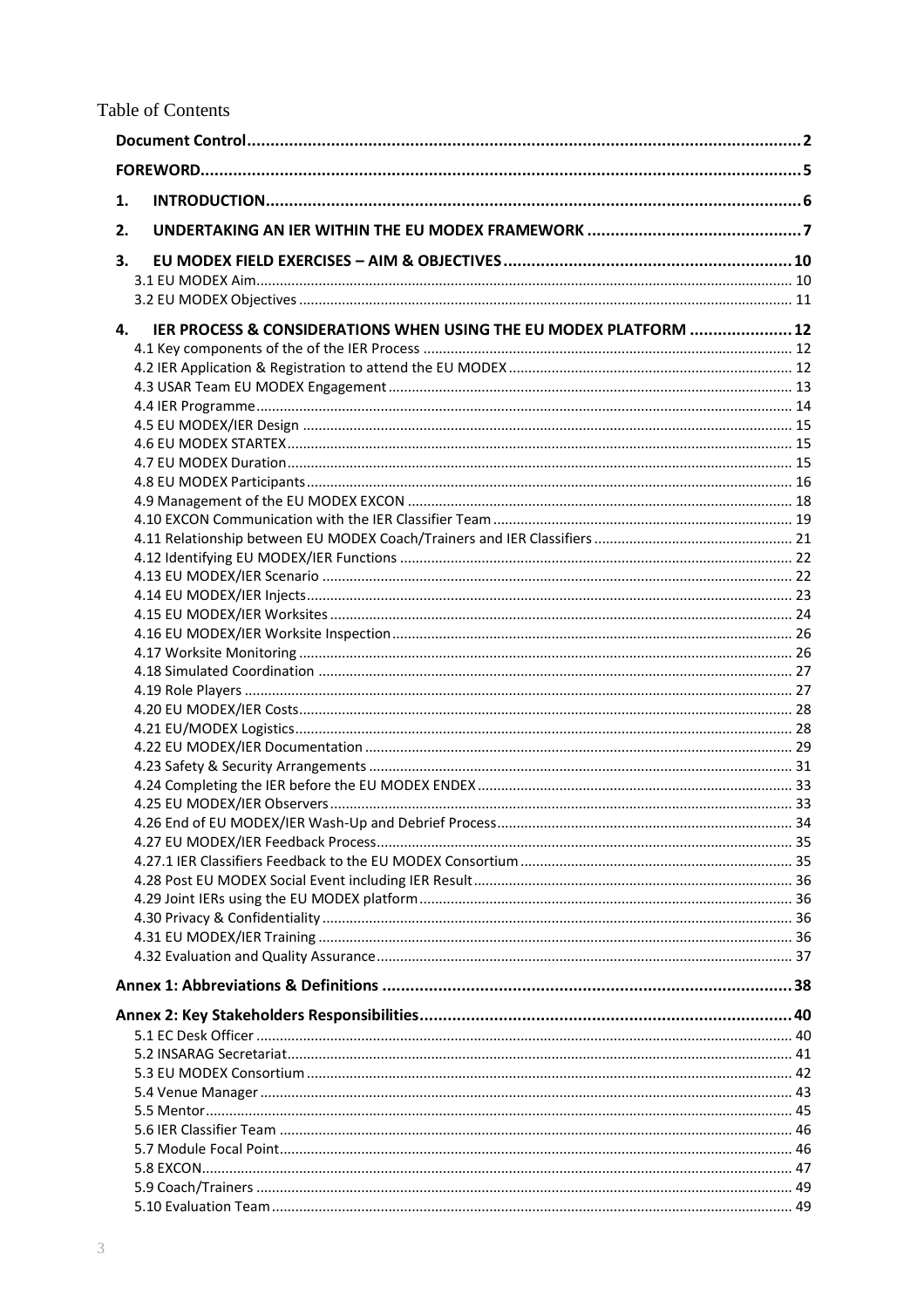| <b>FIGURE 1: IER PROCESS TIMELINE</b>                       | 12 |
|-------------------------------------------------------------|----|
| <b>FIGURE 2: EU MODEX TIMELINE</b>                          | 16 |
| FIGURE 3: EXAMPLE WORKSITE DIAGRAM LINKING TO JER CHECKLIST | 31 |

# **Acknowledgements**

The development of the EU MODEX/IER Handbook is very much a collaborative effort between the European Union DG-ECHO Directorate-General for European Civil Protection and Humanitarian Aid Operations, the International Search and Rescue Advisory Group (INSARAG) of the United Nations Office for the Coordination of Humanitarian Affairs (OCHA) and the UCPM Lot 3 consortium lead Johannitter-Unfall-Hilfe e.V. It has been supported by a working group drawn from subject matter experts provided by the EU MODEX consortium partners and from experienced IEC/R classifiers nominated by the INSARAG Secretariat and drawn from AEME region. To this end we would like to acknowledge the work and contribution of the following personnel in enabling the production of this Handbook:

- **European Commission:** Gerard Guerin, Donatella Salvi, Vlad Petre
- **UN OCHA, INSARAG Secretariat**: Winston Chang, Stefania Trassari
- **Johannitter-Unfall-Hilfe e.V**: Harm Bastian Harms
- **Authors:** Sean Moore United Kingdom, Alan Pellowe United Kingdom
- **Working Group Members:** Morten Agerskov Denmark, Richard Bordoni Italy, Annika Coll Spain, Martin Evers - Netherlands, Stefania Fiore - Italy, Paul Lawless - United Kingdom, Belit Tasdemir - Turkey, Martin Thomsen - Denmark, Arno Umfahrer - Austria
- **Photographs:** EU MODEX/Mareike Harms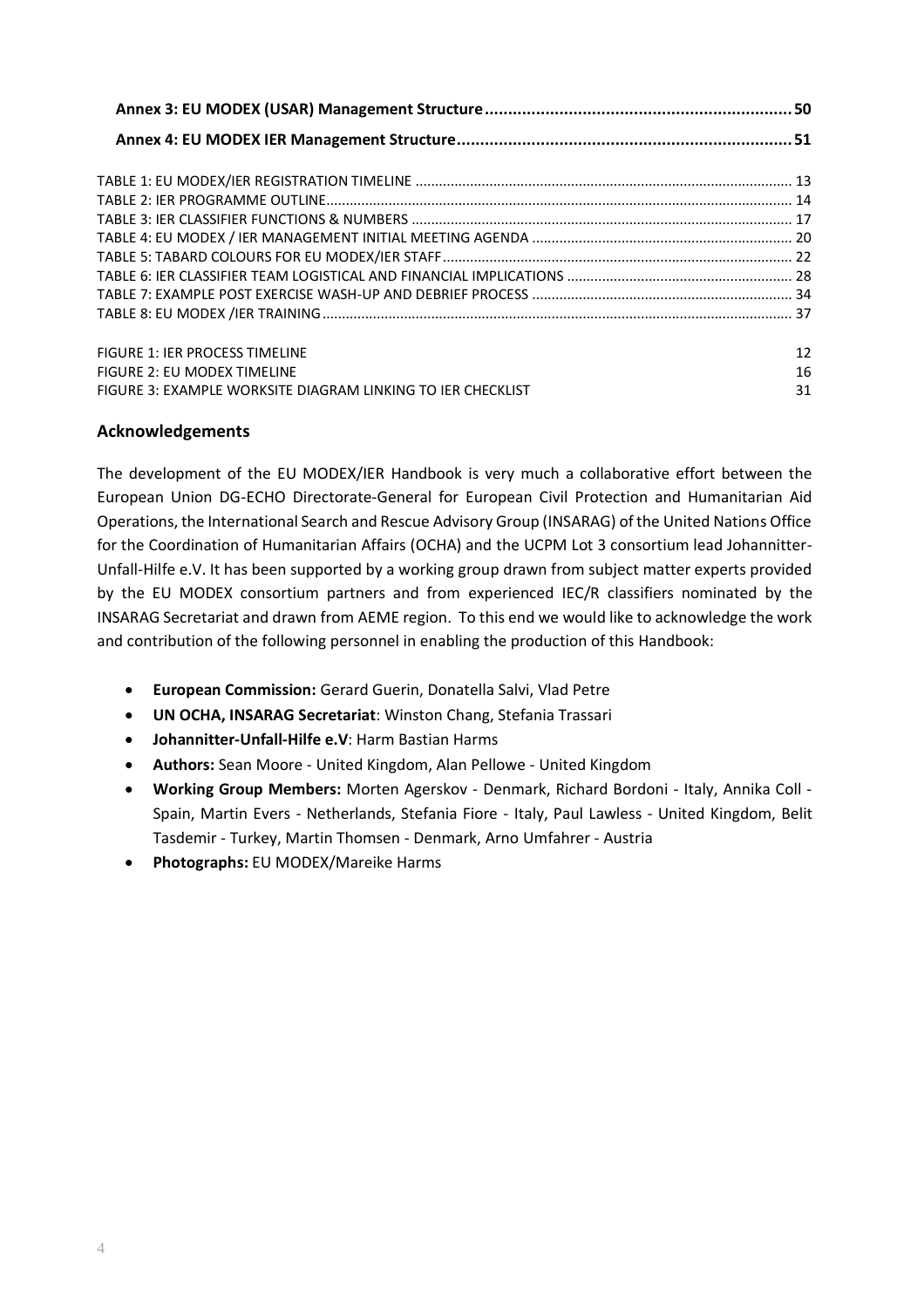# <span id="page-4-0"></span>**FOREWORD**

The partnership of cooperation between the European Commission and the United Nations Office for the Coordination of Humanitarian Affairs - International Search and Rescue Advisory Group (INSARAG) is long-standing and continues to evolve and support a variety of initiatives that promote the closest possible cooperation between the Union Civil Protection Mechanism (UCPM) and INSARAG. The development of this handbook which functions as a reference tool to reinforce a common understanding among the many key stakeholders involved in the development, and delivery of the INSARAG External Reclassification (IER) process utilising the EU MODEX platform serves as a shining example of this close cooperation and desire to continuously improve the quality of what we jointly deliver.

We remain focussed on the overall aims of EU MODEX and of the reclassification process which is to continuously strengthen and improve the quality assurance of the USAR teams many of whom are also registered as response capacities in the European Civil Protection Pool (ECPP). It therefore makes both economical and practical sense that these teams utilise EU MODEX which is an established high-quality platform for teams to demonstrate competence, continuous improvement, and professional development and has the flexibility to integrate the use of the global IEC/R checklist for Heavy and Medium USAR teams undertaking the IER. These checklists have since their inception in 2005, sought to strengthen coordination and standardisation among international USAR teams, and build international community confidence that externally validated teams provide a highly effective and value-added resource able to assist disaster affected communities in their hour of greatest need.

The European Commission and the INSARAG Secretariat strongly encourages the use of this guidance handbook by all stakeholders who should be aware of the detailed information within, regarding the design, planning, conduct, administrative and logistical arrangements of an EU MODEX field exercise hosting an IER and of each other's roles and responsibilities. This approach not only improves the efficiency and effectiveness of the IER process but also ensures a more coherent and collective delivery of EU MODEX. Furthermore, it avoids duplication of effort, supports and encourages partnership working, and we believe delivers a unique opportunity for USAR teams to participate with other teams and be able to fully demonstrate their response capacity as they would in a real-life response.

We would like to also acknowledge the professionalism and dedication of the many people who have over the years led and shaped the development of European civil protection cooperation, and the IEC/R process. This also includes the different consortia, and hosting venues that have contributed to building the EU MODEX/IER platform which is now considered to be a real emergency preparedness and response success story. All stakeholders should be rightly proud that their individual and collective efforts are contributing to the saving of lives, and what could be more important than that?

Felix Block

October

**Felix Bloch, Head of Unit B3 - Knowledge Network and Evidence-based Policy, DG ECHO**

**Sebastian Rhodes Stampa, Chief of the Emergency Response Section for UN OCHA**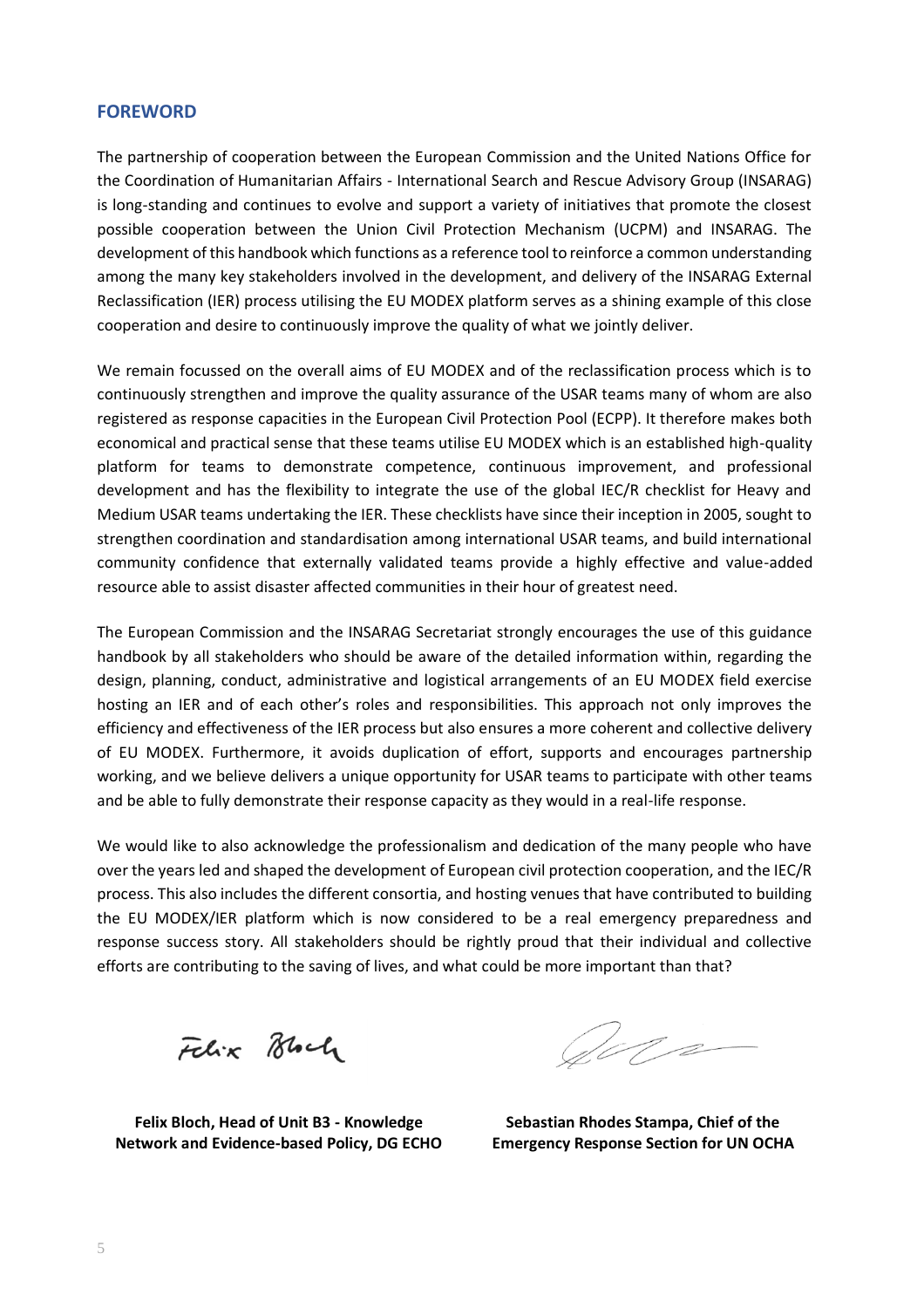# <span id="page-5-0"></span>**1. INTRODUCTION**

This handbook is addressed to all personnel, organisations and hosting countries involved in the preparation, development and implementation of the INSARAG External Reclassification (IER) process when undertaken using the platform of the Modules field exercises (EU MODEX) of the Union Civil Protection Mechanism (UCPM). Specifically, this will include the following relevant stakeholders:

- European Commission MODEX Desk Officers
- INSARAG Secretariat, Emergency Response Section of the Response Support Branch, OCHA Geneva
- IER Classifiers and Team Leaders
- **IER Mentors or Mentoring Teams**
- EU MODEX Consortium partners
- EU MODEX Evaluation and Quality Assurance Teams
- Venue Management staff of EU MODEX hosting countries
- INSARAG classified USAR teams based in the European Union or Participating States of the UCPM, planning to undertake the IER process
- INSARAG classified USAR teams sponsoring organisation(s)

It has been specifically developed to inform and guide stakeholders who have limited knowledge or experience of the EU MODEX platform, and/or the requirements of the IER process, as well as stakeholders who may be familiar with their own areas of expertise but who wish to become familiar with other areas of the process. The intention is to align to and complement the information contained within the INSARAG Guidelines and EU MODEX documentation, and not to replicate information but to summarise and add clarity to the main elements applicable to the EU MODEX/IER, and to ensure that the reader can extract the information relevant to them and their organisations. This will ensure the best possible opportunities to increase knowledge, consistency and quality assurance and will furthermore promote common understanding and approaches for all stakeholders.

It should also be noted that the handbook is limited in its scope to the current IER process and does not include any references to INSARAG light team capacity, nor does it include any references to the lNSARAG External Classification (IEC) process as this is not currently available as an option to undertake within the EU MODEX. It is anticipated that future amendments to this handbook will incorporate any applicable changes to the EU MODEX platform and global classification processes.

Although it is a standalone document, it is advisable for all stakeholders to be familiar with the following documents:

- [INSARAG Guidelines v2020 Volume I: Policy](http://portal.undac.org/pssuportal/portalrest/filesharing/download/public/nTrRg4iizQJJd6p)
- [INSARAG Guidelines v2020 Volume II Preparedness & Response Manual C: INSARAG External](http://portal.undac.org/pssuportal/portalrest/filesharing/download/public/F9b79OV6IC4TwdG)  [Classification and Reclassification](http://portal.undac.org/pssuportal/portalrest/filesharing/download/public/F9b79OV6IC4TwdG)
- [IEC/R Checklist 2020 version](http://portal.undac.org/pssuportal/portalrest/filesharing/download/public/rcDsWbf9n7qWZsv)
- EU MODEX staff handbooks specific to the hosting venue(s)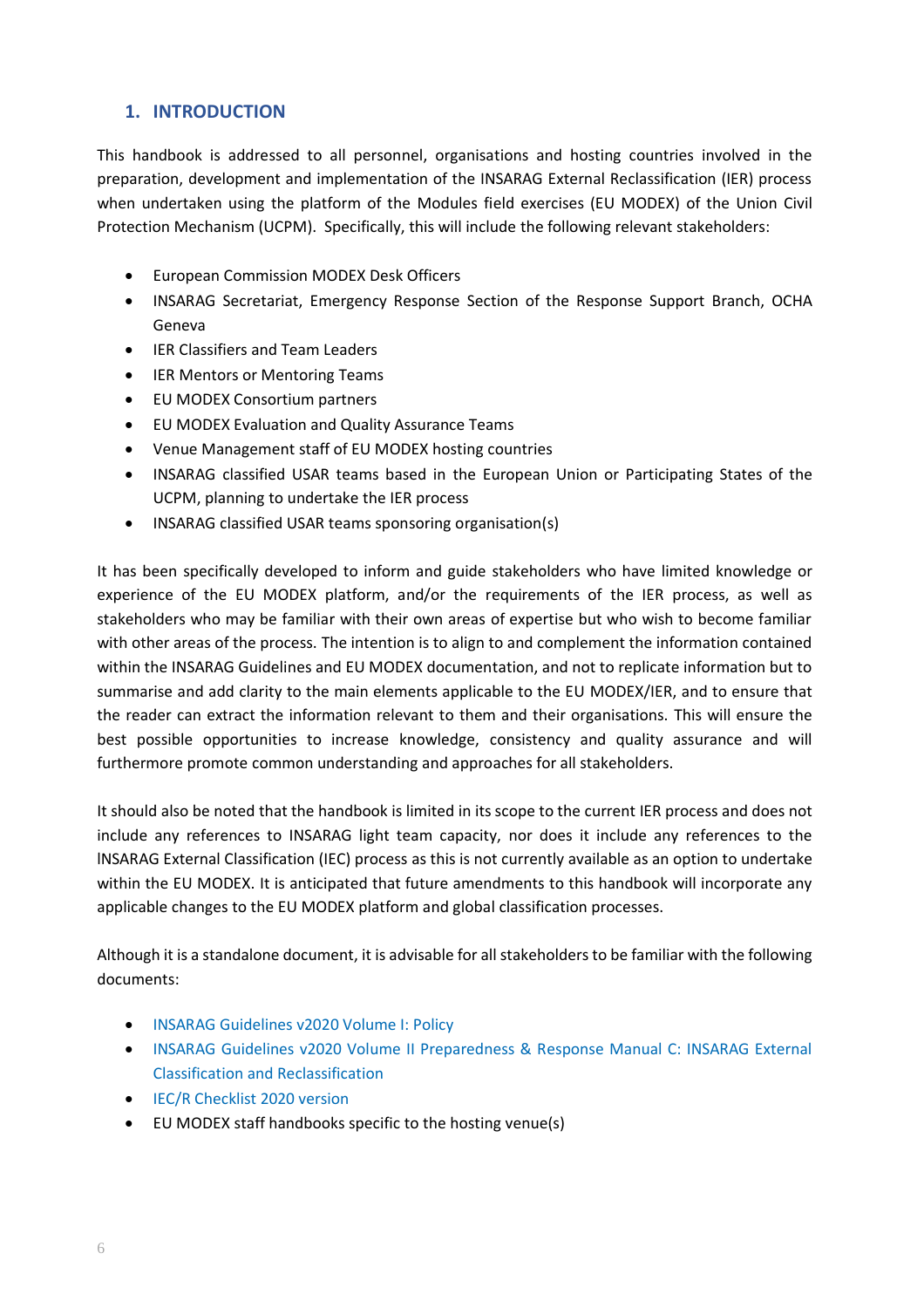# <span id="page-6-0"></span>**2. UNDERTAKING AN IER WITHIN THE EU MODEX FRAMEWORK**

Undertaking an IER within the framework of an EU MODEX is a demanding process that requires robust administrative, financial and operational commitment from the sponsoring organisation, the USAR team, and its appointed mentor. In addition, strong support will also be required from the INSARAG Secretariat (ERS), the European Commission, appointed consortium, contractors and EU MODEX host nations to ensure achievement of a successful outcome.

Eligible USAR teams wishing to undertake the reclassification process should also be fully aware and factor into their respective planning, that the EU MODEX is conducted within the framework of the UCPM which has differing mobilisation, coordination procedures and protocols from those established by UN-OCHA and INSARAG. However, using the EU MODEX platform does present a number of distinct advantages over the traditional approach of organising the IER process to take place in a team's home location/country; these include:

- As the exercise is being designed, planned and delivered by an EU contracted consortium there will be a significant reduction in planning time and resources that will need to be committed for the team involved.
- The EU MODEX aims to provide a realistic deployment exercise that takes place outside of a USAR teams normal geographical location. It therefore adds a high degree of realism to the exercise and presents an enhanced opportunity to fully display its mobilisation and deployment capabilities right through and including all stages of a real mission deployment and demobilisation, and thus aligns with the purpose of the IER process, which is to execute a nonstaged exercise that, in all aspects, reflects reality.
- There are a range of other teams/modules that will also participate in the EU MODEX, providing further opportunities for cooperation and interaction. UCPM and UNDAC also work closely with the Joint UNEP/OCHA Environment Unit (JEU) during actual field missions, so reference to them is also highly likely.
- EU MODEX provides an exercise platform utilising a Main Event List (MEL) and Main Inject List (MIL) incorporated into a timeline that fully supports the IER check list. There is also a high degree of in-built flexibility within the EXCON and with the venue manager of the consortium that will allow the USAR team every possible opportunity to complete all elements of the IER checklist within a 42-hour window. 1
- Undertaking the IER within EU MODEX will also significantly reduce costs for the team and therefore provides a more productive, efficient and value for money alternative. The European Commission covers some of the participation costs to a maximum predefined amount for each module/team taking part in EU MODEX, which is contractually agreed between the European Commission and the contracted consortium.
- Having additional teams and international actors participating as part of the MODEX exercise which has an IER ongoing creates a much more realistic atmosphere for the team being classified

<sup>&</sup>lt;sup>1</sup> IER exercise phase must be a minimum of 30 continuous hours from arrival at the immigration process/border crossing. EU MODEX provides a minimum of 42 hours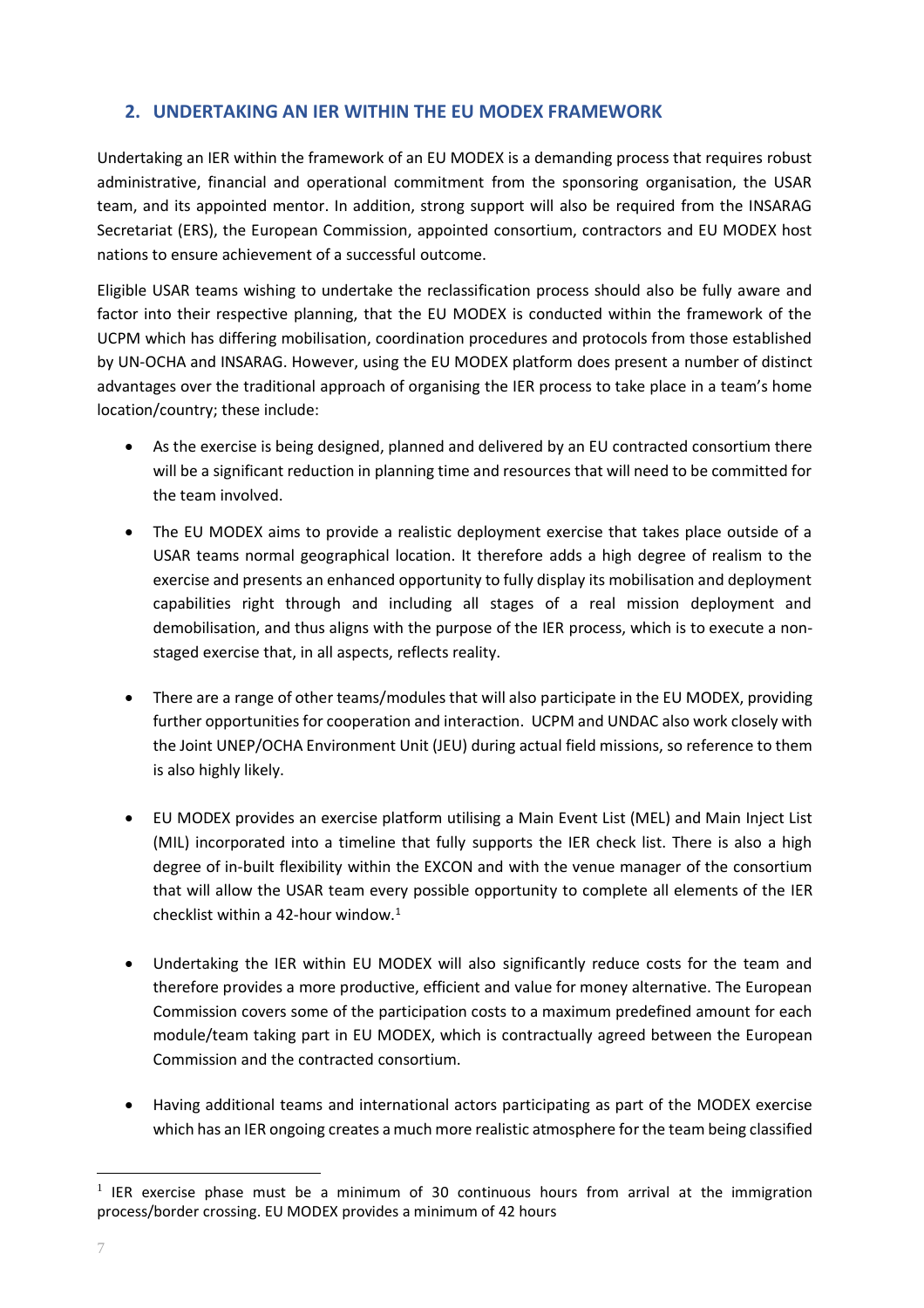and for the IER classifiers to better observe the team's capability in terms of the key functions of interoperability and coordination.

- The consortium is contractually required to design USAR exercises in full alignment with the INSARAG Guidelines and associated methodologies, therefore providing enhanced opportunities for eligible INSARAG classified teams.
- EU MODEX is a highly credible and proven platform, and a known entity with many years of experience in delivering high quality international civil protection exercises. It engages personnel that are experienced, competent and fully conversant with international disaster response structures and in particular know how to deliver an exercise to the globally accepted standards required for an IER exercise and in accordance with the INSARAG Guidelines and methodology.
- Eligible USAR teams that successfully pass their INSARAG Classification and/or Reclassification will be recognised as meeting the requirements to be registered in the European Civil Protection Pool (ECPP)<sup>2</sup> and will not be required to undertake a separate EU Certification process. The responsible National Civil Protection Authority will however still need to apply for the registration of the team in the 'Pool' by sending an official request combined with the submission of the application file, providing the necessary documentation on the capacity. It should also be clear that there are no reciprocal arrangements in place for teams passing the EU certification process as this does not lead to automatic INSARAG classification.

In addition to the advantages there may also be the following limitations that must be considered:

- For the IER classifier team there may be a requirement to split and observe activities at various locations to ensure that all elements of the checklist can be assessed i.e., logistics classifier may need to see the team's warehouse and logistics support provision which can only be undertaken in the home location. This may incur additional costs and logistical considerations for the donor organisations, although pre greening of the checklist in advance may negate some of these issues.
- The EU MODEX has a normal working duration of 42 hours continuous operational activity as opposed to a minimum of 30 working hours for a normal IER exercise phase, therefore, classifiers should be aware that they will potentially be required to plan for a longer duration in the field.
- The contracted consortium will have supplementary communication channels to consider in order to ensure that the INSARAG Secretariat, USAR team mentor and IER classifier team are kept fully appraised of developments in the preparation and delivery phase of the EU MODEX.

<sup>&</sup>lt;sup>2</sup> The EU Member States agreed on the establishment of the ECPP in Decision 1313/2013/EU on a Union Civil Protection Mechanism (article 11). Details are defined in Implementing Decision 2014/762/EU (chapter 5), amended by Implementing Decision 2018/142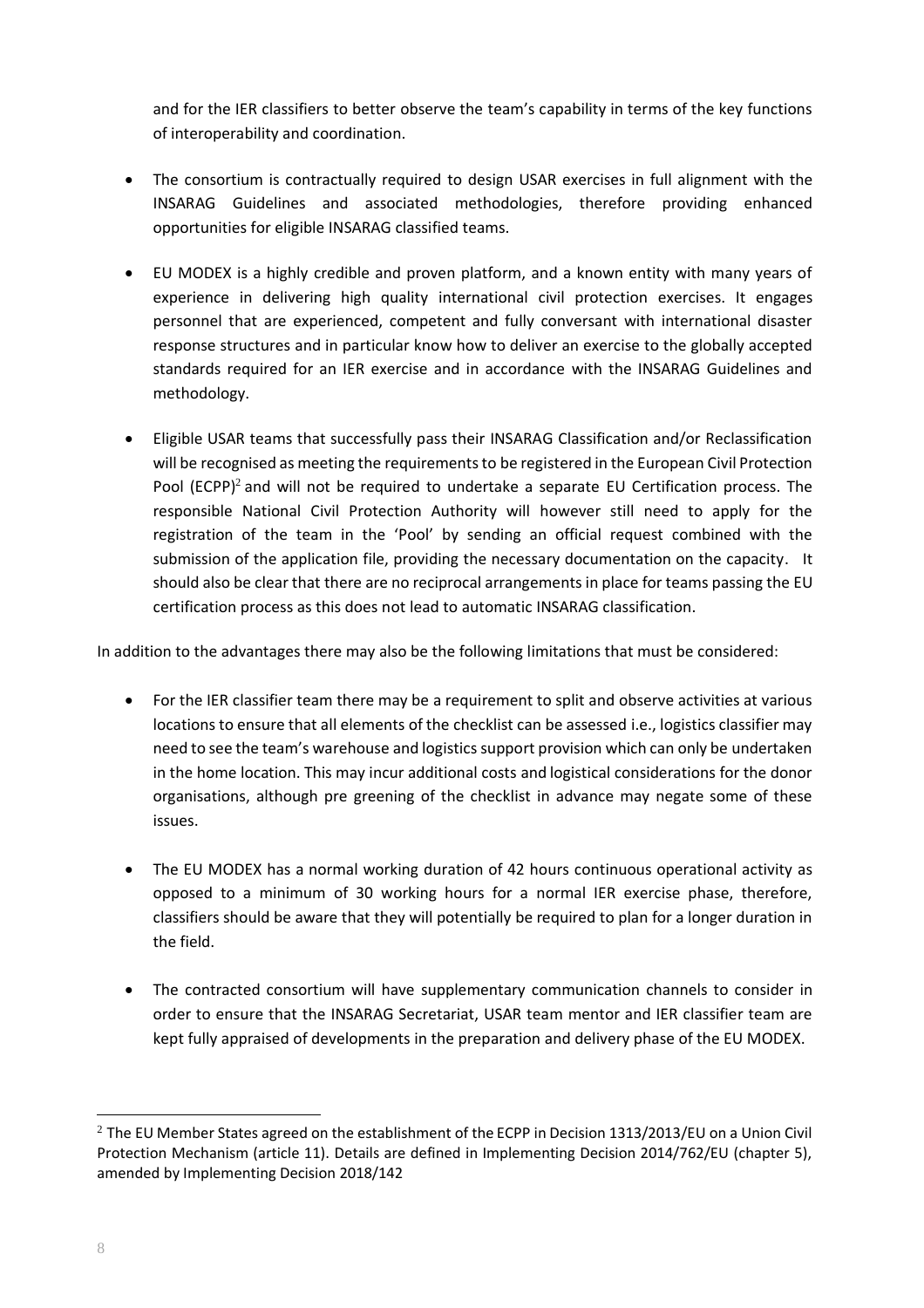- IER classifiers can be nominated from regions outside the Africa, Europe, Middle East (AEME) and may not be familiar with the UCPM and EU MODEX. Although they will be concentrating on the IER checklist there are undoubtedly differences when conducting the IER in this context which the classifiers need to be familiar with.
- It is crucial element of the planning phase that the IEC classifier team and mentor engage with the EU MODEX consortium and its venue manager at the earliest opportunity after they have registered for an IER. Therefore, the mentor and potentially a member of the classifier team should expect to attend the EU MODEX exercise planning meetings as the specific exercise venues and sites will also be discussed at this early stage.
- For the USAR team, there can be a degree of becoming detached from the IER process when the main exercise component is being delivered by a third party and in a different country. Again, this must be negated by having a proactive module focal point who fully engages with the EU MODEX consortium and venue manager's team.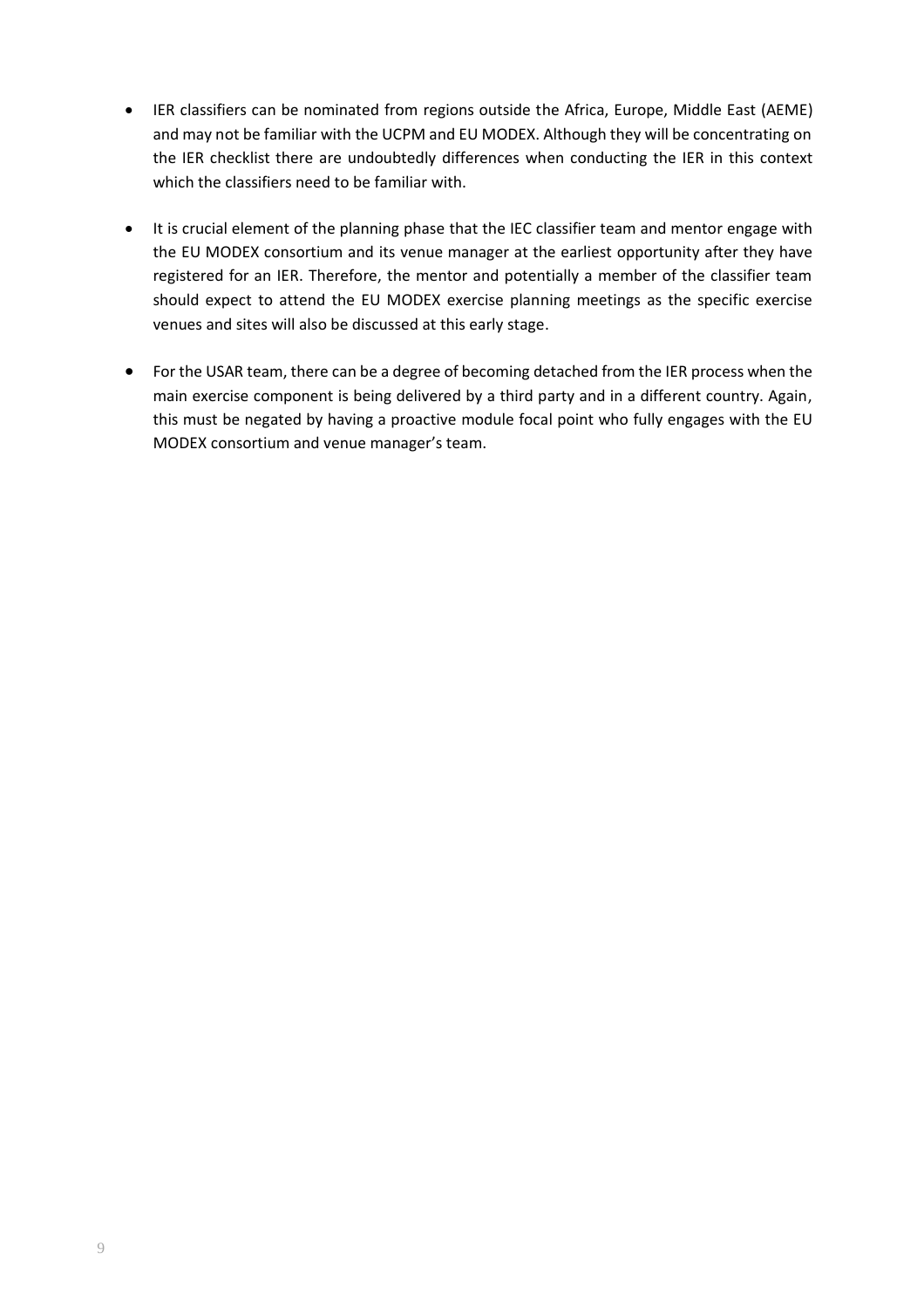# <span id="page-9-0"></span>**3. EU MODEX FIELD EXERCISES – AIM & OBJECTIVES**

The Union Civil Protection Mechanism<sup>1</sup> (UCPM) is comprised of 33 Countries, the 27 EU Member States and 6<sup>2</sup> Participating States. Its overall objective is to strengthen cooperation between the EU Member/ Participating States in the field of civil protection, with a view to improving prevention, preparedness and response to disasters. Any country in the world overwhelmed by a disaster can request assistance via the UCPM. By pooling civil protection capabilities (including USAR teams) of EU Member/Participating States, the UCPM can ensure better protection primarily of people, but also of property and the natural and cultural environment.

# <span id="page-9-1"></span>**3.1 EU MODEX Aim**

Training and exercise programmes have been established to enhance the coordination of civil protection assistance interventions by ensuring improved compatibility and interoperability between the intervention teams and other intervention support as well as by developing the competence of the participants involved. The exercise programme comprises specific exercises, modules field and tabletop exercises (EU MODEX), for modules, other response capacities, national experts, and Technical Assistant Support Teams (TAST). EU MODEX also facilitates the certification<sup>3</sup> of European Modules/Other Response Capacities<sup>4</sup> registered in the European Civil Protection Pool (ECPP). In addition, it has the capacity to support the re-classification of UCPM INSARAG classified teams. The design of the EU MODEX programme has a generic set of main objectives that apply to all of the exercises as follows:

- To establish a common understanding of the cooperation in civil protection assistance interventions with modules/RDC/UCC/EUCPT and national authorities.
- To provide a learning opportunity for all actors involved in civil protection assistance interventions with modules/other response capacities/EUCPT and TAST under the UCPM.
- To enhance operational cooperation between EU Member/Participating states' modules, EUCPT and other response capacities.
- To test and improve the coordination of Union Civil Protection assistance/response and international actors
- To test and improve modules'/other response capacities' and TAST SOPs in all phases of the mission cycle (including mobilisation and demobilisation).
- To test and improve the implementation of coordination, interoperability, self-sufficiency, communication, reporting and logistical challenges during deployments.
- To enhance the exchange of different equipment and of information of command structures in modules/other response capacities from different participating states and third countries if any.
- To examine the possible compatibility of equipment by comparing equipment lists.
- To establish a USAR coordination cell in each exercise, in which all modules will be represented and participate including virtual modules.

<sup>1</sup> Decision No 1313/2013/EU. OJ EU, L 347 of 20.12.2013, as amended.

https://eur-lex.europa.eu/legal-content/EN/TXT/PDF/?uri=OJ:L:2019:077I:FULL&from=EN

<sup>2</sup> Iceland, Montenegro, North Macedonia, Norway, Serbia and Turkey.

 $3$  Certification of EU Modules is a similar process to INSARAG IEC/R process (Article 11(4) of amended Decision No 1313/2013/EU).

<sup>4</sup> For definitions of Modules/ Other Response Capacities, see Article 9 of amended Decision No1313/2013/EU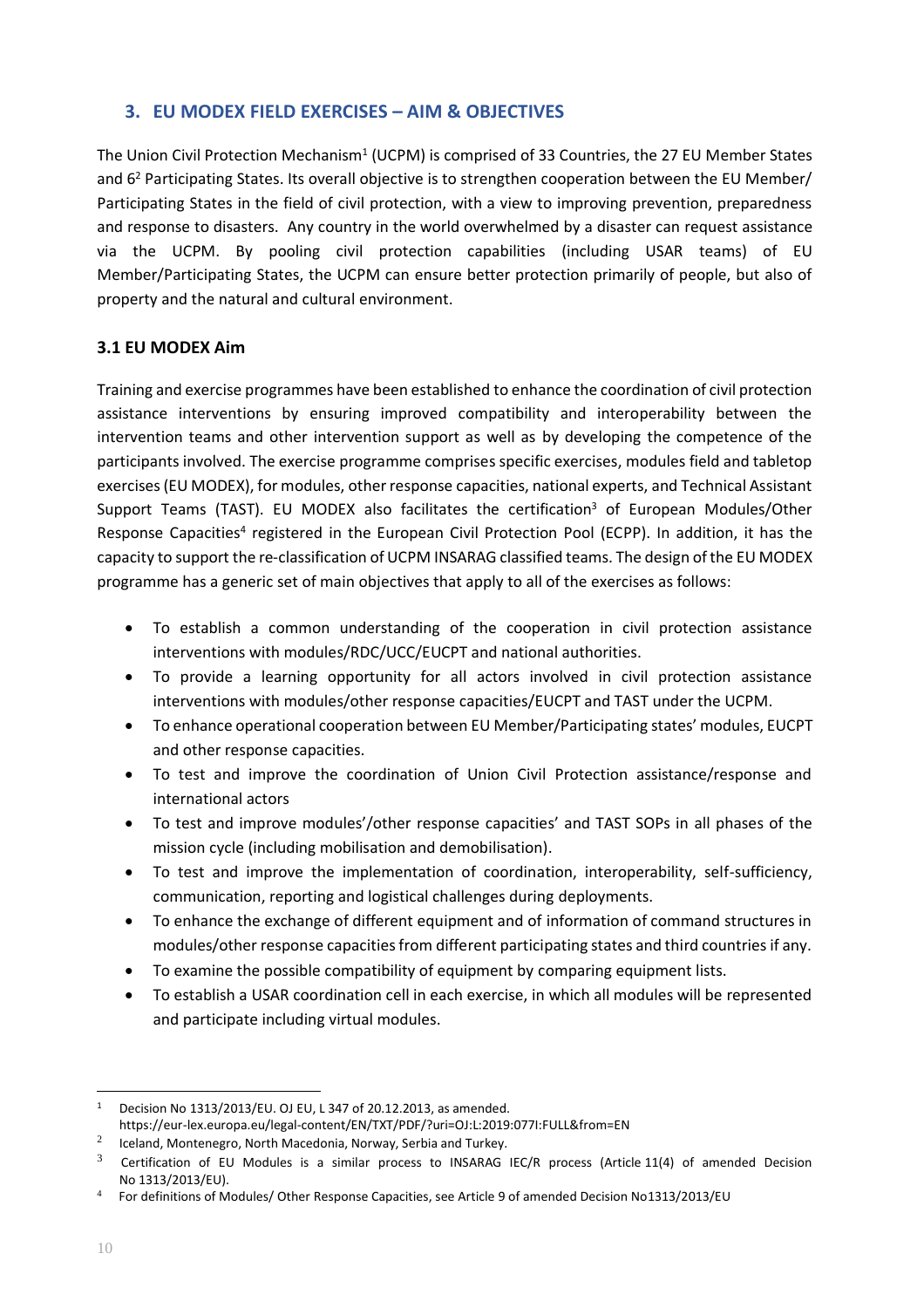# <span id="page-10-0"></span>**3.2 EU MODEX Objectives**

In addition to the EU MODEX aim of providing modules with an opportunity to test and practice their preparedness in the context of a full-scale field exercise; modules and teams will also be expected to accomplish a number of additional objectives as set out in the contract with the European Commission. These are translated into a list of operational objectives for the exercise, whereby the participants will have the opportunity to:

- Develop a greater understanding of the characteristics of working in an international environment e.g., interactions of modules (role of modules management), EUCPT, humanitarian and other relevant international actors.
- Gain a broader understanding of real deployments within the UCPM.
- Improved understanding of the difference in being deployed within a Member State / Participating State of the European Union or a third country.
- Test their performance in respect of Host Nation Support (HNS) and other relevant guidelines.
- Experience language and communication problems.
- Broaden and strengthen their professional network.
- Experience and possibly enhance interoperability, logistical challenges, coordination and operational cooperation between different modules/UCC/EMTCC/TAST/EUCPT and UNDAC.
- Experience a simulated deployment being coordinated by a Coordination Cell
- Train, assess and evaluate their technical capacities.
- Test, analyse and evaluate the functionality, appropriateness and compatibility of their equipment.
- Gain a better understanding and implementation of safety and security during an emergency.
- Test their self-sufficiency capacities.
- Test their performance in the light of relevant guidance documents, rules and regulations.
- Test, analyse, evaluate and improve their standard operational procedures.
- Exchange different equipment, information, command structures and communication tools.
- Been given the opportunity to carry out practical damage and needs assessment.
- Improve their understanding of the role of the Local Emergency Management Authorities (LEMA), in-country humanitarian and crisis management representatives and the other stakeholders in the field.
- Have a better view on the relationship with UN-partners, International Organisations and Non-Governmental Organisations.
- Improve their reporting skills and practice.
- Improve their understanding of hand-over to the LEMA and to the humanitarian partners.
- Improve their communication and negotiation skills.
- Deepen understanding and skills in meeting planning and review of actions.
- Experience working in a multinational team.

Prior to the exercise modules/teams will be expected to submit additional learning objectives that they would purposely like to be incorporated into the EU MODEX, however, this **will not** be expected of the USAR team undertaking reclassification, unless they specifically wish to do so. Any decision to submit additional learning objectives should be discussed with the USAR team mentor and brought to the attention of the IER classifier team leader and should not detract from the objectives of the IER process.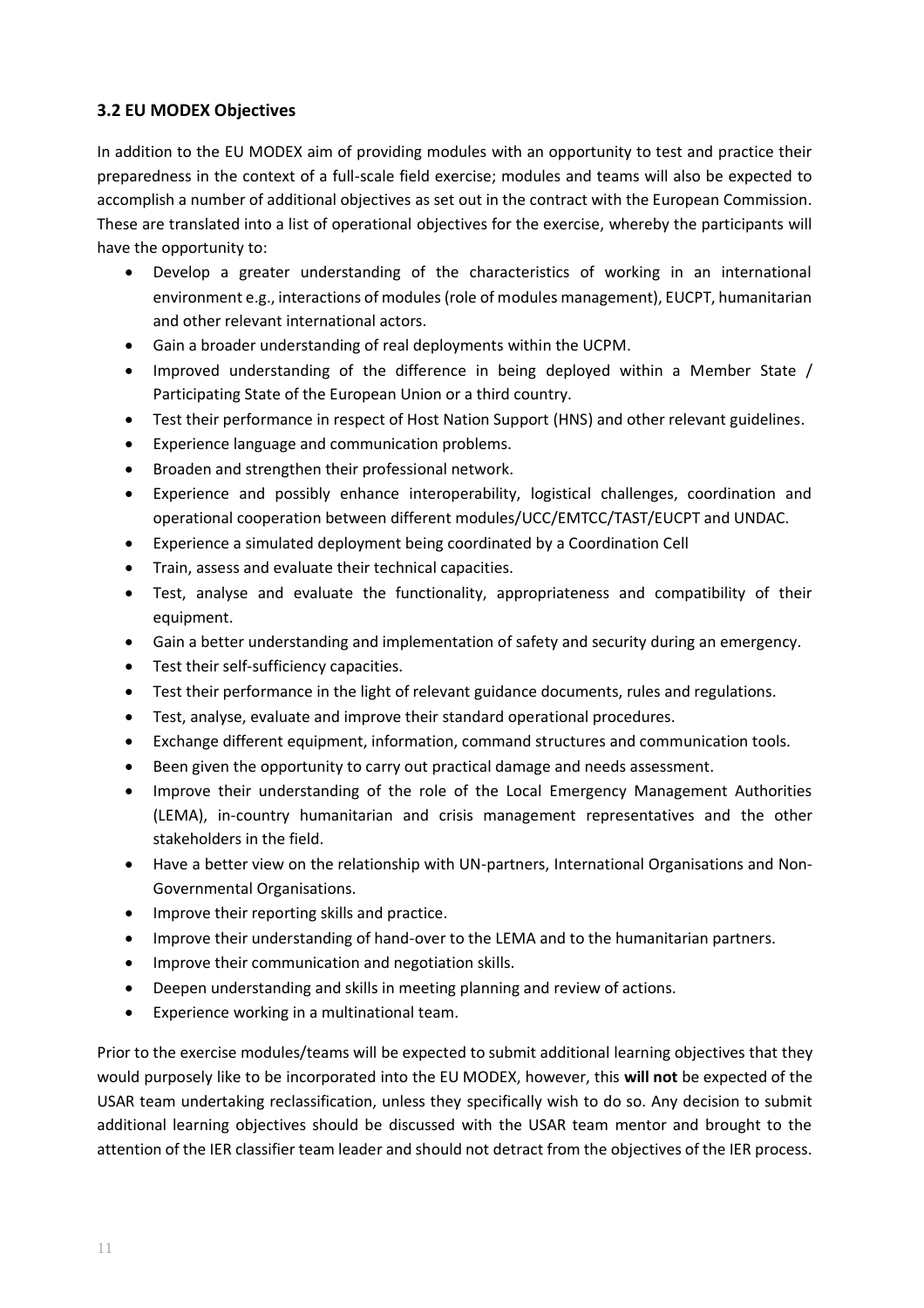# <span id="page-11-0"></span>**4. IER PROCESS & CONSIDERATIONS WHEN USING THE EU MODEX PLATFORM**

The main aim of this section of the handbook is to summarise and explain the key elements of the IER process as stipulated in the [INSARAG Guidelines v2020 Volume II Preparedness & Response Manual C:](http://portal.undac.org/pssuportal/portalrest/filesharing/download/public/F9b79OV6IC4TwdG)  [INSARAG External Classification and Reclassification](http://portal.undac.org/pssuportal/portalrest/filesharing/download/public/F9b79OV6IC4TwdG) and to provide further clarity and practical guidance for the relevant stakeholders as listed on page 6.

# <span id="page-11-1"></span>**4.1 Key components of the of the IER Process**

The INSARAG External Reclassification (IER) is the process required to be undertaken by a previously classified team every fifth calendar year following the original IEC in order to maintain their INSARAG Medium or Heavy classification status. The IER two-year planning timeline (Annex B in INSARAG guidelines Volume II Manual C) outlines the full timeframe that a USAR team needs to adhere to with regard to its IER, but a summarised version can be viewed in Figure 1 below.

## <span id="page-11-3"></span>*Figure 1: IER Process Timeline*



# <span id="page-11-2"></span>**4.2 IER Application & Registration to attend the EU MODEX**

To maintain its classification status, the USAR team will apply for reclassification to the INSARAG Secretariat at least 2 years in advance of its 5-year anniversary IEC date. At this point the USAR teams INSARAG Policy Focal Point should apply to the INSARAG Secretariat making use of the IEC/R Application Phase  $1<sup>5</sup>$  and indicating their intention to undertake their IER utilising the EU MODEX Platform. This is

<sup>5</sup> Refer to Annex D5 under the Guidelines Annex Volume II, Manual C tabs of the Guidance Notes at www.insarag.org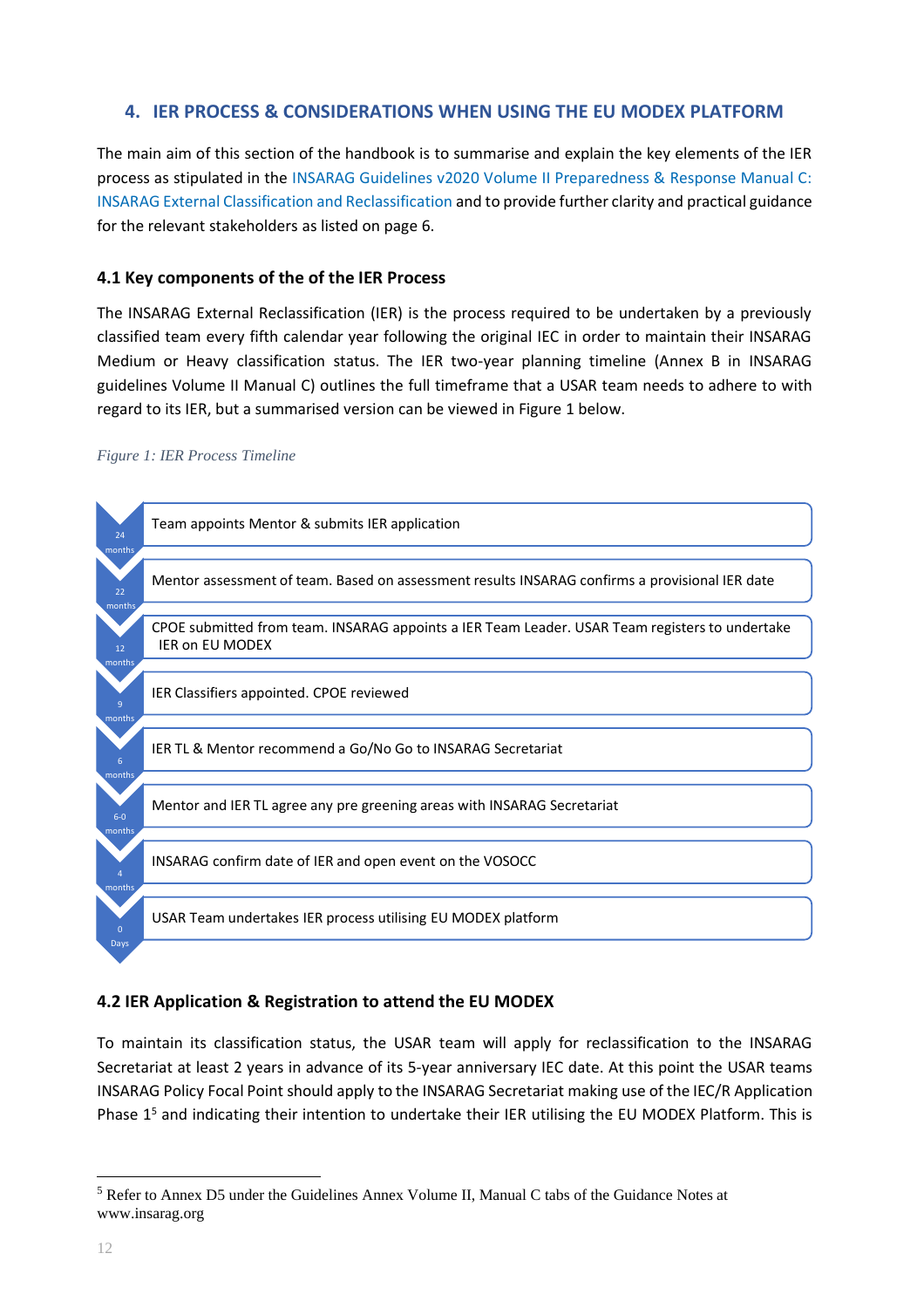likely to be well before the dates for EU MODEX are published, so that full consideration can be given to facilitating their request.

To align with new exercise cycles, EC Desk Officers will invite expressions of interest from EU Member States, Participating States and may also invite a limited number of Third Countries that would like to participate in the planned EU MODEX programme. Registration forms from interested modules/teams shall be submitted to the nominated consortium responsible for delivery. The Commission in consultation with the consortium will select modules/teams, based on the number of previous participations in EU MODEX, and the number of certification/reclassification processes required to be undertaken in the given contractual period, with priority given to USAR teams wishing to undertake their IER.

In order to achieve all of the required IER key milestones, the timeline highlighted in table 1 below should be used as a guide to be followed by all stakeholders.

| <b>Months</b> | <b>Stakeholder</b>     | <b>EU MODEX</b>                                                                                                                                                                              |
|---------------|------------------------|----------------------------------------------------------------------------------------------------------------------------------------------------------------------------------------------|
| 24            | Team                   | USAR team submits their application and indicates their intention to<br>undertake their IER using the EU MODEX platform to the INSARAG                                                       |
|               |                        | Secretariat                                                                                                                                                                                  |
| 24            | <b>ERS</b>             | INSARAG Secretariat agrees proposed timeline as to when this should<br>take place with the USAR Team INSARAG Policy Focal Point                                                              |
| $24 - 22$     | <b>ERS</b>             | An official communication will be sent to the EC Desk Officer by the<br>INSARAG Secretariat to inform the Commission that the USAR team(s)<br>would like to use MODEX to undertake their IER |
| $22 - 18$     | <b>EC Desk Officer</b> | EC Desk Officer will confirm receipt of the request and indicate the<br>number of available options to the INSARAG Secretariat                                                               |
| $18 - 12$     | <b>EC Desk Officer</b> | EC Desk Officer indicates to USAR EU MODEX consortium the number<br>of teams requesting to undertake IER's using MODEX and proposed<br>timelines.                                            |
| 18-12         | Team                   | Completes EU MODEX registration process confirming their desire to<br>undertake their IER utilising the EU MODEX                                                                             |
| 12            | <b>ERS</b>             | <b>INSARAG Secretariat forwards C-POE to the contracted consortium</b>                                                                                                                       |
| 12            | <b>EC Desk Officer</b> | Confirms the USAR team's attendance on the EU MODEX, following<br>the registration process                                                                                                   |
| 12            | Consortium             | Reclassifying teams' mentor, module focal point and representative of<br>the IER classifier team are invited to attend exercise planning<br>meetings.                                        |

<span id="page-12-1"></span>*Table 1: EU MODEX/IER Registration Timeline*

# <span id="page-12-0"></span>**4.3 USAR Team EU MODEX Engagement**

In order to ensure the USAR team is fully engaged with the development and delivery of the EU MODEX/IER, it is a requirement for the nominated module focal point to be present at the EU MODEX consortium's exercise planning meeting(s) which will be held at the planned exercise venue. This will allow the individual exercise sites to be inspected and confirmed as suitable and for specific IER design requirements to be discussed in detail with the consortium representatives, venue managers and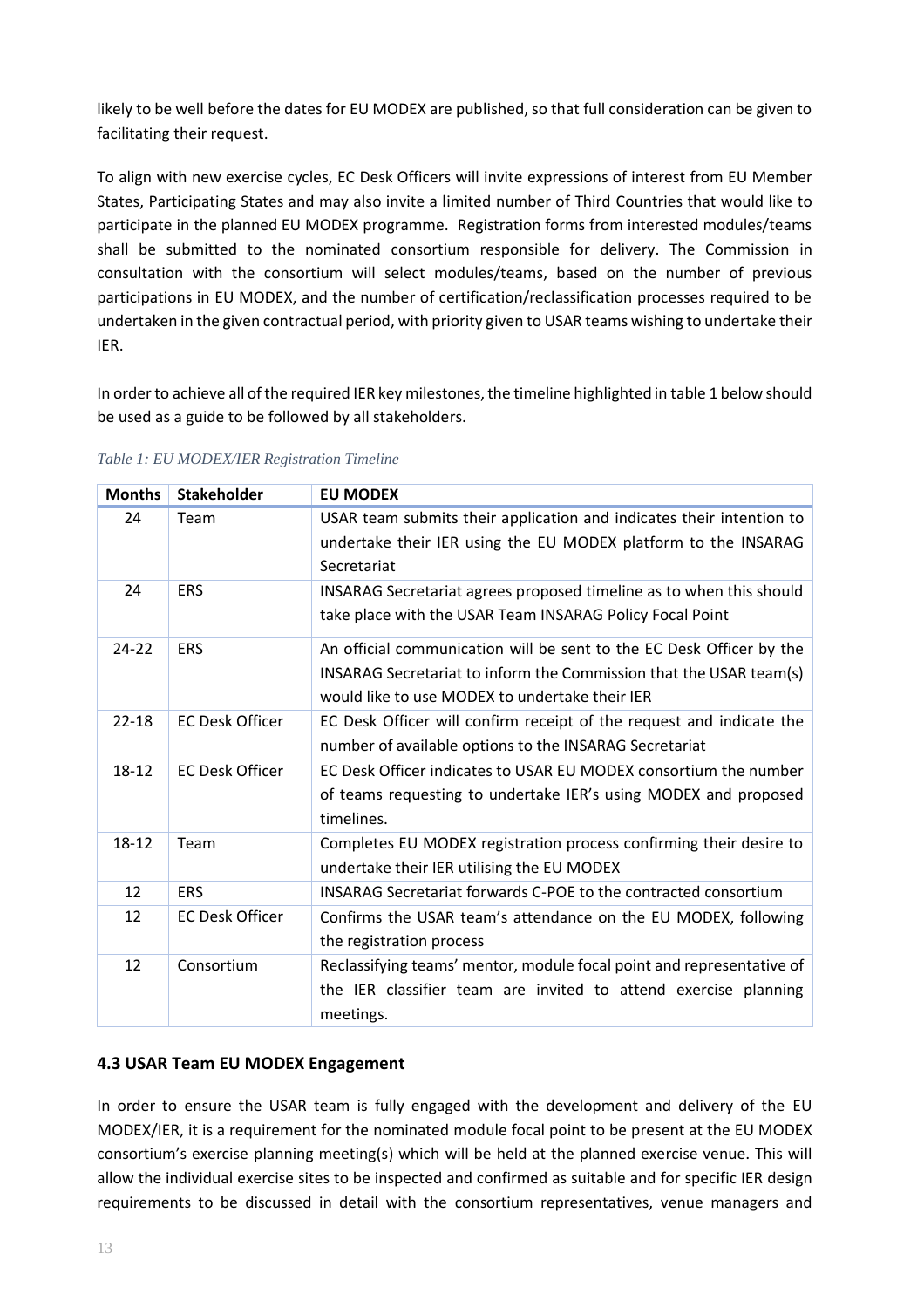exercise design team. This will also ensure that the USAR team to be re-classified will have a high degree of influence on the exercise design, and ideally the team should also allow sufficient budget for their nominated mentor to also attend the planning meetings. If this is not feasible then it is expected that the module focal point would discuss the exercise arrangements with the mentor and in turn the mentor would update the INSARAG Secretariat and classifier team leader on the exercise arrangements and progress.

# <span id="page-13-0"></span>**4.4 IER Programme**

The IER programme is a standardised process, however it remains completely flexible and dependent upon the amount of pre-greening (see 4.22) that has been agreed prior to the exercise phase. Table 2 gives an overview of a standard programme as outlined in Volume II Manual C of the INSARAG Guidelines.

<span id="page-13-1"></span>

| Day     | <b>Activity</b>                                                                                                                                                                                                                               |
|---------|-----------------------------------------------------------------------------------------------------------------------------------------------------------------------------------------------------------------------------------------------|
| 0       | The IER classifier team members will arrive at the designated city airport not later<br>$\bullet$<br>than 17.00 hours.                                                                                                                        |
|         | The IER classifier team leader will schedule a brief meeting in the evening of Day 0 to<br>$\bullet$<br>make introductions and provide a short overview of how the IER will be managed<br>(this is an informal meeting for classifiers only). |
| 1       | IER classifiers and stakeholders meeting<br>$\bullet$                                                                                                                                                                                         |
|         | Administrative briefings with the team that will cover the previous 5 years and any<br>٠<br>outstanding questions on the CPOE.                                                                                                                |
|         | Physical inspections of documents, records etc<br>$\bullet$                                                                                                                                                                                   |
|         | Physical inspection of premises (If the USAR team has provided adequate evidence<br>$\bullet$<br>in its C-POE, this can be optional)                                                                                                          |
|         | Interviews with key personnel (training manager, medical director, chief<br>$\bullet$<br>veterinarian, focal points                                                                                                                           |
|         | Inspections of the exercise sites to ensure they meet the needs of the checklist.<br>$\bullet$                                                                                                                                                |
|         | The IER classifier team leader will explain necessary changes if any that are<br>required.                                                                                                                                                    |
|         | Team planning and preparation to be available for all key aspects of the exercise.<br>$\bullet$                                                                                                                                               |
| $2 - 4$ | Observation of a continuous 36-hour field exercise (as per INSARAG guidelines),<br>$\bullet$                                                                                                                                                  |
|         | although for IERs this can be varied with the approval of the INSARAG Secretariat.                                                                                                                                                            |
|         | During the exercise the IER classifiers will be completing the checklist, and compiling<br>comments on areas for improvement and good practices observed.                                                                                     |
|         | They will also update the mentor and EXCON on progress and what areas still need<br>$\bullet$                                                                                                                                                 |
|         | to be assessed at regular intervals.                                                                                                                                                                                                          |
|         | As the exercise draws near to its conclusion (demobilisation phase) on Day 4, the IER<br>$\bullet$                                                                                                                                            |
|         | team leader should be in a position to inform the INSARAG Secretariat                                                                                                                                                                         |
|         | Representative whether the USAR team has been successful.                                                                                                                                                                                     |
|         | The INSARAG Representative may elect to inform the module focal point and mentor<br>$\bullet$                                                                                                                                                 |
|         | unofficially that the USAR team has been successful (or not) in gaining or maintaining                                                                                                                                                        |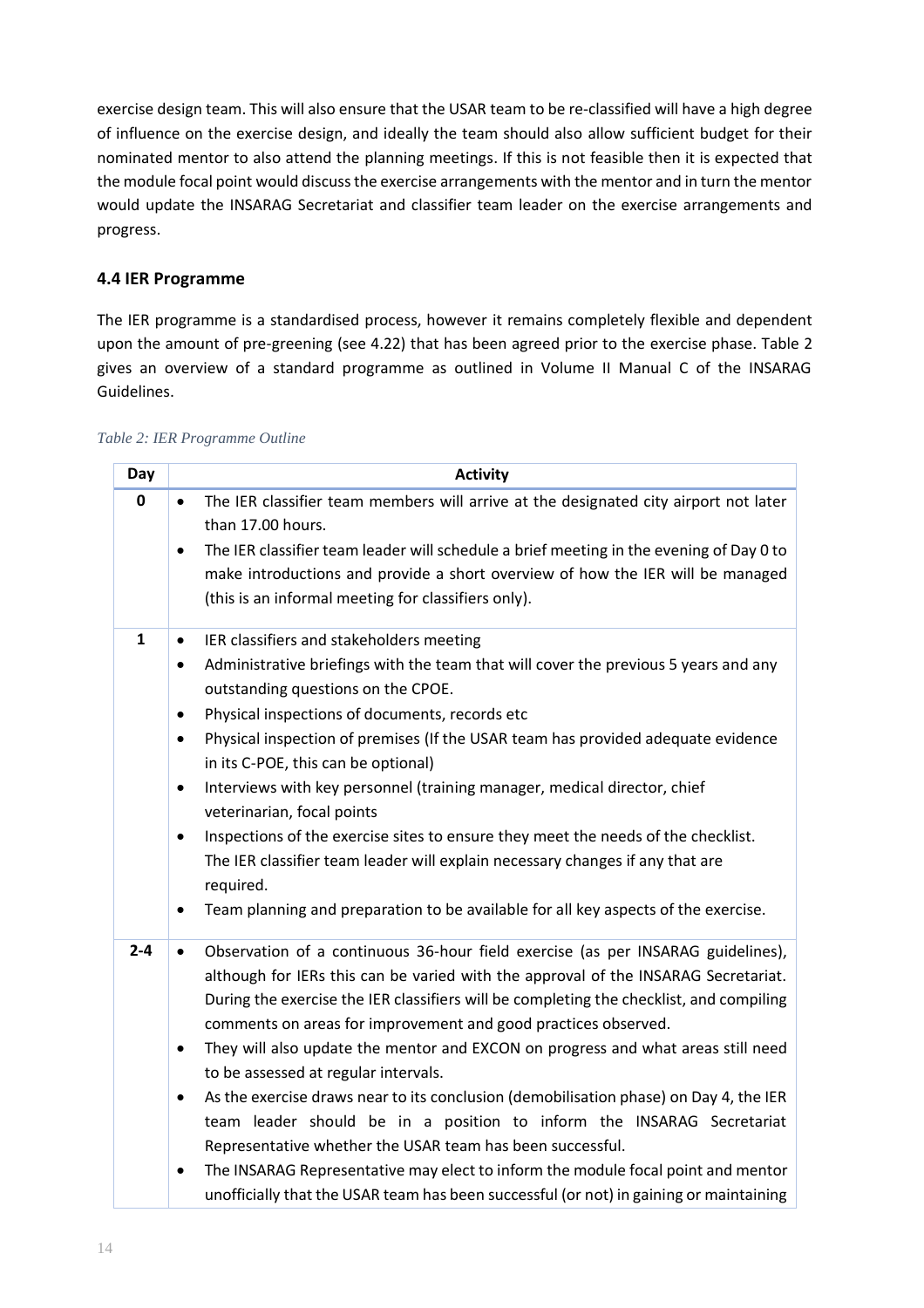|    | its reclassification. At this time the IER classifier team will prepare its report (IER<br>checklist and draft of the advisory notes) and if time allows schedule a debriefing<br>with the USAR team management to review its findings.                                                                                                                                                                                                        |
|----|------------------------------------------------------------------------------------------------------------------------------------------------------------------------------------------------------------------------------------------------------------------------------------------------------------------------------------------------------------------------------------------------------------------------------------------------|
| 5. | If a debriefing session was not completed at the end of Day 4, it must be scheduled<br>$\bullet$<br>for Day 5, before the IER classifier team departs.<br>Most USAR teams elect to include a closing ceremony in the programme, which may<br>$\bullet$<br>be attended by governmental officials and the local media.<br>The classifier team will usually depart for home locations on the evening of Day 5 or<br>$\bullet$<br>morning of Day 6 |

# <span id="page-14-0"></span>**4.5 EU MODEX/IER Design**

The EU MODEX is designed and delivered by a consortium of countries/organisations/national authorities who are contracted by the European Commission (EC) following a tendering, procurement and selection process. Once contracted the consortium will design, plan, conduct and self-evaluate a specific number of exercises based on simulating responses to international disasters that also allow a USAR team the maximum number of opportunities to demonstrate its response capability and technical capacity as required by the IER checklist. The exercises will be designed and planned to ensure that all of the stated aims and objectives of the European Commission contract, the IER process and the individual participants can be achieved.

# <span id="page-14-1"></span>**4.6 EU MODEX STARTEX**

The EU MODEX will usually start with an event(s) triggering a request from the disaster affected country for international assistance through the UCPM. This in turn will generate a response from the respective countries and participating modules/teams. The venue manager will prepare the "triggering event" with a simulated official request for assistance from the disaster affected country and upload it to the VOSOCC  $^6$  at least 2 days (48 hours) before the start of the exercise. It will give details on the given scenario in order to allow all EU MODEX participating teams the opportunity to commence premobilisation planning and preparation.

The modules (including the team under reclassification) can travel by road to the exercise venue with all equipment and personnel but can also mobilise by air or sea. Once they arrive at the border crossing (usually between 1200 and 1400 local time) the coordinates and details of which will be provided on the VOSOCC, the EU MODEX timeline will commence at zero hours (STARTEX - 0 hours) and will continue until the end of the exercise (ENDEX).

# <span id="page-14-2"></span>**4.7 EU MODEX Duration**

The EU MODEX will last a minimum of four days, including arrival and departure days (for some modules, travel time might be longer or may involve arrival one day early depending on their location and possible connections), with non-disrupted exercise play of at least 42 hours of continuous operational activity

**<sup>6</sup>** The VOSOCC must be used to provide co-ordination information to the modules during their deployment to the affected area.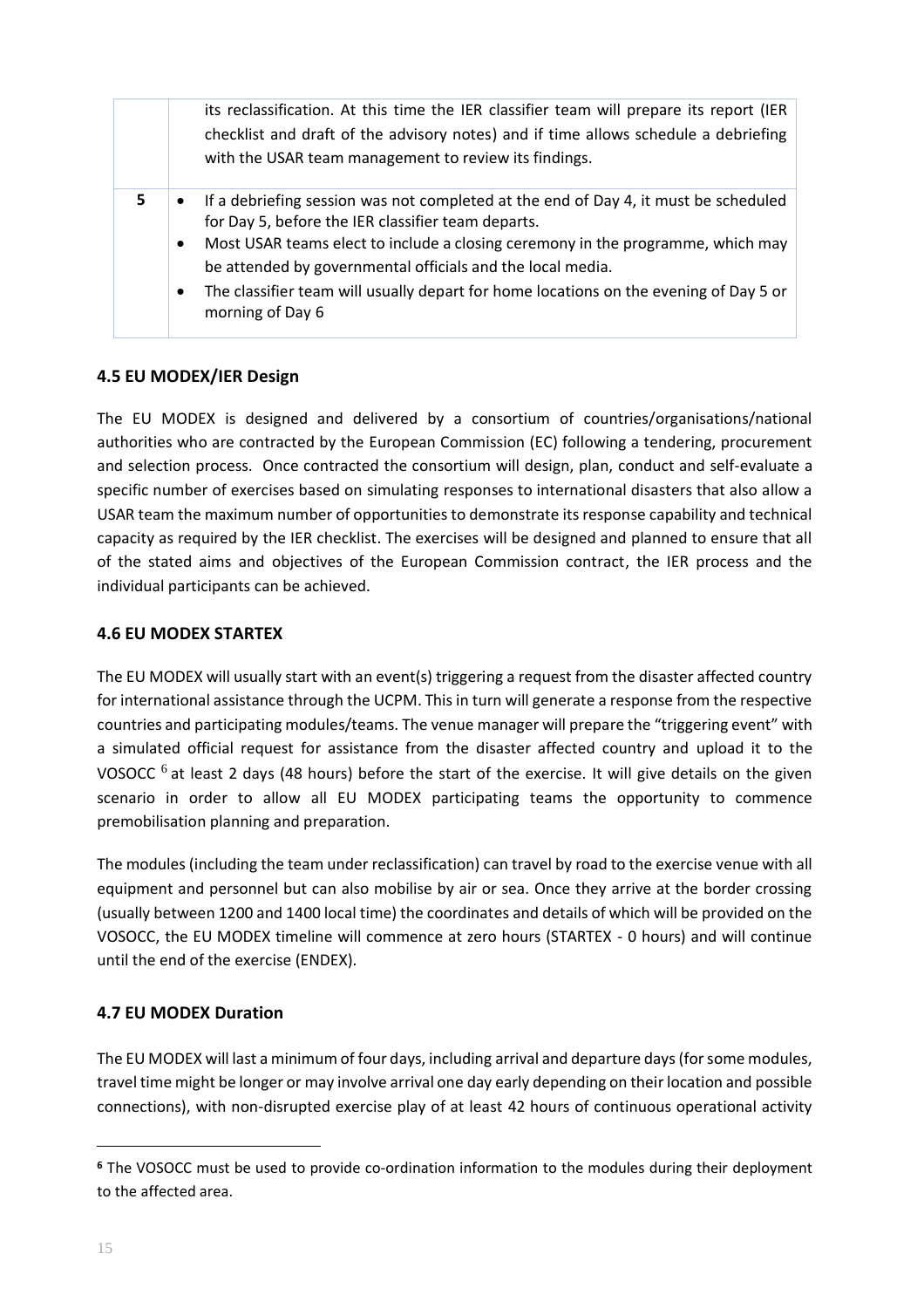which will allow and promote multiple workflows where numerous modules are working alongside each other and at the same time. Time jumps will occur during days 3 and 4 and will be used to fully achieve the prescribed outcomes of planned events and to ensure that all of the major phases of the simulated intervention take place as expected during a real deployment, as highlighted in Fig 2 (EU MODEX Timeline).



<span id="page-15-1"></span>

It should be clearly noted that the EU MODEX lasts for a minimum of **42 hours** but the IER process is a continuous **36-hour** (minimum) IEC/R FIELDEX according to the INSARAG Guidelines. This includes **6**  hours of response capacity evaluation (non-operational activities) that includes:

- Alert and Activation.
- Recall of the USAR Team.
- Pre-deployment medical screening.
- Pre-deployment logistics check.
- Pre-deployment personal equipment issue.
- Pre-deployment briefings.
- Departure customs and immigration.
- and getting to the point that the USAR Team is ready to "depart".

These activities must be carried out and evaluated before the arrival to the Point of Entry (PoE) / border crossing with the remaining **30** hours used for the operational capacity evaluation which coincides with the arrival at the border crossing (STARTEX). The EU MODEX will therefore last longer than the minimum standard required by the INSARAG guidelines but offers the unique opportunity and advantage of testing two full night-time operational periods.

# <span id="page-15-0"></span>**4.8 EU MODEX Participants**

# **Modules**

A defined number of civil protection USAR modules from different EU Member/Participating States and/or third countries and/or other comparable response capacities of the European Civil Protection Pool will be confirmed by the EC Desk Officer as attending the EU MODEX (In addition to the team undertaking the IER process). Each exercise will also have the full participation of several virtual modules which will be role played, and where possible at least one Heavy USAR module, although more may be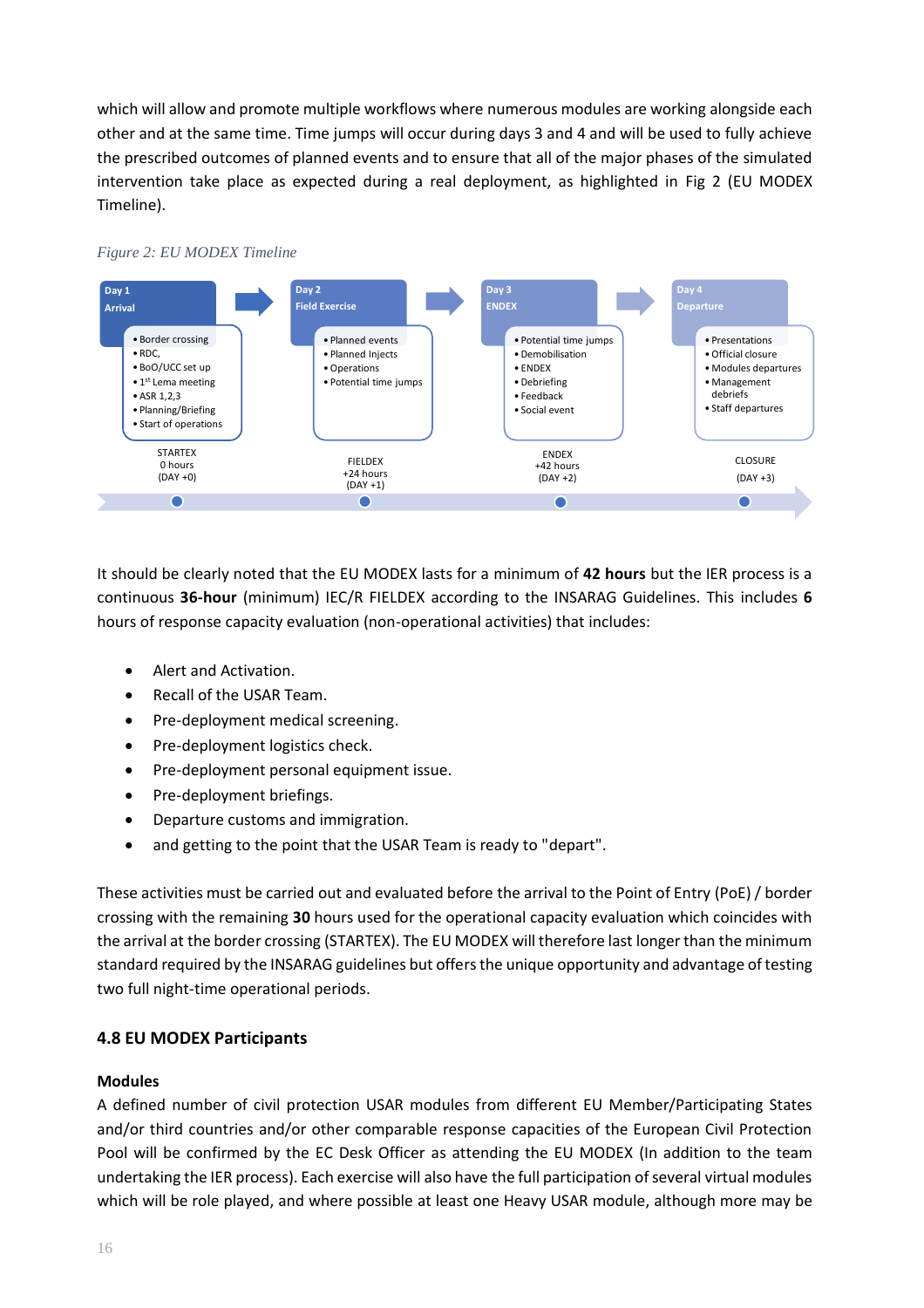able to be accommodated. The number of participants per exercise will relate pro-rata to the number and type of modules participating.

## **Mentor**

It is compulsory for a USAR team to appoint a mentor or a mentoring team, in order to lessen the potential of being unsuccessful in its IER. The mentor will not come from the organisation undertaking the IER and he/she will have the responsibility of providing an independent, unbiased recommendation to the USAR team and INSARAG Secretariat whether the IER exercise should go ahead as planned or whether it should be postponed.

The mentor supports the USAR team's project officer and module focal point for the IER and is responsible for assessing the response capability and technical capacity of the USAR team during the lead up to the actual IER process.

Before the IER exercise, the mentor is responsible, together with the IER classifier team leader and the module focal point for the pre-greening process (see 4.22). The mentor will also have a crucial role in supporting the IER classifier team, the EXCON and the USAR team module focal point<sup>7</sup> during the IER process but should not carry out any coaching activities when the IER process is underway.

## **IER Classifier Team**

An IER classifier team is composed of USAR experts selected by the INSARAG Secretariat from a database that is supported by sponsoring organisations and approved by their respective INSARAG Operational Focal Points<sup>8</sup>. The IER classifier team members provide the required technical expertise to evaluate the various components of a USAR team and are comprised of the following numbers and roles which is dependent upon the type of team being reclassified:

| Role                   | <b>Medium</b>  | <b>Heavy</b> |
|------------------------|----------------|--------------|
| <b>Team Leader</b>     | 1              | 1            |
| Management             | 1              | 1            |
| <b>Logistics</b>       | 1              | 1            |
| <b>Search</b>          | 1              | 1            |
| <b>Rescue</b>          | $\mathfrak{p}$ | 3            |
| Medical                | 1              | 1            |
| <b>Total team size</b> |                | ጸ            |

#### <span id="page-16-0"></span>*Table 3: IER Classifier Functions & Numbers*

#### **Notes on Classifiers:**

- The final IER classifier composition will be decided after consultation with the designated IER classifier team leader and maybe reduced or augmented by a number of classifiers in training.
- For IERs taking place using the EU MODEX platform the INSARAG Secretariat will ensure that there is **at least three** (preferably including the TL) of the classifiers selected from teams located within the EU region and who have prior knowledge and experience of the EU MODEX system.

 $7$  The mentor should not directly coach or support the USAR team once the process has commenced <sup>8</sup> Each country will have a political and operational focal point that interacts with the INSARAG Secretariat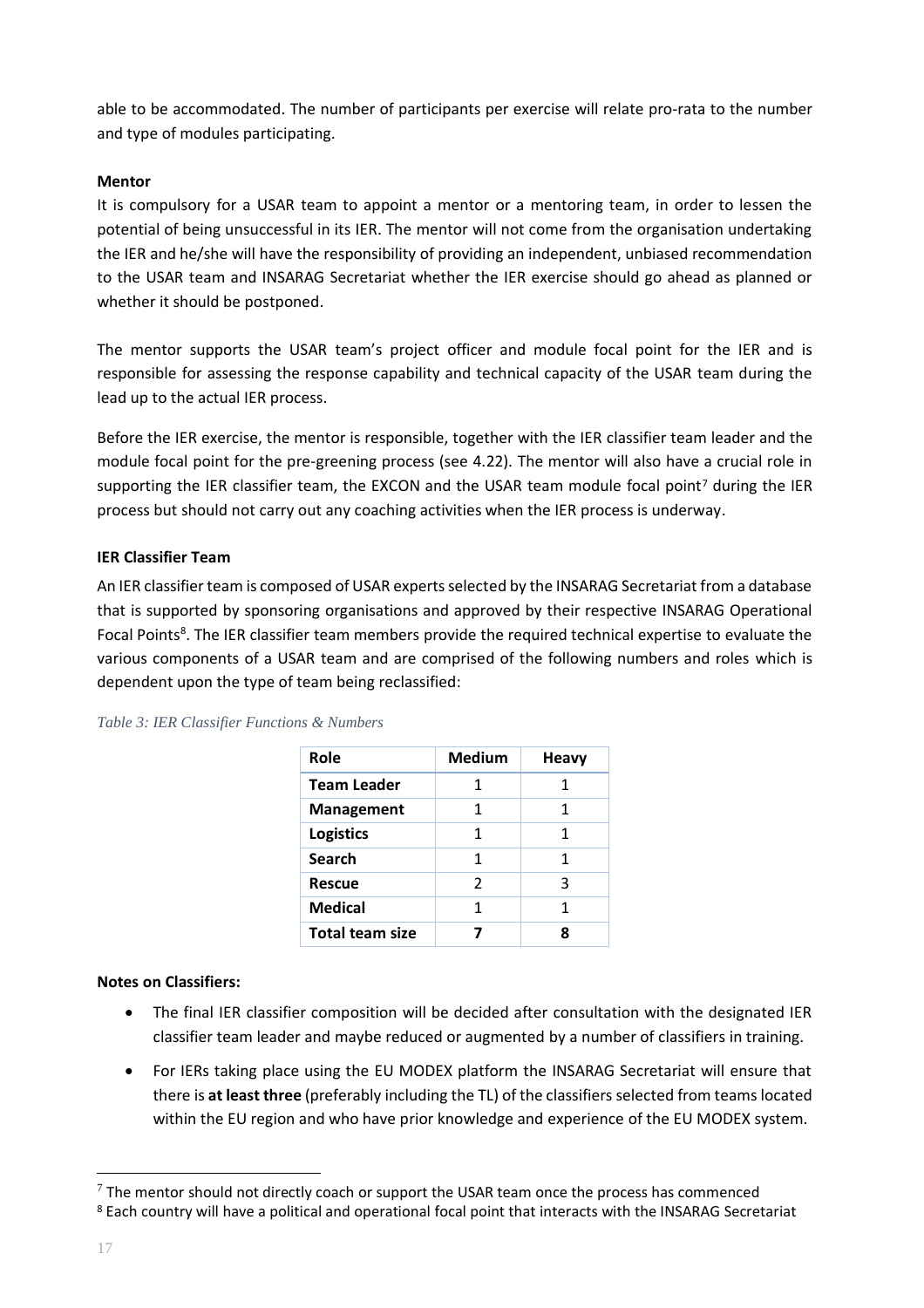- At least one member of the classifier team will have completed the INSARAG USAR Coordination Course (UC) and have in depth knowledge and experience of the INSARAG Coordination Management System (ICMS).
- The mandate of the IER team is to ensure the USAR team undergoing the process satisfactorily demonstrates all the competencies and skills required by the IER checklist for the level of reclassification being sought. They will acknowledge that the USAR team operates using their national standards which at least have to comply with the INSARAG minimum standards to achieve the objectives found in the IER checklist, and will observe and analyse in a measured, objective and non-biased manner.
- As peers within the INSARAG community, IER classifiers are expected to uphold the principles and standards established by INSARAG.
- The IER classifiers are required to ensure that USAR operations are conducted safely and therefore cannot disregard or overlook a violation of generally accepted safe practice. If a direct safety concern arises, they can temporarily stop the activity, discuss the matter with the EU MODEX site manager/safety officer until it can be continued in a safe manner. An IER classifier should not stop an activity **UNLESS** there is a direct threat of injury or worse.
- The IER team leader will ensure that minimum numbers of classifiers are in attendance at any given worksite or scenario to ensure minimal impact on the team being reclassified and to maintain the realism of the overall EU MODEX.
- The classifier team may require a section of the exercise scenario to be reset and/or repeated if the tactical operations demonstrated by the USAR team to be re-classified do not meet the current INSARAG minimum standard for USAR operations. The (Chief Exercise Controller) CEC will be flexible in his/her approach where possible, but the following process must be followed:
	- At the earliest opportunity, the classifier team leader will request a meeting to discuss the particular area/evolution with the CEC, following which a number of options will be developed that achieve the desired outcomes of allowing sufficient preparatory time for the logistics arrangements to be put in place to achieve desired changes, without the USAR team being informed and that can be incorporated into the existing timeline.
	- $\circ$  If this is not possible, alternative solutions will be developed to give the USAR team the maximum opportunity to meet the minimum standards required.

# <span id="page-17-0"></span>**4.9 Management of the EU MODEX EXCON**

The EU MODEX is designed and managed by a team consisting of consortium staff, venue manager staff, external stakeholders, subject matter experts and facilitators (see EU MODEX USAR management structure in Annex 3). An exercise control (EXCON) team with a minimum of eight people is required to manage the exercise. An Exercise control room will be established at a suitable venue within a reasonable travel distance to the BoO, worksites and accommodation. This space (office, room, or other suitable venue) is kept separate from the exercise participants. It should contain all the equipment, materials and resources that a substantial exercise management team requires to implement the exercise. Additional space will be required for the coach/trainers, certifiers, INSARAG classifiers (if IER taking place), evaluators, observers and EU Commission staff.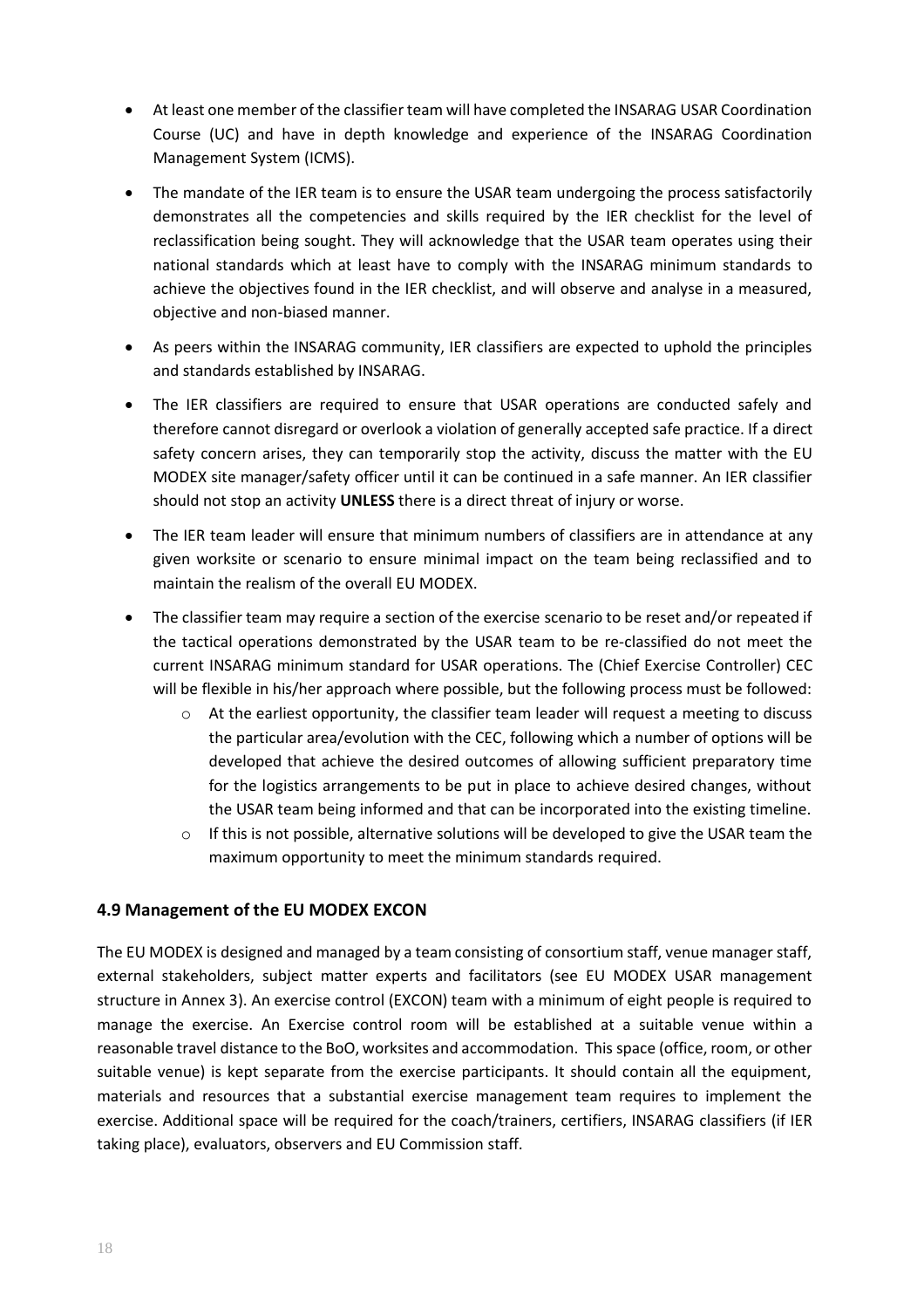The EXCON will be managed by the CEC who has the mandate to manage the exercise and to guide the exercise management team. He/she will keep strategic and operational control of the exercise, by liaising closely with a range of personnel including the venue manager team, exercise director, main trainer, and in the case of an IER taking pace; the IER classifier team and mentor.

The EXCON staff will ensure that a planned series of events (MEL) and injects (MIL) are played at both pre-arranged and flexible timings to simulate as much as possible a real-life response using either real personnel from local/national organisations or actor(s). The CEC can call a temporary halt to the exercise at any time to:

- Change its direction, to speed it up or slow it down to ensure every opportunity for the modules/teamsto achieve their learning objectives, IER objectives or overall exercise objectives.
- Pause and guide (if the participants and exercise activities are moving away from the objectives)
- Stop, debrief and reset (if exercise activities move well outside of the intended objectives, or a repeat of a certain activity is required.
- Stop the exercise (in the event of a major safety issue)

The CEC and EXCON staff will be constantly monitoring all elements of the exercise to ensure that injects and events are played in a timely manner. All worksites have a management team controlled by the onsite manager working closely with the site safety manager and the EU MODEX coach/trainer. The onsite manager will ensure that the work sites are prepared and that the role players interact as planned with the participants. The coach/trainer will feedback directly to EXCON on the progress of the participants on each element of the MEL/MIL.

The exercise management team will be responsible for ensuring that all practical arrangements are in place, including:

- Management of real local media, e.g., television and radio networks that express interest
- Provision of communications and information technology (IT) for directing staff
- Use of the Exercise Control Tool which is an information technology platform for the online dynamic management of the exercise, MEL/MIL and all observations and feedback
- Provision of facilitators and support in EXCON
- Planned daily EXCON briefings and meetings
- Provision and briefing of role players and ensuring that they are in attendance at the required times (as per the MEL/MIL)
- Provision and briefing of on-site safety officers who shall be present at each exercise site when operational activities are in progress
- Provision of on-site managers who will supervise the overall preparation of the site, presence of role players, and applied safety and security measures. They will ensure that safety and security rules are understood and followed throughout the exercise
- Provision of a logistics manager, transport and drivers for coach/trainers, certifiers, classifiers, evaluators, quality and assurance staff, observers and EU Commission. Responding to requests for incident logistical support made by the participants, e.g., role play ambulances, consumable deliveries etc.

# <span id="page-18-0"></span>**4.10 EXCON Communication with the IER Classifier Team**

During an EU MODEX where certification of a module seeking registration in the European Civil Protection Pool (ECPP) is taking place or where a USAR module is undergoing an IER, a separate and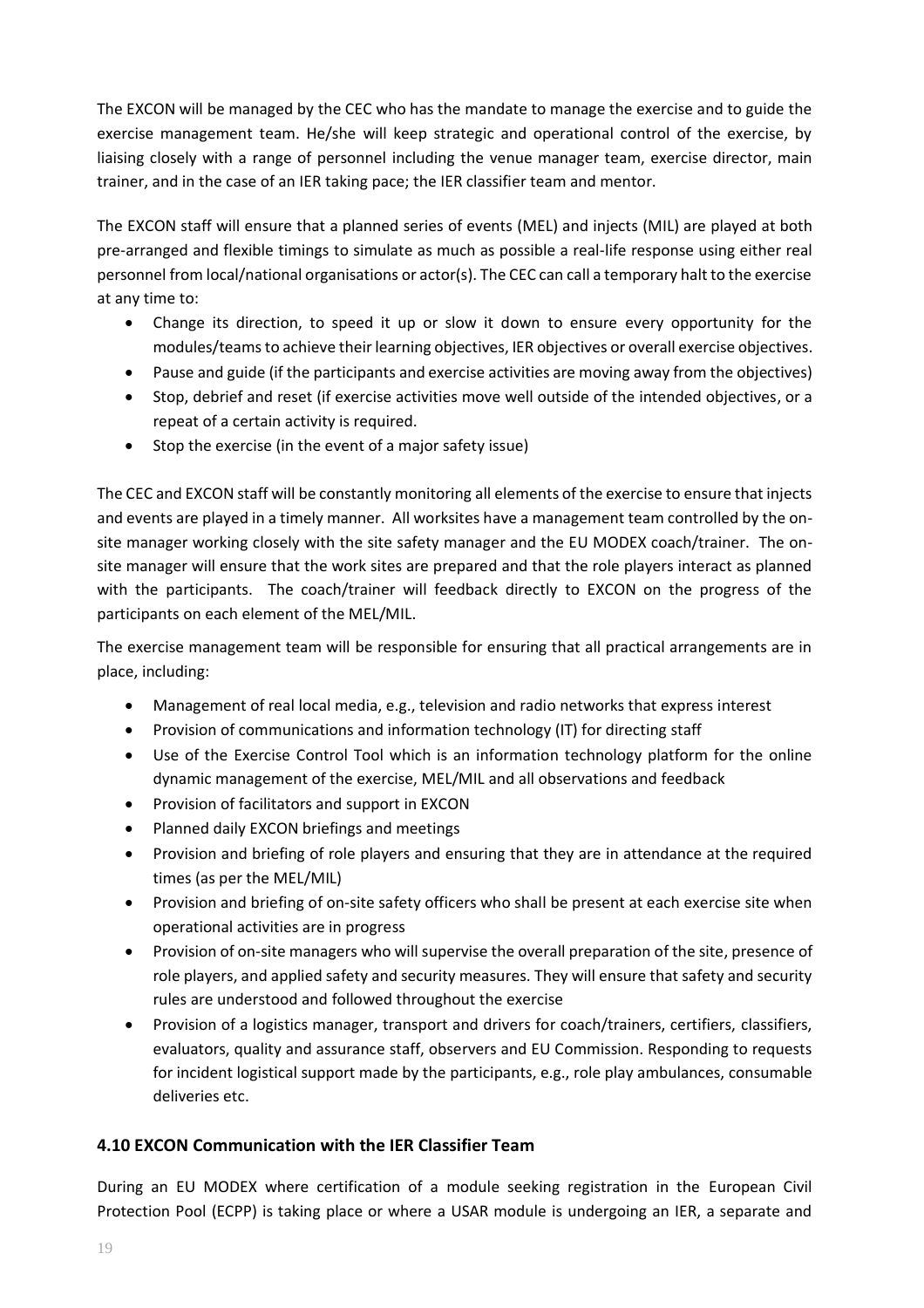dedicated briefing will be given by the chief exercise controller and main trainer for certifiers and/or IER classifiers. The aim of this briefing is to clarify details regarding the exercise scenario and timeline and to give an opportunity to introduce all key personnel, ensure understanding of both processes, establish professional relationships and to address any immediate issues and concerns raised by the respective certifier/classifier teams. Table 4 highlights areas that may be considered as agenda items, however, the main aim of this meeting is to set the ground rules to ensure that a continuous dialogue becomes established practice throughout the exercise.

| <b>Responsibility</b> | <b>Subject</b>                                                         |
|-----------------------|------------------------------------------------------------------------|
| All                   | Introductions and roles                                                |
| <b>CEC</b>            | EU MODEX scenario and timeline                                         |
| <b>Classifiers TL</b> | IER work plan and key objectives                                       |
| MFP, VM               | Classifier team logistics                                              |
| VM, MT, CEC           | Worksite visits for the classifier team and coach / trainers           |
| CEC, MT               | <b>EXCON</b> briefings for the classifier team                         |
| CEC,                  | Conflict resolution process                                            |
| <b>Classifiers TL</b> |                                                                        |
| <b>CEC</b>            | Safety and security planning and any specific rules                    |
| CEC,                  | Steps to take if an evolution needs to be repeated during the exercise |
| <b>Classifiers TL</b> |                                                                        |
| ED, CEC               | Planned VIP or media visits                                            |
| <b>CEC</b>            | Issues that the classifier team should be aware of (do-s and don't-s)  |
| CEC,                  | End of EU MODEX feedback plans                                         |
| <b>Classifiers TL</b> |                                                                        |
| All                   | Any other issues                                                       |

## <span id="page-19-0"></span>*Table 4: EU MODEX / IER Management initial meeting agenda*

During the exercise, at least one representative of the IER classifier team will be required to attend all of the daily EXCON briefings. The purpose of these briefings is to ensure effective management of the exercise; that is, momentum is being maintained and the objectives are being achieved. Updates will be given by all key functions including the IER classifier team who will have an opportunity to raise any issues encountered or to request any required support. Short written reports on these briefings will be part of the evaluation process.

Strong and resilient communications between all partners and stakeholders is absolutely vital to keep all key exercise functions informed of progress and developments.

The EXCON staff are responsible for controlling all aspects of the EU MODEX and will be focused on ensuring that the pre-determined events and injects are played in at the appropriate timings and also monitoring all modules / teams progress to ensure that the overarching exercise and learning objectives are being met. In addition, they will also be expected to ensure that the requirements of the IER process are being fully met and therefore will need to both receive information from the classifiers and to remain flexible to any change requests.

The IER classifier team shall maintain a focused approach on the USAR team being reclassified but will also be expected to maintain close communication and cooperation with the EU MODEX staff and fully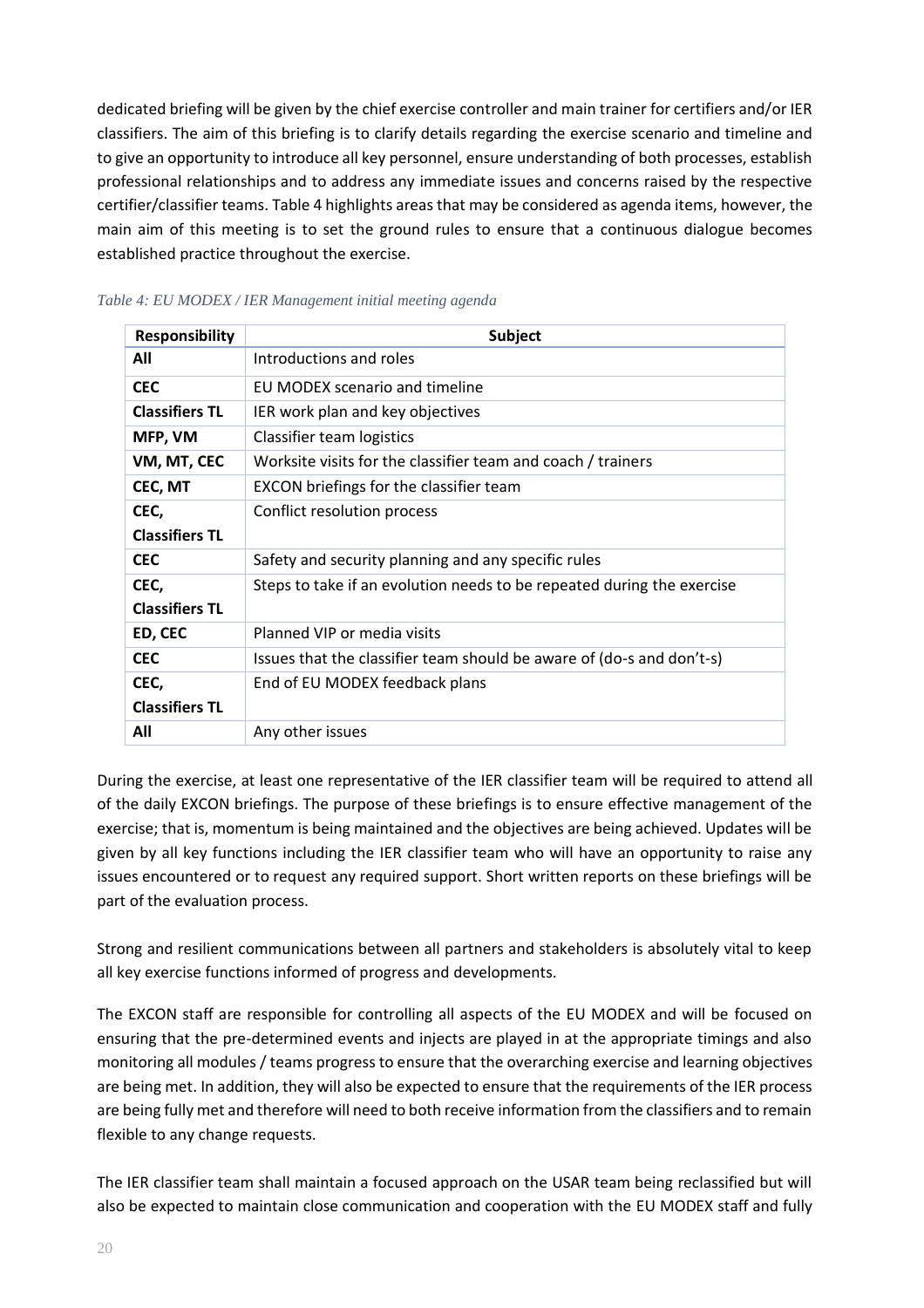engage in the overall aim of delivering a successful exercise for all participants. It is therefore suggested that both EU MODEX staff and IER classifiers ensure that the following areas are considered:

- In order for the EU MODEX to run as per the exercise schedule, it is imperative that the IER classifier team is represented at all exercise evolutions undertaken by the team being reclassified to avoid the need for any unnecessary resets (attendance will be the responsibility of the IER TL).
- That all stakeholders aim to create an atmosphere that promotes a spirit of close cooperation and unity.
- All key stakeholders enter the process fully understanding responsibilities and staff protocols for both EU MODEX and IER processes.
- Communicate clearly and constantly to keep all parties informed of progress, developments and needs.
- Manage any issues that arise in a prompt and professional manner and adopt a creative, adaptive, problem-solving mindset.
- Attend meetings/briefings and raise outstanding issues early and also ensure early notifications are communicated of any required scenario resets of events/injects.
- Maintain a joint understanding of what areas of the IER checklist have been sufficiently observed.

# <span id="page-20-0"></span>**4.11 Relationship between EU MODEX Coach/Trainers and IER Classifiers**

During an EU MODEX each module/team will have a number of functionally assigned coach/trainers who will have been selected based on explicit specifications<sup>9</sup> clear terms of reference, nationality, gender, and most importantly, proven experience working in both the INSARAG USAR and UCPM international environments. They will directly observe, analyse and report on the performance of the team. This is carried out with rigour and accuracy as well as a reasonable measure of tact and sensitivity, so that any recommendations based on the observations are defensible and evidence-based. All observations are focused on team activities and outcomes and not on personalities or individual behaviours and are based on professional knowledge and experience. The coach/training team will use a prescribed template that will include:

- The coach/trainers name, the time and the location where any observations were made
- The event/inject number that was presented to the team
- What was observed in the field and why it differed from expected outputs/outcomes
- Any extenuating factors that may have caused the team to take the actions observed

It is expected that the classifiers and the coach/trainers will work closely together during the EU MODEX as there will be many occasions where they will be observing the same evolutions.

It should also be made clear that a coach/trainer will be assigned to the IER classifiers and their primary function is to undertake a liaison role that **supports the objectives of the EXCON** and **fully supports the tasks being undertaken by the IER classifier team** throughout the process. Support may include:

• Understanding the IER classifiers requirements in respect of what they still need to achieve during the IER process.

 $9$  Refer to selection criteria for coach / trainers and main trainers.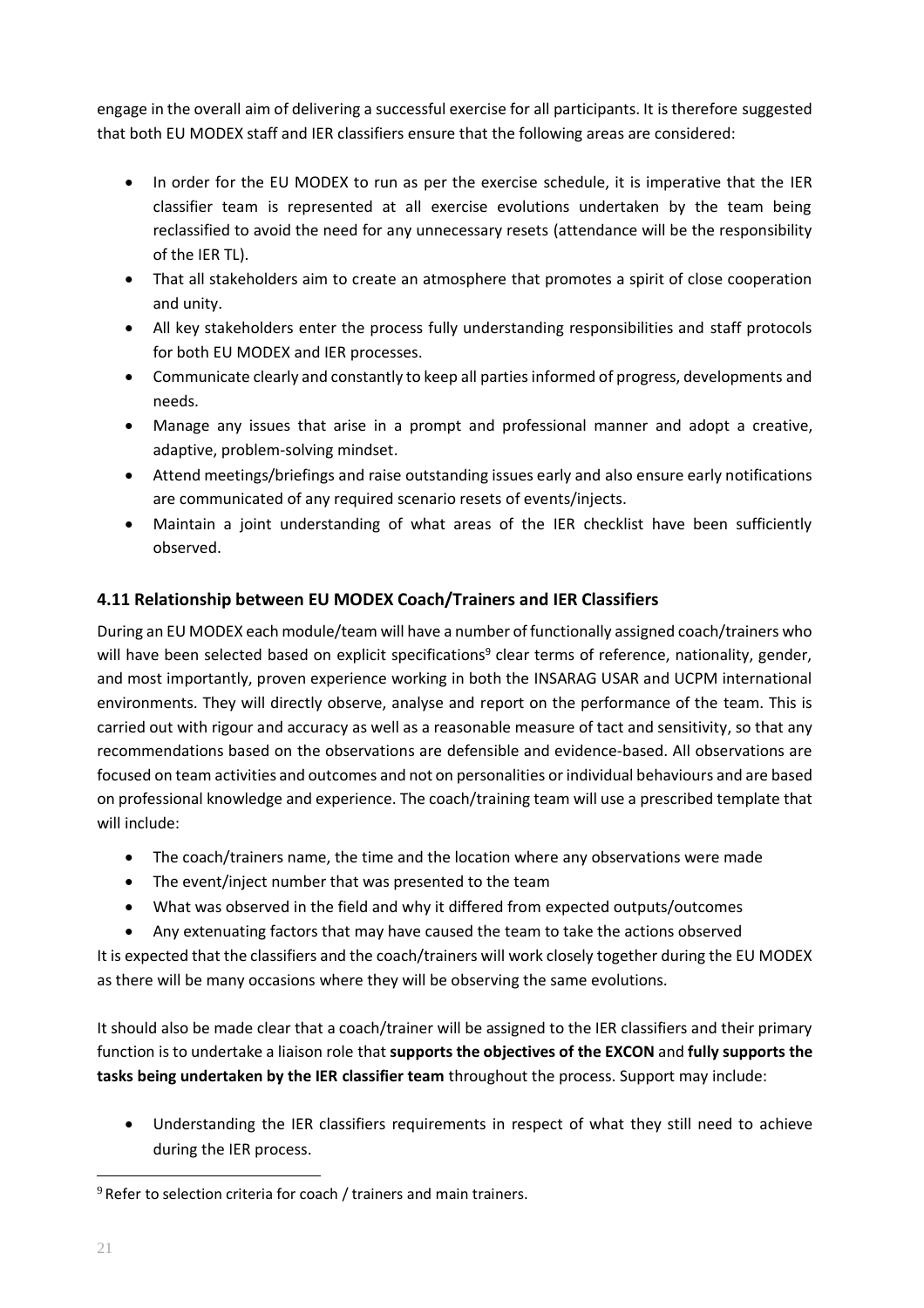- Ensuring that EXCON is aware of the presence of and availability of IER classifiers at planned scenarios for the team under reclassification.
- Keeping IER classifiers aware of any changes to the promulgated programme. This will be backed up by a dedicated communication channel.
- Keeping IER classifiers updated on the planned injects and what reclassification checklist activities are likely to be performed.
- Maintaining close communications with EXCON and keeping the CEC and MT fully aware of the team under reclassifications progress and any possible resets that may be required.

# <span id="page-21-0"></span>**4.12 Identifying EU MODEX/IER Functions**

During the EU MODEX, it is essential to be able to clearly identify exercise staff, their functions and to rapidly differentiate them from participants and role players. This is normally achieved using tabards, and name badges depicting role title (e.g., site safety manager). Table 5 highlights the colour coding of each of the tabards used in the EU MODEX:

#### <span id="page-21-2"></span>*Table 5: Tabard Colours for EU MODEX/IER Staff*

|               | <b>EXCON &amp; Venue Manager staff</b>                                                                                                                                                                          |
|---------------|-----------------------------------------------------------------------------------------------------------------------------------------------------------------------------------------------------------------|
| <b>Red</b>    | Exercise staff familiar with exercise organisation but not authorised to have any contact<br>with participating teams                                                                                           |
|               | Coach / Trainers, Module Focal Points & Safety Officers                                                                                                                                                         |
| <b>Green</b>  | Exercise staff authorised to intervene with participating teams                                                                                                                                                 |
|               |                                                                                                                                                                                                                 |
| White         | <b>EU Evaluators</b>                                                                                                                                                                                            |
|               | Staff undertaking Evaluation which are not authorized to intervene directly with<br>participating teams                                                                                                         |
|               | <b>IER Classifiers / EU Certifiers</b>                                                                                                                                                                          |
| <b>Blue</b>   | Mainly observational role but may intervene and communicate with teams under<br>reclassification or certification if necessary                                                                                  |
|               | <b>Observers, Visitors &amp; VIP's</b>                                                                                                                                                                          |
| <b>Orange</b> | Observers will be accompanied at all times and are not authorised to intervene with the<br>participating teams or IER Classifiers during the exercise except by prior arrangement<br>with the exercise director |

# <span id="page-21-1"></span>**4.13 EU MODEX/IER Scenario**

The EU MODEX scenario will contain real-life situations likely to be encountered during actual emergencies. It will be realistic, credible and have enough detail and depth to support the amount of exercise activity that will be needed. National risk assessments, recent disaster trends, previous activations/lessons learned from previous activations of the UCPM, previous exercise cycles and IEC/Rs shall be taken into consideration when developing it.

Before the STARTEX, the scenario (as it stands at the beginning of the exercise) will be described to the participants, so that they can familiarise themselves with the notional situation. This will also be a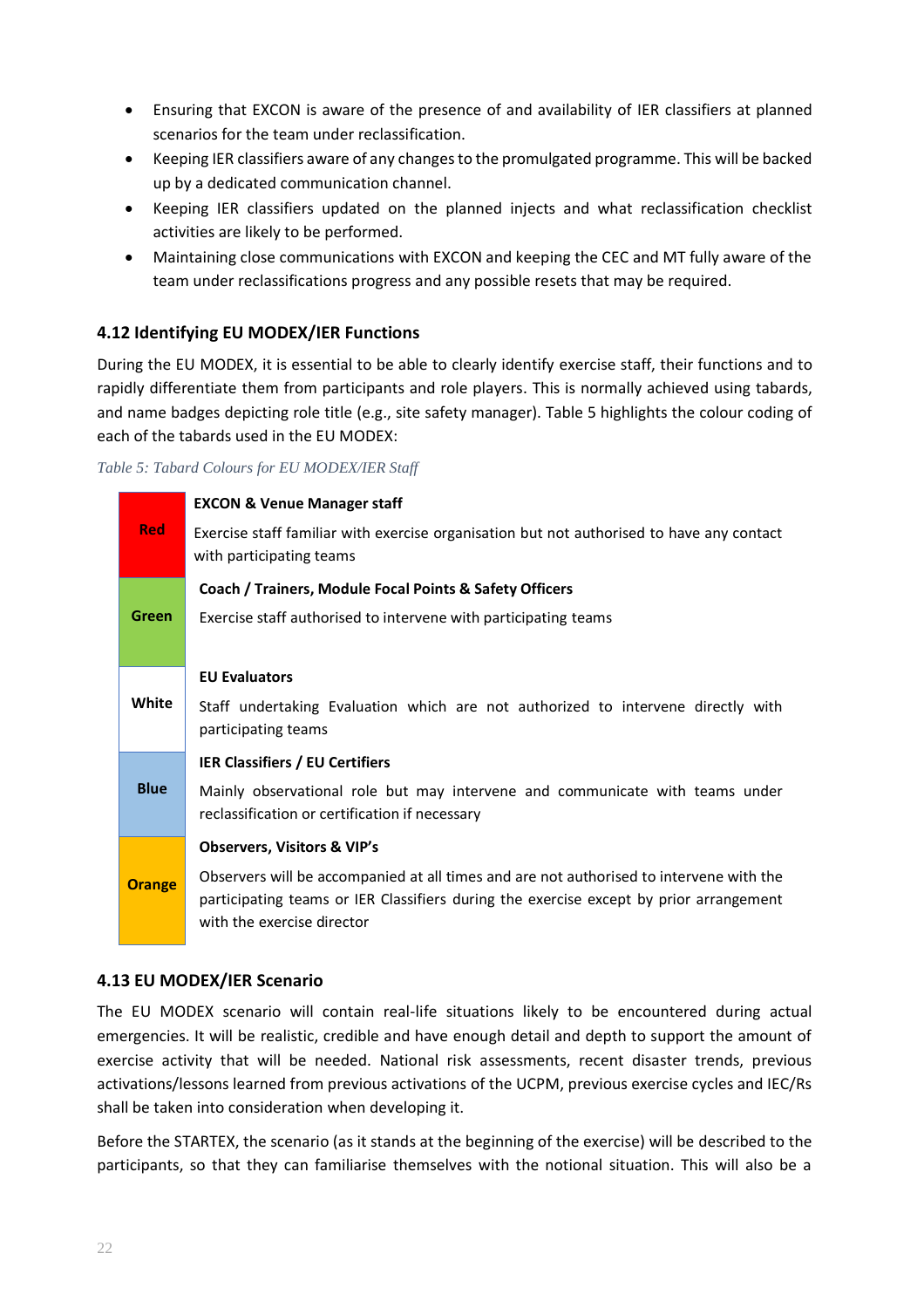written narrative posted to the VOSOCC and supported by additional documentation. Examples might include:

- Maps in digital format
- Official letter requesting international support
- EU Commission/UN OCHA briefing notes
- Media reports
- Weather, and other associated geospatial reports
- Demographic, cultural and religious data
- Security updates and community health profiles
- In country organisational structures and response plans and protocols
- In country contact details.

The scenario will ensure that the USAR team undergoing the IER arrives as the 1st deployed team in a third country, in order to test their border crossing, negotiation and Reception/Departure Centre (RDC) set-up capabilities.

The third country scenario will also include the requirement to interact at the tactical coordination level with the United Nations, UCPM and the affected country counterparts as per a real-life deployment. This could include an UNDAC Operations Manager as a reporting line to the coordination structure from the UCC, EUCPT or in country Local Emergency Management Authority (LEMA) representatives.

# <span id="page-22-0"></span>**4.14 EU MODEX/IER Injects**

The IER classifiers will expect to see how the team is able to operate as a team and not as individual functions, and how their tactical operations are focused on victim detection through to victim extrication, therefore, careful thought and development of approximately 120 injects will ensure that deliberately phased and sequenced injects which develop the unfolding scenario and present all participants with issues and problems that require some form of response. These injects are prescripted, for introduction at a specified point in the exercise or as and when the CEC chooses. The injects are planned within a Main Event List (MEL) and Main Inject List (MIL) which is used as a guide and not a fixed sequence, and it is suggested that consideration be given to playing in the more technically difficult or those that require the greatest amount of time/resources to set up nearer to the beginning of the exercise to allow opportunities for these to be replayed should they be requested by the IER classifier team.

Each inject within the MEL/MIL will have a unique reference number, a place in the sequence of events and a clear indication of when the team will receive it and how. It will also be supported by a brief description of how the USAR team is expected to respond to it, so that IER classifiers can cross reference it with the indicative standard in the IEC/R checklist.

The IER classifiers, will review the exercise injects in advance of the exercise and confirm that the USAR evolutions in the field provide sufficient scenarios for the IER to be carried out in accordance with the level of the team undergoing the IER.

Interoperability injects between teams involving the USAR team being re-classified must be arranged in such a way that encourages them to act in a supportive role, as it is expected that the team under reclassification must demonstrate full capability at all times, therefore interoperability must be staged to show them supporting other teams, and NOT other teams supporting a deficiency in the team under reclassification.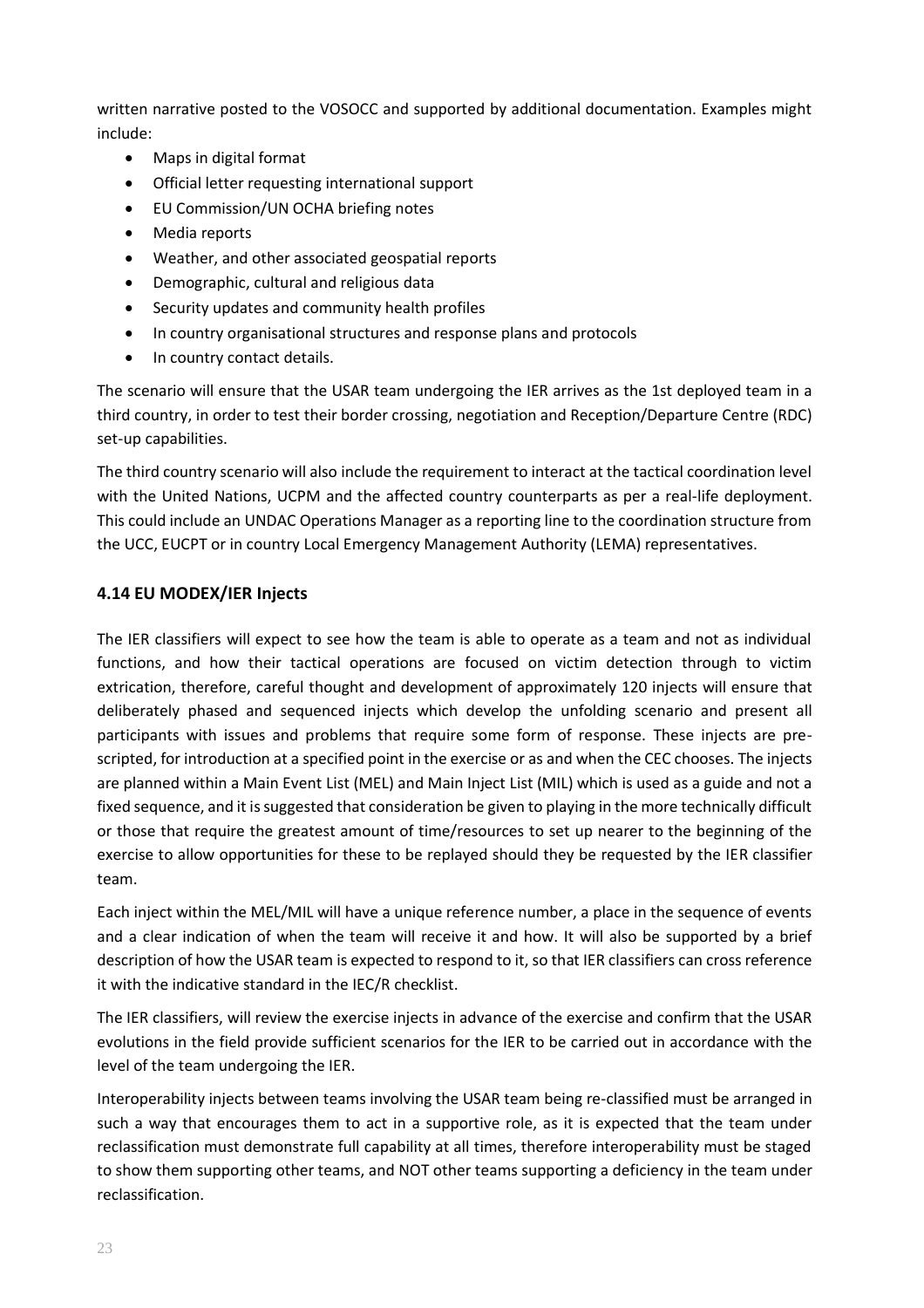# <span id="page-23-0"></span>**4.15 EU MODEX/IER Worksites**

The choice of exercise worksites shall take into consideration the 42 hours of EU MODEX continuous operational activity and the participation of at least three modules/teams' side by side at the same time. A site manager and a safety and security officer will be present for the entire duration of activities at each working site. The venue manager shall be responsible for the identification of possible work sites or exercise areas where the EU MODEX can take place, and the capacity for numbers of personnel working simultaneously on-site. Where possible, operational work sites will be located within a reasonable travel distance from the BoO, LEMA location and EXCON, so that participants and staff are not travelling excess distances. Ideally distances should be no longer than 30 minutes travel time by road. The following sites should be given careful consideration:

# • **Border Crossing**

A suitable border crossing venue that will replicate an international deployment **outside of the EU Economic or Schengen Zone.** It will include entry into country procedure, including border crossing, interactions with customs and immigrations, requirement to produce documents for personnel and equipment and a meeting with border authorities with the purpose of establishing an RDC. The Team will have one hour to complete border-crossing activities (excluding the RDC set up).

## • **Reception & Departure Centre**

A suitable location to establish and operate an RDC (The RDC will be operational for a minimum of 2 hours).

- o Establishment of the VOSOCC simulation page so that the team can give the location of the RDC
- $\circ$  Physical and simulated teams will present themselves at the RDC and be processed through the RDC registration process.
- o A meeting with the LEMA representative to receive a situation update, that should include UCC and BoO locations and further tasking.

# • **USAR Coordination Cell**

A suitable location to establish the USAR Coordination Cell (once established the RDC may be stood down within a reasonable time, subject to IER classifier team approval)

- o Arrangement of meetings with a simulated LEMA to acquire local objectives and update on progress.
- o Injects that simulate incoming international USAR teams including submission of relevant documentation and at least two USAR team coordination briefings.
- $\circ$  The UCC may be augmented with personnel from other teams attending the MODEX but the USAR team being reclassified will be required to play the prominent role in establishing and managing the UCC.

#### • **Base of Operations**

A suitable location to establish the Base of Operations

- o The USAR team being classified must be given the opportunity to plan and establish the BoO layout
- o Suitable size e.g., for a Heavy team approximately 50m X 40m
- $\circ$  Close proximity to worksites (should try to achieve no more than 30 minutes travel time from BoO to worksites)
- o An entry point to the BoO adjacent to main access or travel route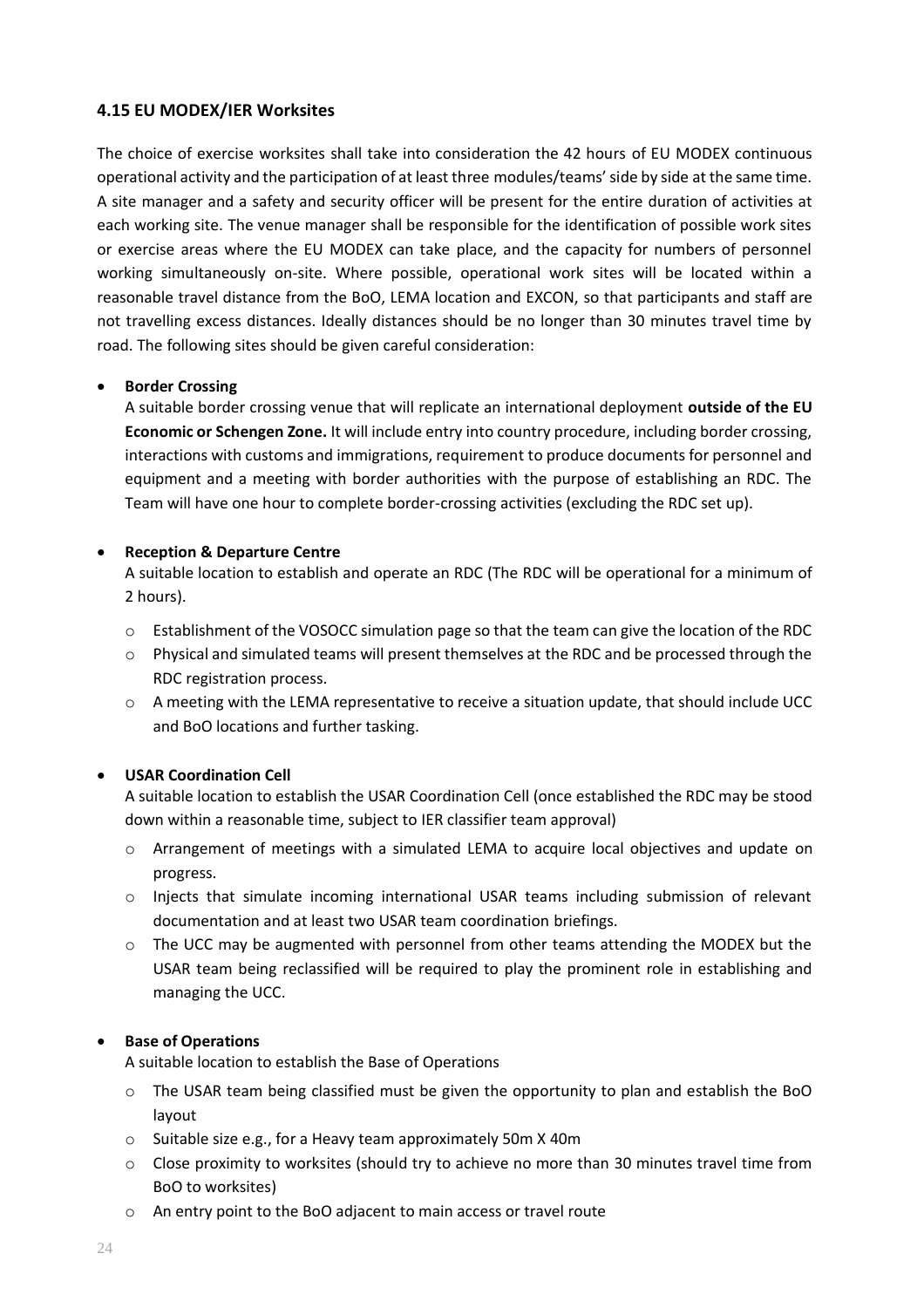- $\circ$  Provision of facilities to manage waste facilities (grey & black)<sup>10</sup>
- $\circ$  Provision of water supplies (although the reclassifying will still need to demonstrate selfsufficiency in this area)
- o Adequate safety and security arrangements

## • **USAR Operational Worksites**

The operational phase of the exercise will be conducted at suitable worksites that provide realistic settings and technical complexity commensurate with the level of reclassification being sought. They must allow for:

- o Provision of structural steel, reinforced concrete, timber, metal plate and metal bars for breaking/cutting operations (see IEC/R checklist for exact dimensions)
- o The technical venues and scenarios will enable the USAR team to demonstrate all technical skills
	- required by the IER checklist, including canine search which is optional for Medium and a requirement for Heavy
- o If a Heavy USAR team is undertaking a reclassification, exercise planning will ensure there are two separate worksites available at any given time. Separate worksites are defined as



any worksite that requires completely separate logistical support, and also note that USAR team members will not be permitted to walk between the BoO and worksites or between the worksites<sup>11</sup>. During the first meeting with the LEMA, the USAR team will receive orders to work at two separate locations; two work sites need to be operated continuously throughout the exercise.

- $\circ$  The venue manager will supply timber, oxygen and other consumables on request (through LEMA) as the USAR team is restricted to the equipment cache with which they would deploy internationally. During the EU MODEX exercise, no other equipment $^{12}$  from external sources may be utilised.
- $\circ$  Lifting & towing: Rigging, lifting and moving steel reinforced structural concrete columns and beams using pneumatics, hydraulics, winches as part of a de-layering operation. Teams are required to lift and move a load with the purpose of gaining access to a victim and also lifting operations with the use of a crane with a capacity to match or exceed the lift requirement of the classification being sought.

 $10$  Water and waste facilities provided through negotiation with LEMA, but pre-arranged with VM at EU MODEX planning meetings.

 $11$  As defined within the current INSARAG IEC/R checklist

 $12$  Due to the expense and certain national requirements, the USAR Team does not need to take the full complement of its medical pharmacy to the IER exercise.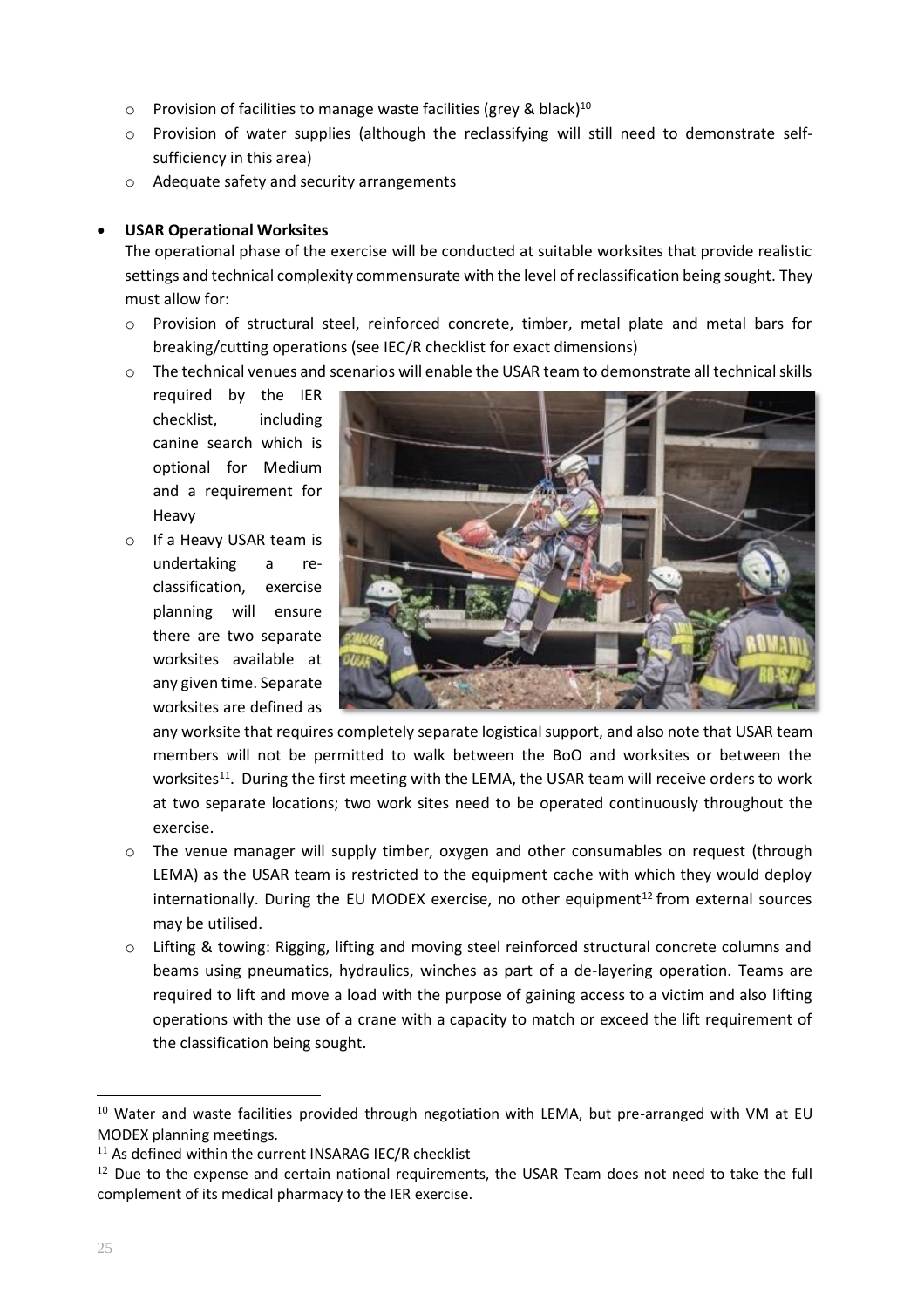- o The provision of patients and props to enable the USAR team to demonstrate its medical component. This includes the requirement to perform a field amputation and dismemberment. It is suggested that a shoulder or hind quarter of beef, lamb, or pork (consideration must be given to any cultural/religious issues) be used. The bone will not be exposed prior to the procedure starting.
- $\circ$  Provision of facilities that will allow the USAR team to conduct a vertical raising and lowering operation, and a system that allows for the movement of a victim from a high point laterally to a safe point below.
- o Provision of suitable facilities to allow the USAR team to conduct search and rescue operations and utilise safety equipment in confined spaces.
- o Area reconnaissance (ASR1, ASR2) with an analysis of needs leading to an immediate request for rescue support from within the team structure
- o Initial search operations (physical, canine, technical)
- o Assessments: Structural, risk and hazardous environment assessments, with the development of mitigation strategies
- o Structural triage and building marking as per INSARAG guidelines
- o Use of communications and IT, including Virtual OSOCC, ICMS, radio, satellite and GPS
- o Cutting and breaking: Cutting, breaking and breaching through steel reinforced concrete walls, floors, columns and beams, structural steel, reinforcing bars, timber and building contents.
- o Shoring & stabilisation: Analysis and stabilisation of various structural elements.
- o Establishment and staffing of a UCC which should also include the set-up and use of the ICMS.

# <span id="page-25-0"></span>**4.16 EU MODEX/IER Worksite Inspection**

It should be noted that once the exercise venues have been set up, it is essential that the IER classifier team is able to conduct an inspection of all worksites before the exercise and this will be facilitated by EXCON and the venue manager's team. This professional assessment/inspection is required to undertake a final assessment of each venue's suitability in relation to the IER checklist and to confirm any associated risks and idiosyncrasies. The IER classifier team leader will immediately discuss any issues arising from the inspection of the worksites with the CEC and venue manager. Once the site has been re-inspected and approved, the IER classifier team cannot request further changes.

The venue manager (in consultation with the module focal point) will be responsible for providing and coordinating transport to the various locations requiring inspection. The classifier team members may be required to split up during this process, and therefore the venue manager will ensure that there is dedicated transport available for each group.

During the exercise, the IER classifier team will observe key operations but may not be present throughout every planned evolution, however, the IER team leader and the mentor will closely coordinate timings to be certain that classifiers are in a position to observe all critical parts of the exercise related to the checklist.

# <span id="page-25-1"></span>**4.17 Worksite Monitoring**

At each of the exercise sites there will be several key support roles undertaken as well as the attendance of other interested parties at given intervals. These include site manager, safety officer, role players,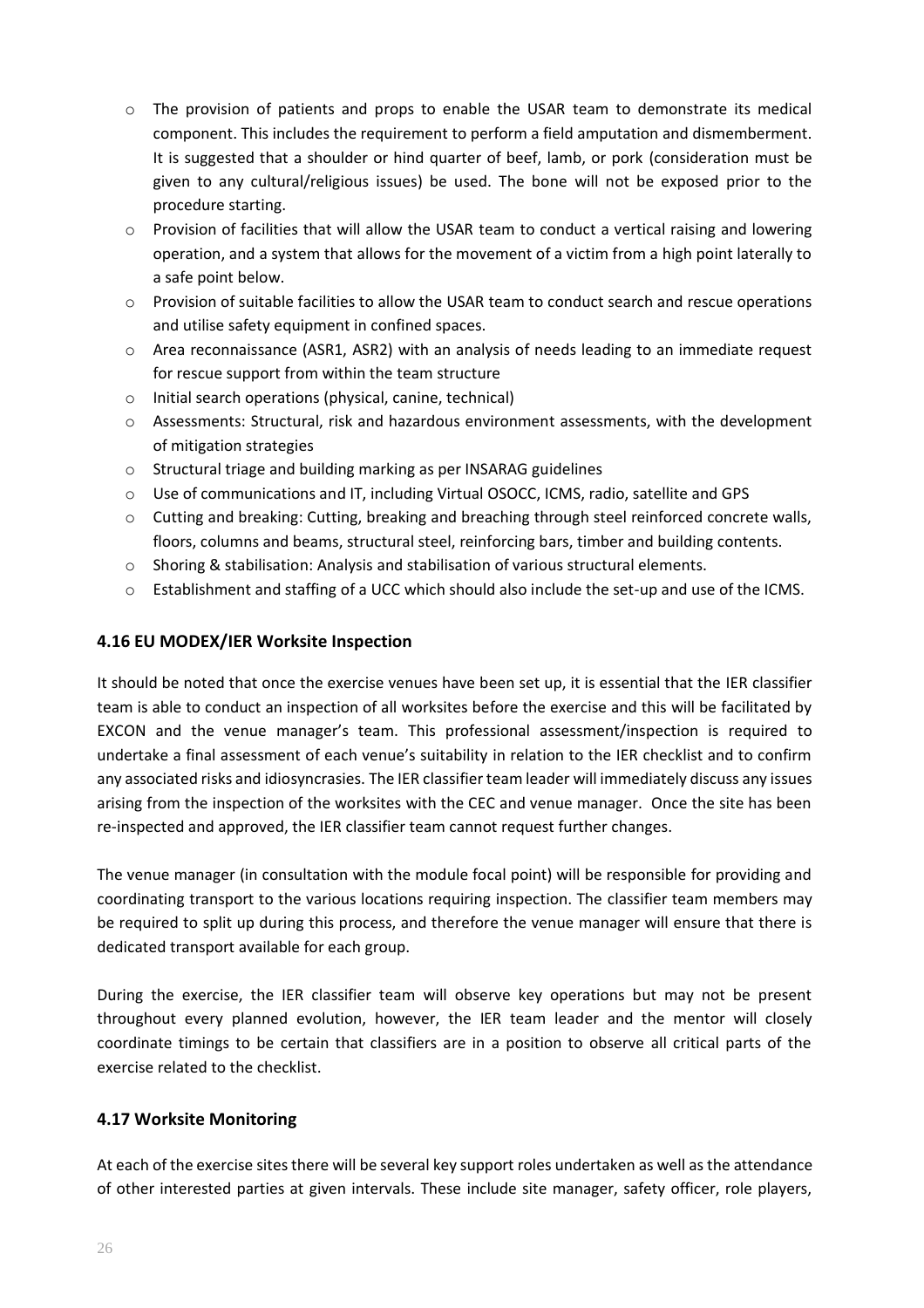coach/trainer, observers, VIP, media and the classifier team. It is imperative that the USAR team to be re-classified has every opportunity to operate as close to reality as possible, and therefore it is vital that the number of supporting/observing personnel be monitored and restricted in the immediate vicinity of the team. This can easily be achieved by constant engagement with all individuals represented in the exercise and all personnel being at the venue before the team arrives and agreeing a unified approach with the site manager that will allow the classifiers to observe what they require in relation to the checklist, from a suitable location. If necessary the classifiers can request the coach/trainer to intervene and remove observers from the immediate vicinity of the worksite if they feel that it is having a negative impact on the team and the IER process.

# <span id="page-26-0"></span>**4.18 Simulated Coordination**



A European Civil Protection Team (EUCPT) is either participating in the exercise or role played by UCPM trained staff to establish the supporting coordination platform. In addition, experienced UNDAC personnel are normally part of the EXCON/role player element and will relate with the participants as appropriate to the incident simulation, thereby ensuring realistic interaction with a wider humanitarian response system incorporating the relevant United Nations agencies that would be expected to be present in the scenario

that is set. OCHA ERS (UNDAC and JEU units) may advise on identification of qualified UNDAC and environmental experts for EXCON and role player elements and can support with inject development and quality assurance to include humanitarian and environment-related inputs (with a focus on USAR operations).

A USAR Coordination Cell (UCC) will be fully incorporated, with a trained and experienced UCC coach/trainer engaged as part of the exercise team to provide UCC and ICMS guidance and constructive feedback during and/or at the end of the exercise (guidance will not apply to the team undertaking the IER process).

# <span id="page-26-1"></span>**4.19 Role Players**

A key function of the EU MODEX is the provision of role players who speak English, where possible, so that the interaction between the USAR team and the role players can be properly evaluated by the IER classifier team. A dedicated role player manager will be responsible for ensuring that role players are trained and fully briefed to ensure that realism can be maintained and that they are able to catch and hold the attention and engagement of the participants, be plausible, and their technical knowledge and experience accurate.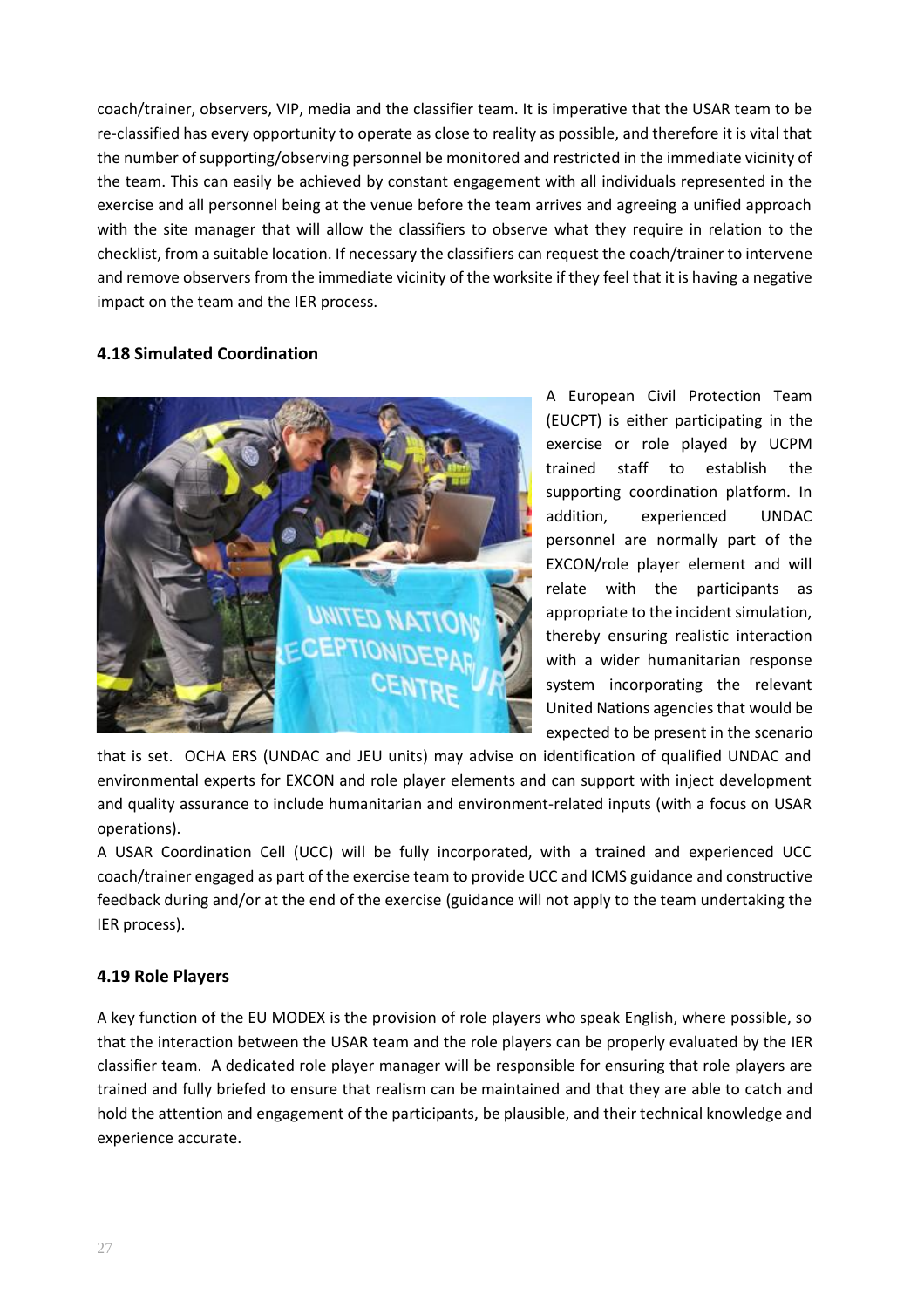# <span id="page-27-0"></span>**4.20 EU MODEX/IER Costs**

All costs related to the design, planning, conduction and self-evaluation of the EU MODEX including the requirement to facilitate the IER process will be included within a contract agreed between the EU Commission and the nominated consortium lead agency. Attending modules are awarded a pre-agreed lump sum towards their costs associated with attending and participating in the exercise. The Consortium will cover all general exercise and logistics related costs with no additional costs being borne by the participating Modules/Teams. The Consortium will not cover travel or accommodation costs related to the participation of IER classifiers, but the Consortium (venue manager) will be responsible for facilitating the logistics arrangements for classifiers wherever possible. Table 6 highlights the EU MODEX/IER costs responsibilities related to the IER classifier team and specific costs related to the IER process that can be considered additional to the normal EU MODEX operating costs.

| <b>Requirement &amp; Cost responsibilities</b>    | <b>Classifier</b> | Venue<br><b>Manager</b> |
|---------------------------------------------------|-------------------|-------------------------|
| Flights to host country                           | X                 |                         |
| Visa (or other entry requirements)                | x                 |                         |
| Personal insurance                                | X                 |                         |
| Transport (Airport pick-ups/drop offs)            |                   | X                       |
| Accommodation                                     | X                 |                         |
| Dedicated Classifier Transport (exercise related) |                   | x                       |
| Food <sup>13</sup>                                | X                 | X                       |
| Meeting room & infrastructure                     |                   | X                       |
| ID, tabards                                       |                   | X                       |
| Provision of cranes or heavy plant                |                   | x                       |
| Equipment and consumables                         |                   | x                       |

<span id="page-27-2"></span>*Table 6: IER Classifier Team Logistical and Financial Implications*

# <span id="page-27-1"></span>**4.21 EU/MODEX Logistics**

The module focal point in conjunction with the IER classifier team leader will ensure that close liaison with the EU MODEX venue manager and the consortium administrative team is established as soon as possible after confirmation of the process, to ensure that all logistics arrangements are in place prior to the commencement of the exercise.

The venue manager will be responsible for all airport pick-ups and transportation to the venue locations and accommodation for all incoming international staff. Throughout the course of the exercise, the venue manager will have a logistics/transport manager that will provide sufficient vehicles and drivers to enable transportation of all exercise staff between all exercise locations and accommodation. A communication system will be established to enable staff members (including IER classifiers) to arrange their transport requirements as required during the exercise.

<sup>&</sup>lt;sup>13</sup> Classifiers will be responsible for food associated with their accommodation; however, the venue management will provide them with food/drinks for the duration of the exercise.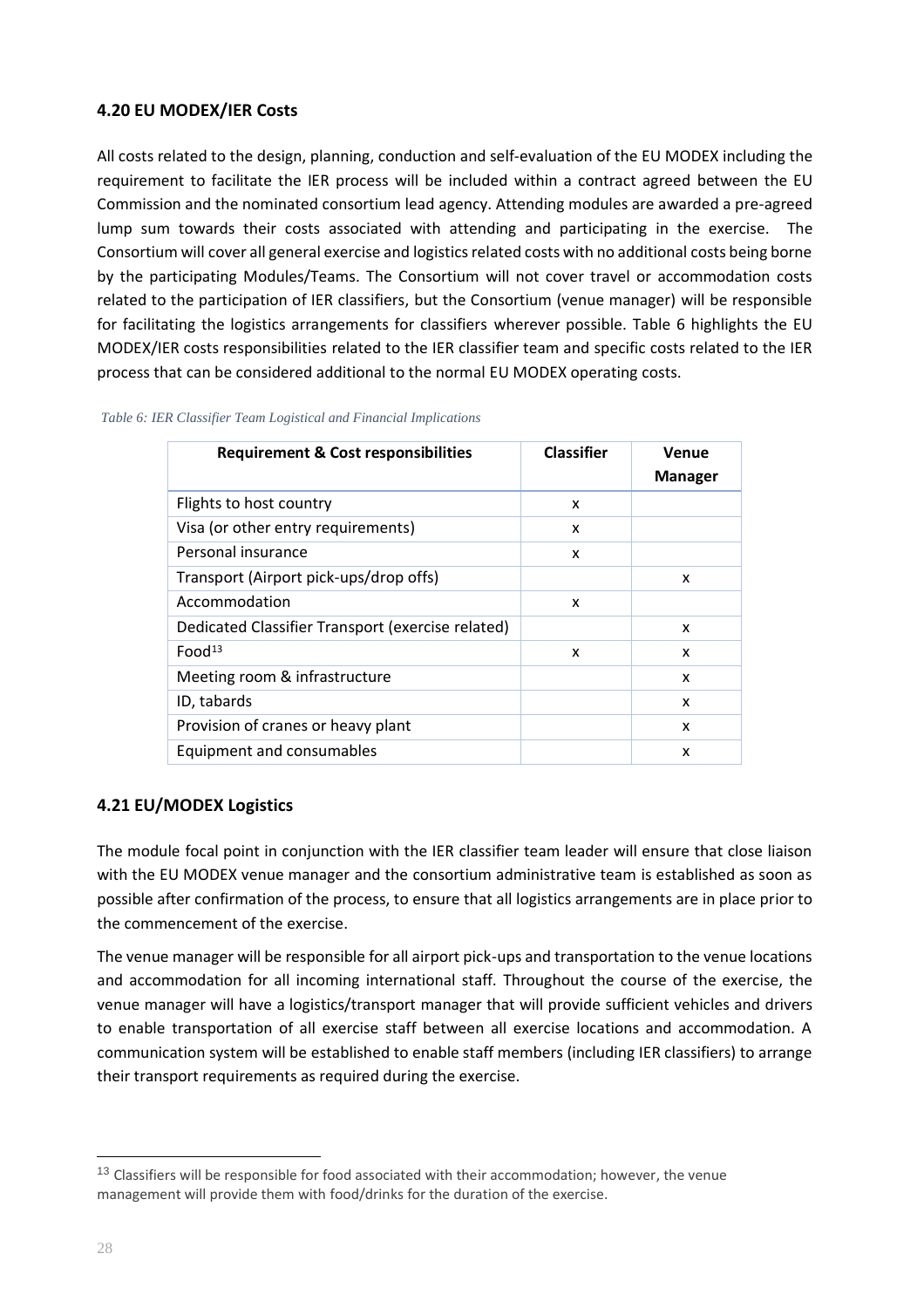Communication equipment and processes for the EU MODEX should be tested, prior to the exercise to ensure reliability and stability over all exercise locations for audio and data transmission. However, incoming modules and capacities should be self-sufficient in terms of communications; the venue manager team may be requested to provide UHF/VHF radios, local sim cards or other communications/IT infrastructure in their role as Host Nation Support as would be the case in a real deployment.

Modules may also request access to waste management, potable water and fuelling facilities, this must be pre-arranged during the exercise planning meeting with the venue manager.

It is also the venue managers responsibility to ensure that an office/meeting space for the classifier team which will be used during the entire process has been arranged. As an example, the space can be at the host hotel or in any suitable building recommended by the venue manager, but it must be separated from other undertakings involved with the exercise, so the IER classifier team has privacy to openly discuss issues and complete its reporting and documentation. The space requires:

- Tables and chairs
- Wireless internet access
- LED projector with a connection cord long enough to facilitate moving the cord to multiple positions. If there is not a blank wall, a projection screen will be needed
- Electrical power strips and extension cords to ensure all IEC/R classifier team members have electrical access
- Where an online exercise control tool is being used IER classifiers will be given read-only access to this software.
- A printer that is capable of two-sided printing and access to a copying machine.
- A0 printed and laminated sheets of the relevant IER checklist
- Paper notepads for note taking, pens, stapler and other office supplies
- Access to toilet facilities
- Communication devices with chargers and spare batteries
- Minimally one, and preferably two vehicles dedicated to the IEC/R classifier team (with drivers) to be available 24/7.
- Access to light refreshments (coffee, tea, water)

Once fully established, the logistics information and scheduled logistics arrangements will be confirmed and uploaded by the INSARAG Secretariat for the IER stakeholders on the relevant Virtual OSOCC page.

# <span id="page-28-0"></span>**4.22 EU MODEX/IER Documentation**

#### **IER Checklist**

The IER checklists (Medium, Heavy), are based on the INSARAG Guidelines, and have been developed by the INSARAG network, to be used by the IER classifiers to ensure that the classification is conducted in a consistent and objective manner. They are reviewed and revised annually and communicated to all USAR teams scheduled for an upcoming IER by the Secretariat. The latest version can be found on [www.insarag.org](http://www.insarag.org/) and it is essential that all stakeholders are familiar with the most current version when planning and conducting the IER.

For the IER process only, INSARAG have introduced a Pre-Greening process that can be carried out prior to the physical IER exercise. Following an assessment of submitted evidence, it basically involves the IER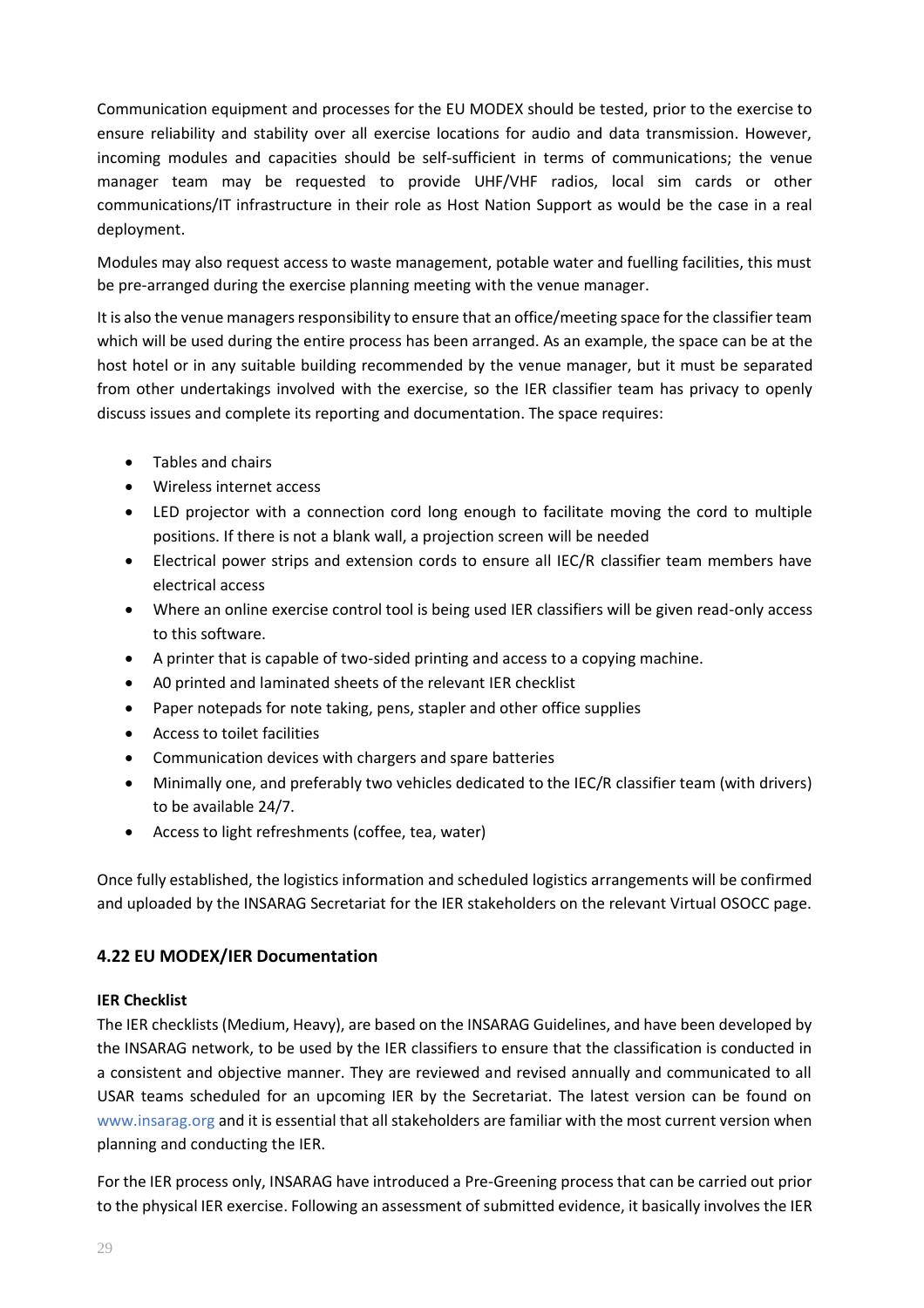team leader, USAR team focal point and the mentor discussing and reaching a consensus about what elements of the checklist can be signed off in advance and what elements will be observed and classified during the IER exercise. This only applies to section 1-6 of the checklist.

All documentation will be available in both paper and electronic formats and will be sent as soon as possible after they have been finished, but cognisance needs to be given to the fact that there may well be a number of late amendments.

# **EU MODEX Specific**

The consortium will prepare a set of specific documents which will be used as a general framework for all personnel involved in all phases of the exercise. Prior to the start of the IER process the consortium will share the following documents with the IER classifier team:

- General exercise handbook
- Safety briefing document
- Classifier specific briefing document (exercise plan)
- Overarching scenario
- Applicable site cards
- Applicable inject cards
- MEL/MIL

The consortium venue manager will produce the classifier briefing document specifically for the use of the classifier team, although it will also be shared with the USAR teams' mentor and appointed EU MODEX coach / trainer who will work in a liaison role between the classifiers and EXCON.

The briefing document will give details on each of the worksites and how they link to the IER checklist (see fig 3) in a diagrammatic format supported by a brief scenario. The guide will also give detailed instruction on the worksite safety and emergency arrangements.

In addition to the consortium documents, the USAR team being classified will also be requested to provide the following:

# **Comprehensive Portfolio of Evidence (CPOE)**

The IER will always include the submission of a comprehensive portfolio of evidence and a selfassessment IER checklist. The objective is to allow the USAR team to pre-populate sections 1-6 of the IER checklist with the evidence it has gathered in the previous five years.

When the team applying for their IER has indicated to the INSARAG Secretariat that they want to use the EU MODEX as a platform for their IER, they will supply their Comprehensive Portfolio of Evidence (CPOE) in draft and final format as normal within the specified timescale. It is then the responsibility of the INSARAG Secretariat to provide a copy of the CPOE and any subsequent amendments to the appointed EU MODEX consortium and the EC Desk Officer, in order that the consortium and the EC Desk Officer are fully advised and updated on the capabilities and profile of the team.

# **Past IEC/IER Outcomes**

The USAR team to be reclassified must inform the consortium<sup>14</sup> of their past IEC/IER performance in respect of previous 'Yellows' 'Annex B Advisory Notes' and any known development areas, as this will

 $14$  It is expected that the Module Focal Point (MFP) should do this at the stakeholder and planning meetings within the presentation given to the Consortium partners.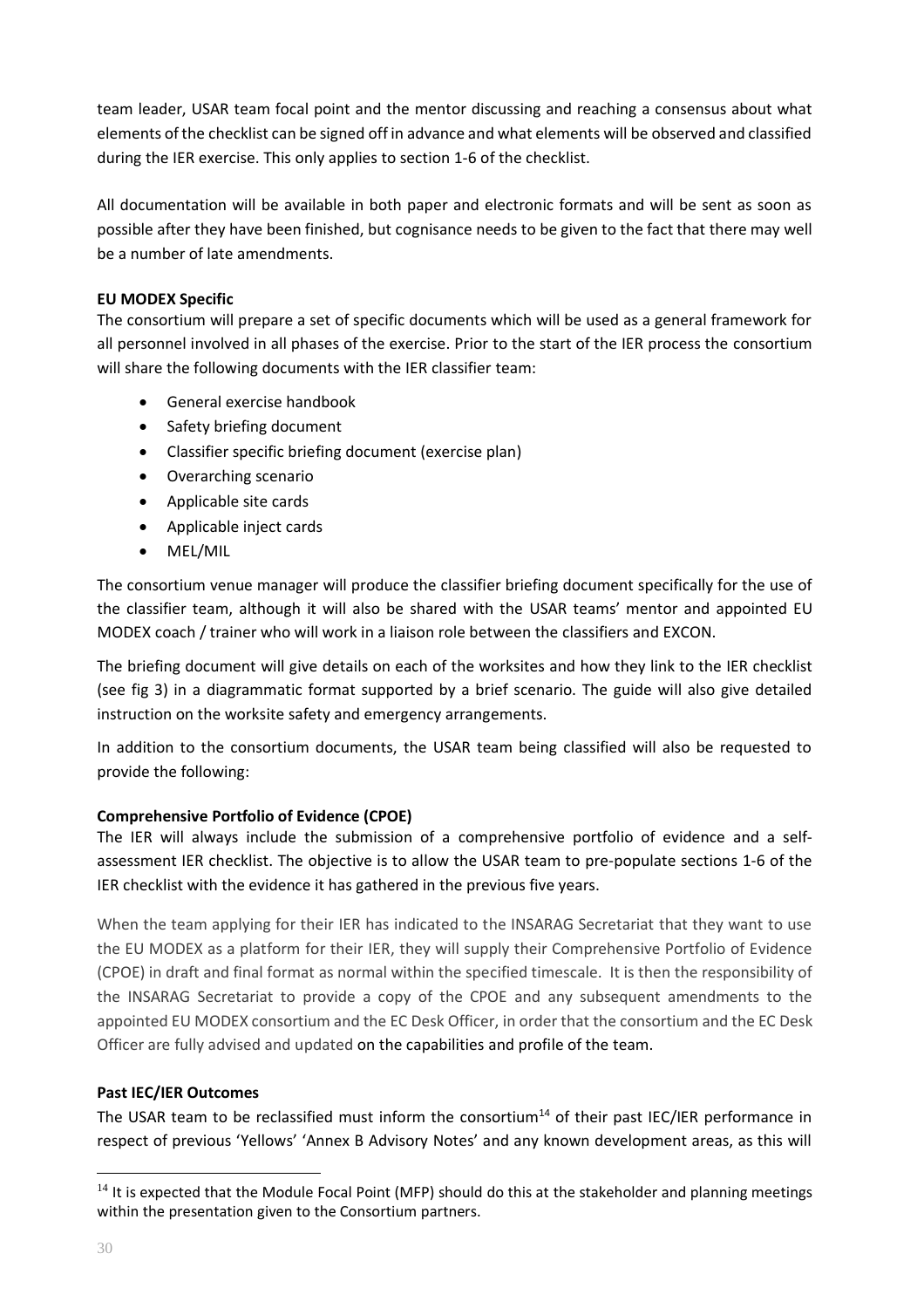inform the EU MODEX consortium of specific areas that may require additional attention in the design and planning phases of the exercise. In that, these areas will need to be set up within the exercise preferably early on in the exercise, and consideration given to the fact that these elements could potentially need a re-set if they are not addressed correctly within the IER.



<span id="page-30-1"></span>

# <span id="page-30-0"></span>**4.23 Safety & Security Arrangements**

Safety and security are essential elements in organising missions and field exercises. Each individual whether participant, EXCON, role-player, or observer are responsible for their own safety and the safety of others. The EU MODEX consortium with all its partners is responsible for creating a safe and secure exercise environment.

A specific 'Safety and Security briefing document' will be provided in the appropriate languages to all exercise participants and staff. This must be read carefully and once understood all participants and staff members must sign a print-out of the 'Safety Rules and Right to Privacy Declaration'. Staff and visitors will hand this into EXCON, and for participants this must be handed to the designated coach/trainer at the border crossing.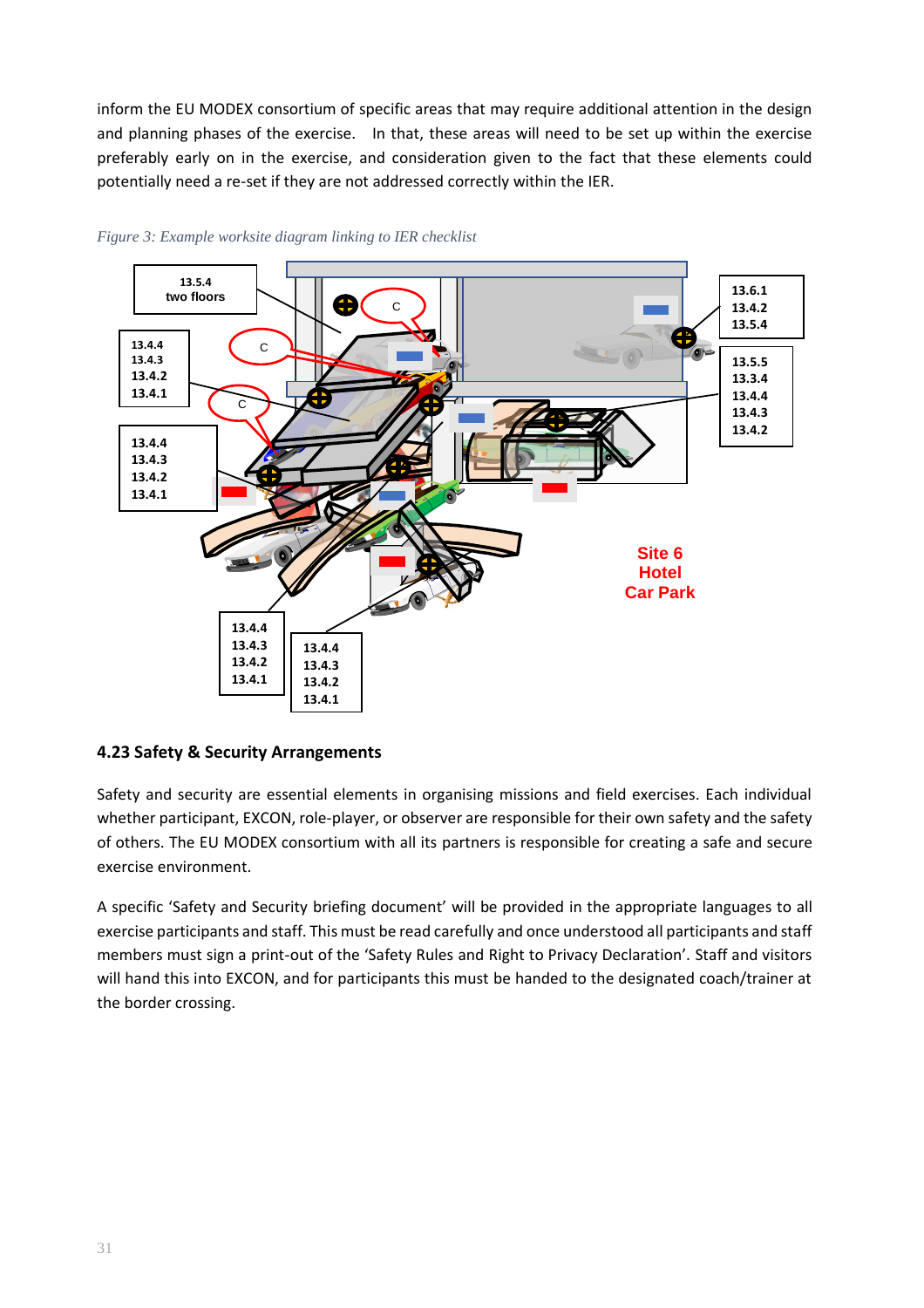For each of the operational work sites, a specific risk assessment or conditions and limitations relating to them will have been conducted prior to the exercise by venue manager staff and any significant hazards will be passed on to all participants as part of a pre-entry brief by the venue manager staff as part of the exercise.

All USAR modules are reminded that international best practice standards are stated as a requirement of the INSARAG Guidelines, specifically teams must adhere to requirements for hazardous environments

and confined space working in respect of wearing Respiratory Protective Equipment (RPE), and use of air monitoring, and forced ventilation equipment. All teams must also adhere to the guidelines and requirements for on-site decontamination of personnel and decontamination procedures prior to entry to the Base of Operations, ensuring that the Base of Operations is maintained as a clean zone throughout the exercise.

It must be borne in mind by all teams that the Health and Safety Legislative requirement for the Country that is hosting the EU MODEX will apply, and teams must ensure that none of their systems of work will breach the legislative requirements of the host Country. For example, when using petrol driven chain-saws the host country legislation may insist on the use of a certain level of PPE, e.g., ballistic clothing, or high-angle line working may specify a two-rope system and not accept single line working. These elements should be discussed at the stakeholder and exercise planning meetings with the country venue manager.



Any member of the exercise can stop any activity or procedure if they feel that an unsafe situation is about to occur or has the potential to become unsafe by using the wording "No-Play No-Play No-Play" ('No Play' procedure). An exercise specific internal emergency number will be allocated in the EU MODEX Handbook relevant to the venue concerned, which will be a 24/7 contact with exercise management at EXCON, specifically for the purpose of No-Play Emergencies only.

A 'Real-Life' emergency number will be designated for all EU MODEX, to summon real Emergency Services assistance, relevant to the hosting country: e.g., Fire Service, Ambulance, Coastguard or Police**.**  The consortium will ensure a plan for medical evacuation and that a dedicated medical service is available to respond quickly in case of real emergencies during the exercise.

In the event of an accident or near hit occurring, a full investigation will take place by the EU MODEX consortium and venue manager to ascertain all of the facts concerning the incident and to produce a full written report. The use of social media to communicate any details regarding an accident or near hit is strictly forbidden for the purposes of security, individual privacy and to preserve the integrity of any ongoing investigation.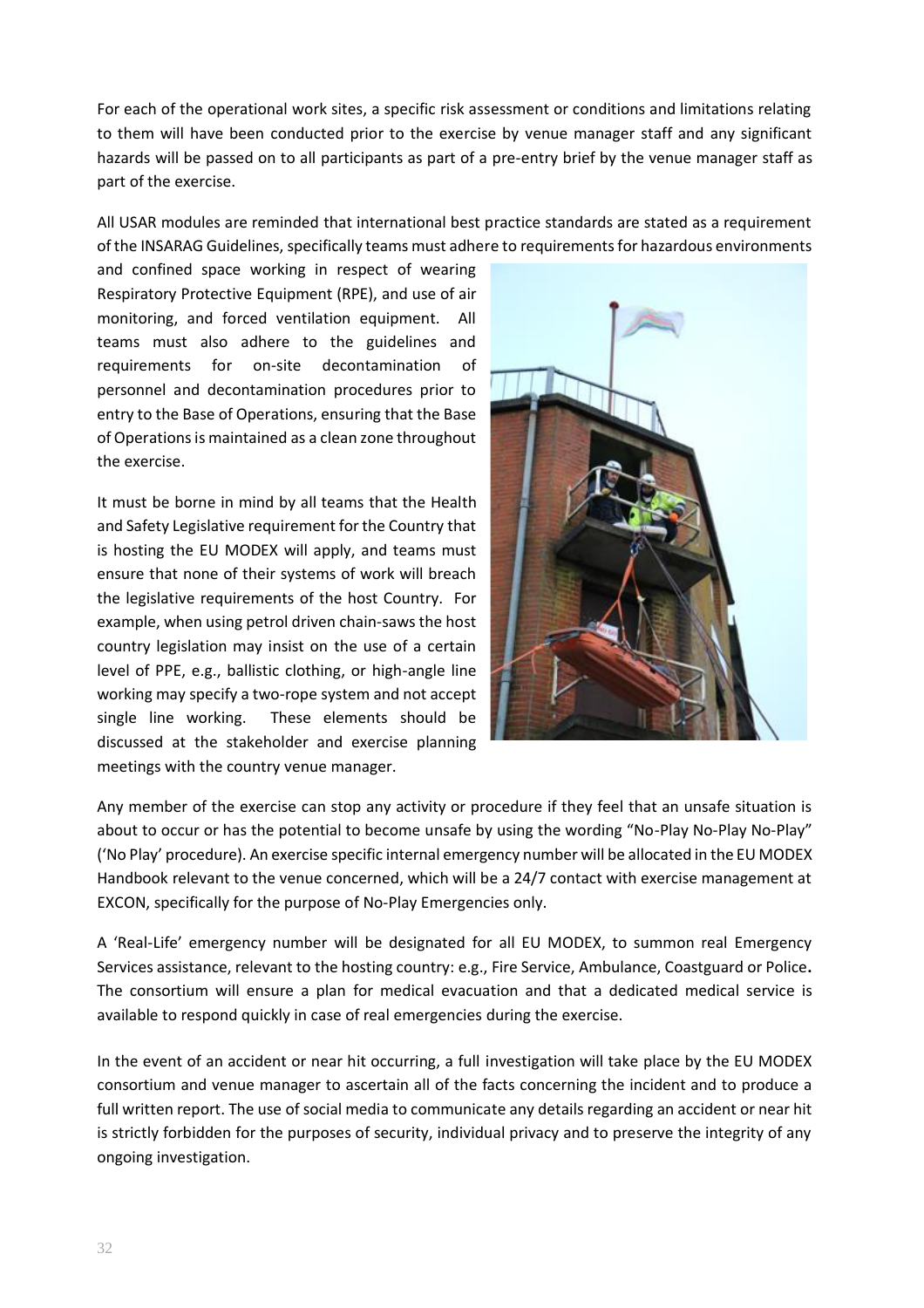The consortium will ensure that appropriate insurance is in place for the exercise, and that each participating module/team has appropriate insurances in place as per any normal international deployment of their equipment and personnel.

# <span id="page-32-0"></span>**4.24 Completing the IER before the EU MODEX ENDEX**

The IER classifier team may complete their assessment of the USAR team before the overall exercise is completed, at which time they may cease observing field operations in order to concentrate on their feedback and reports. The classifier team leader will notify the teams mentor and the INSARAG Secretariat representative, who in turn will notify the CEC. This should have no bearing on the continuation of the exercise, and the USAR team will be required to complete all stages of the EU MODEX. It is recommended that the classifier team refrain from advising the USAR team being reclassified that all of the elements have been examined by the classifiers as there is always the possibility that the team may disengage from fully participating in the remaining elements of the exercise which could also have a negative effect on the other participating modules or capacities.

## <span id="page-32-1"></span>**4.25 EU MODEX/IER Observers**

Both the European Commission and the INSARAG Secretariat encourage the participation of external observers from a range of backgrounds and organisations. Observing the process is particularly beneficial for other USAR teams preparing to undergo an IEC/R, and the INSARAG Secretariat may make suggestions to the USAR team to be re-classified about the inclusion of observers.

It is the responsibility of the USAR team/sponsoring organisation undergoing the IER to determine if they will support an observers' programme during its IER exercise and to officially request their attendance with the EU MODEX consortium management team during the exercise planning phase. If a positive response is received, the USAR team/sponsoring organisation will determine how many observers they will support and will issue specific invitations in consultation with the consortium and host venue.

The observer programme should be uploaded on the VOSOCC with the operational and administrative instructions so that potential observers are aware of the level of engagement/observation they can expect. It should also be made clear to potential observers that they may need to attend the USAR teams home country if they wish to observe sections 1-6 of the IER checklist as well as then travelling to the EU MODEX venue.

The EU MODEX consortium will appoint a dedicated Observer Coordinator/ Liaison Officer (LO), which is normally the exercise director, to conduct an observers' briefing at the onset of the activity and to oversee the observers for the duration of the EU MODEX/IER. The observers will be advised that they have been invited to observe and not make comment about the process, the outcome of the process, or to interfere with any of the participating modules/teams, or the classifiers. All coordination must be done through the Observer Coordinator.

All costs associated with the IER observers will be borne by the respective sending organisations and not by the EU MODEX consortium or the USAR team sponsoring organisation.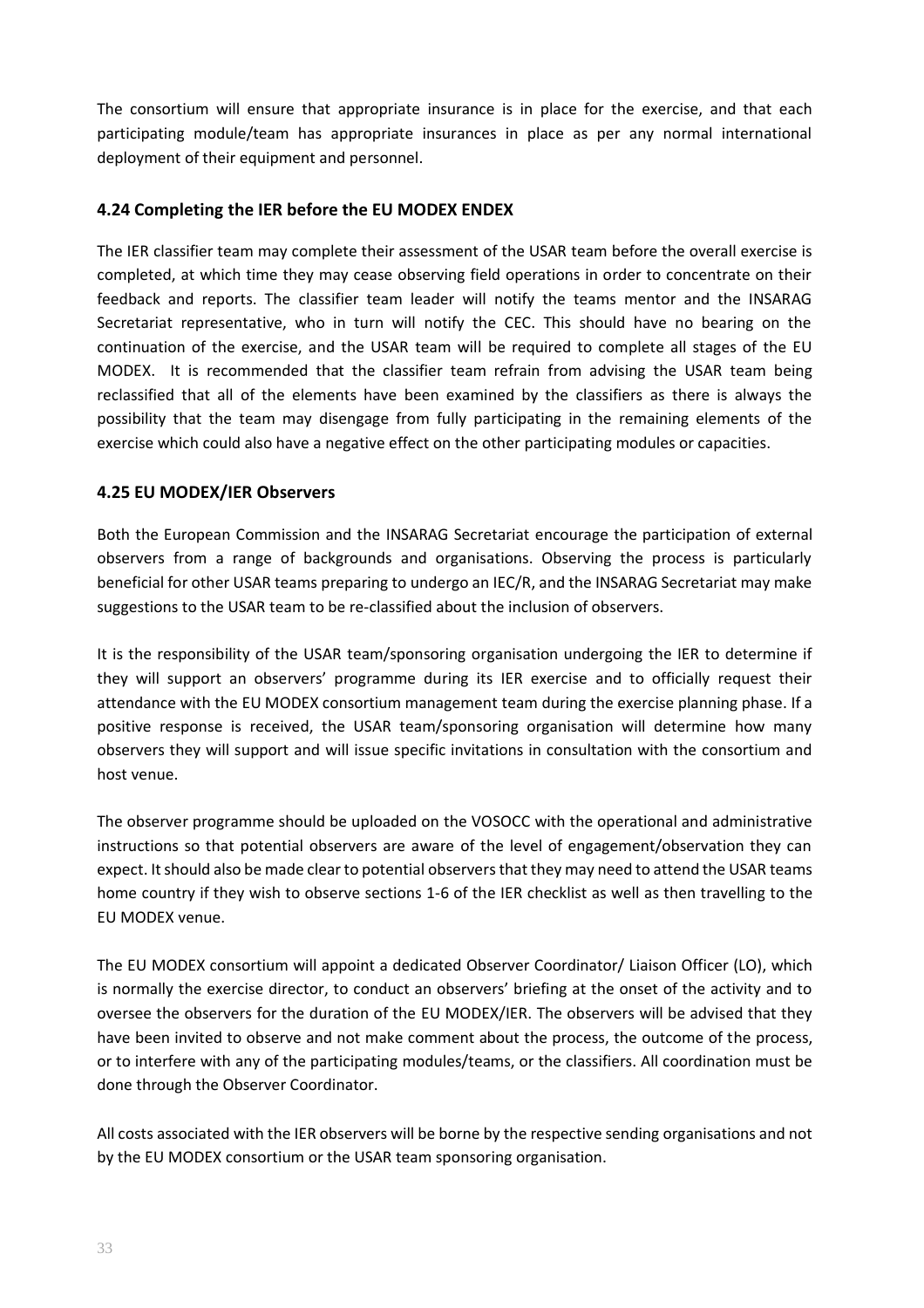# <span id="page-33-0"></span>**4.26 End of EU MODEX/IER Wash-Up and Debrief Process**

Following the official notification of ENDEX given by the CEC, there will be a post exercise wash-up and debriefing phase involving all of the participants exercise directing staff and classifiers, with the schedule being announced by the CEC during the last day of the exercise. An example of this is shown in Table 7, although it should be noted that timings and sequencing for each exercise may vary to accommodate local arrangements.

Based on the indicative timings, the IER classifier team leader in consultation with the CEC will be encouraged to plan the content and meeting strategy for a 1-hour meeting between the classifiers and the coach/trainers/evaluators prior to giving any feedback to the team being classified, to ensure that a full picture of the team performance has been completed. The schedule in Table 7 allows for a 90-minute IER specific feedback session with the management and key functions of the reclassifying team; if this needs to be extended or shortened the IER TL will discuss with the CEC to ensure that all of the areas listed can be achieved in the allotted timeframe.

| <b>Time</b> | <b>End of Exercise Evolutions</b>                                                       |
|-------------|-----------------------------------------------------------------------------------------|
| 1100        | Coach / trainers to analyse worksite situation, teams on working site "soft closure" of |
|             | sites                                                                                   |
|             | All participants should be back in their BoO by 1300Hr at the latest                    |
| 1300-1400   | Meeting between classifiers and coach/trainers                                          |
| 1400-1500   | Team hot wash up without coach/trainer (SWOT)                                           |
| 1400-1600   | Hot wash Up by EXCON staff                                                              |
| 1500-1630   | Classifier specific feedback to the USAR team management and key functions              |
| 1600-1700   | TL + coach/trainer + module focal point will join EXCON for team's feedback             |
| 1700-1900   | Free-time to prepare for social event                                                   |
| 1900-2300   | Social event at local venue prepared by hosting country                                 |
|             | ERS representative may wish to use this event to announce publicly the outcome of the   |
|             | <b>IER</b>                                                                              |
|             | <b>Teams Departure Day Evolutions</b>                                                   |
| 0845        | All personnel meet at selected venue provided by venue manager                          |
| 0900-1100   | CEC feedback on SWOT<br>$\bullet$                                                       |
|             | Module/team TL speech (5 mins / team)<br>$\bullet$                                      |
|             | Certificates and memento presented to each team<br>$\bullet$                            |
|             | Presentation of the EU MODEX film                                                       |
| 1100        | Teams free to depart for home countries<br>٠                                            |
| 1300        | Consortium de-brief                                                                     |
| 1500        | Consortium staff departures                                                             |

<span id="page-33-1"></span>

| Table 7: Example post exercise Wash-up and Debrief process |  |  |  |
|------------------------------------------------------------|--|--|--|
|------------------------------------------------------------|--|--|--|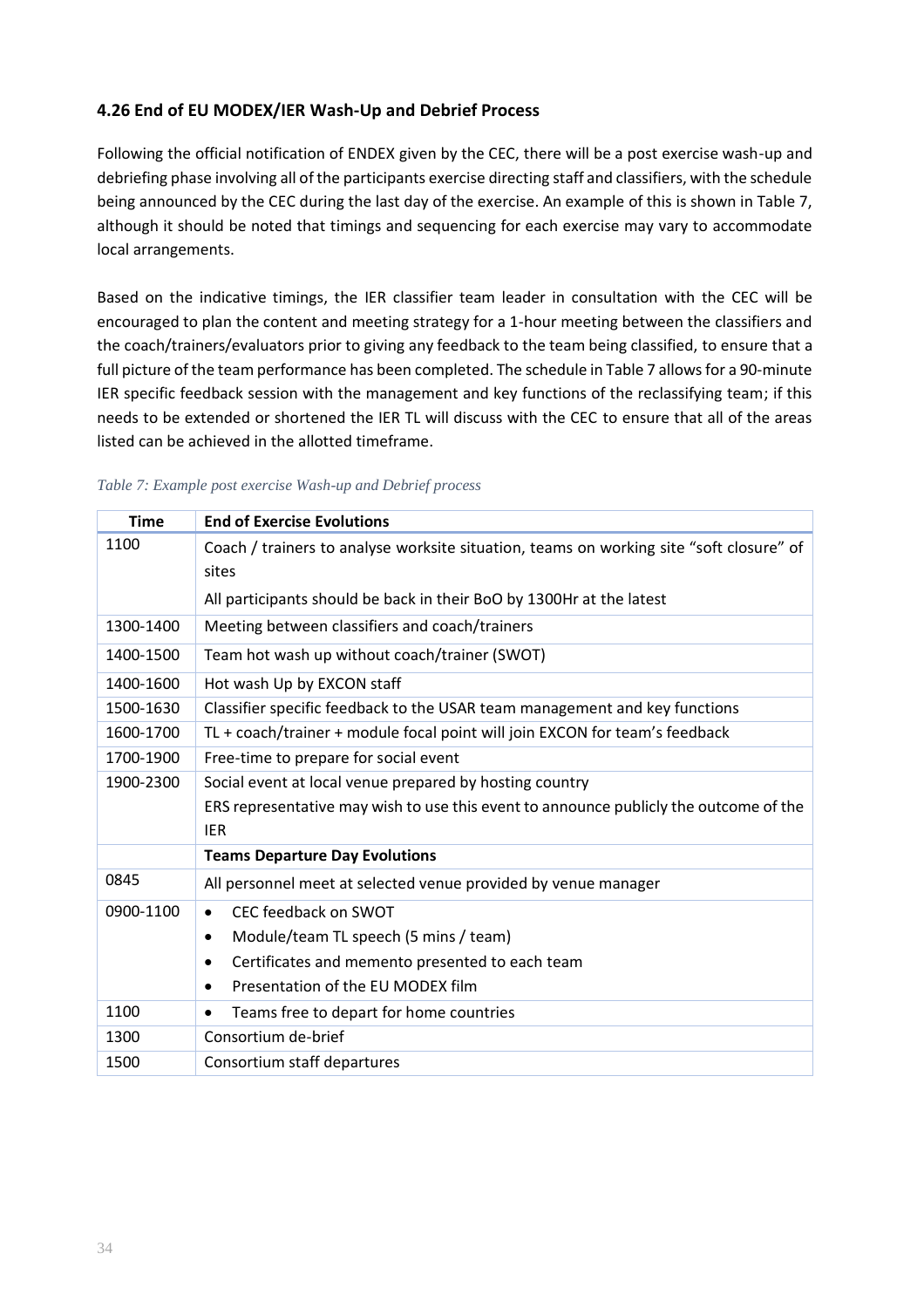# <span id="page-34-0"></span>**4.27 EU MODEX/IER Feedback Process**

Lessons identified from previous EU MODEX will be integrated into the current exercise planning, which will then be monitored by quality assurance personnel and exercise directing staff to ensure that they provide added value and benefit to the exercise delivery process.

Throughout the EU MODEX, directing staff will be required to capture any new lessons identified that will be fed into the end of exercise 'Hot Wash-Up', where a decision will be made as to whether these will add benefit to future exercises and if so how they will be integrated as lessons learned.

The EU MODEX coach/trainers will constantly monitor and review the performance of the participants throughout the exercise and will capture information relating not only to areas requiring further development but also areas of good practice. At an appropriate moment following each event coach/trainers may take a time out to provide feedback to the other modules taking part in the exercise, in particular where there is an aspect of safety that needs to be reinforced before any future evolutions. In the case of those **modules undertaking their IER, coach/trainers will not provide any forms of feedback during the exercise** and will only intervene on a point of immediate safety concern. All observations made by the coach/ trainers will be captured in order that there can be a structured verbal feedback to each module/team at the end of the exercise.

The classifier team leader will usually provide the reclassifying team with a verbal debrief of the findings using the comments recorded on the IER Checklist. Before departing the exercise venue, the classifier team will normally complete the written detail on the IER checklist, advisory notes and draft IER report. Should there be issues that require discussion on the final remarks arising from the classifiers, these should be resolved and agreed prior to the departure of the classifier team. The classifier team leader will have maximum 14 days to provide the INSARAG Secretariat with the signed final report including the advisory notes. The INSARAG Secretariat will provide the final report to the USAR team and its sponsoring organisation within a maximum of 30 days of the completion of the IER. The IER report is considered to be 'Restricted', and the INSARAG Secretariat will only make these reports available to the USAR team management, its IER mentor and its sponsoring organisation. The decision on whether to share the report with any third party is at the sole discretion of the USAR team, however, the INSARAG Secretariat and the EU Commission encourages USAR teams to share lessons-learnt and best practices as they can obviously provide a valuable learning opportunity for all USAR teams within the UCPM and INSARAG networks.

# <span id="page-34-1"></span>**4.27.1 IER Classifiers Feedback to the EU MODEX Consortium**

Immediately following the completion of the exercise all EU MODEX functions will be invited to complete a SWOT analysis which if possible includes the IER classifier team. This process is crucial to gathering thoughts and views from key staff members in order to create a shared understanding of the exercise and assemble a list of 'lessons identified' which will be used to highlight any potential changes for future IER related EU MODEX. The classifier team is strongly encouraged to identify and report any EU MODEX/IER good practices to the EU MODEX consortium. It is recognised that the classifier team will be focussed on completing their required reports before leaving the host country but their efforts to complete the above will be greatly appreciated.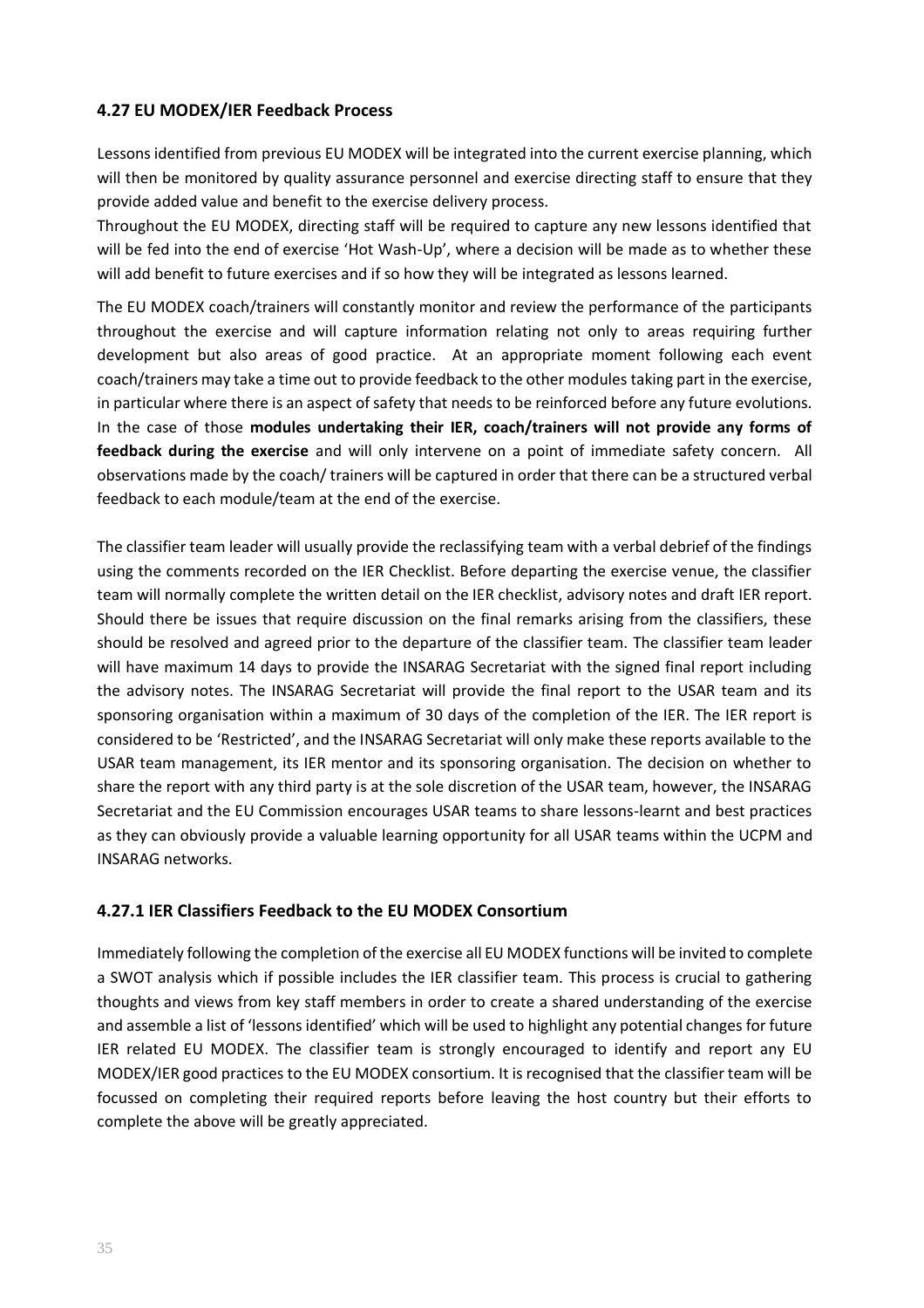# <span id="page-35-0"></span>**4.28 Post EU MODEX Social Event including IER Result**

The EU MODEX social event provides an important networking opportunity for all participants and directing staff and is usually delivered on the final morning before the departure of the modules/teams.

Although teams are discouraged from organising large-scale events, the use of the EU MODEX social event can present an ideal opportunity for the INSARAG Secretariat representative or classifier team leader<sup>15</sup> to announce the outcome of the IER reclassification process and make any associated presentations. All arrangements regarding timings, content and any technical support required by the classifiers must be agreed with the exercise director, venue manager and module focal point<sup>16</sup> in advance to ensure that the process is acceptable and adequately supported.

# <span id="page-35-1"></span>**4.29 Joint IERs using the EU MODEX platform**

The EU MODEX platform can accommodate up to two teams wishing to conduct their respective IERs'. USAR teams planning to undertake a joint IER exercise, are required to submit a written request to the INSARAG Secretariat seeking approval. The INSARAG Secretariat will after consultation with the EC Desk Officer confirm their approval and start discussions with the USAR teams and mentors to ensure that all stakeholders are clear on the following areas:

- Locations and worksites are able to sustain two IERs
- Logistics issues including transport, accommodation, support-staff to sustain both IER processes
- Confirmation that the USAR teams will be required to submit separate documentation including the exercise plan and timeline.
- How the RDC and UCC be staffed and maintained

# <span id="page-35-2"></span>**4.30 Privacy & Confidentiality**

All Participants of the EU MODEX, including staff and visitors, will also sign a 'Right To Privacy' disclosure form, stating that they are aware that video footage and still pictures will be taken during the EU MODEX for promotional purposes, and that they consent to their presence on pictures or video footage being used in this way. Confidential and sensitive information is defined as any specific information relating directly or indirectly to those modules/teams, public authorities and agencies taking part in the EU MODEX. All stakeholders will ensure that all information is treated as confidential and if it is not publicly available information then only the actual owners of that information can disclose any part of it.

# <span id="page-35-3"></span>**4.31 EU MODEX/IER Training**

To ensure that all stakeholders are fully prepared to plan, conduct and evaluate the EU MODEX/IER they should receive a degree of advance familiarisation training. It is suggested that the following is considered:

<sup>&</sup>lt;sup>15</sup> This at the sole discretion of the IER Team Leader and Secretariat Representative

<sup>&</sup>lt;sup>16</sup> Must also be agreed with the USAR Teams Policy/Operational Focal Points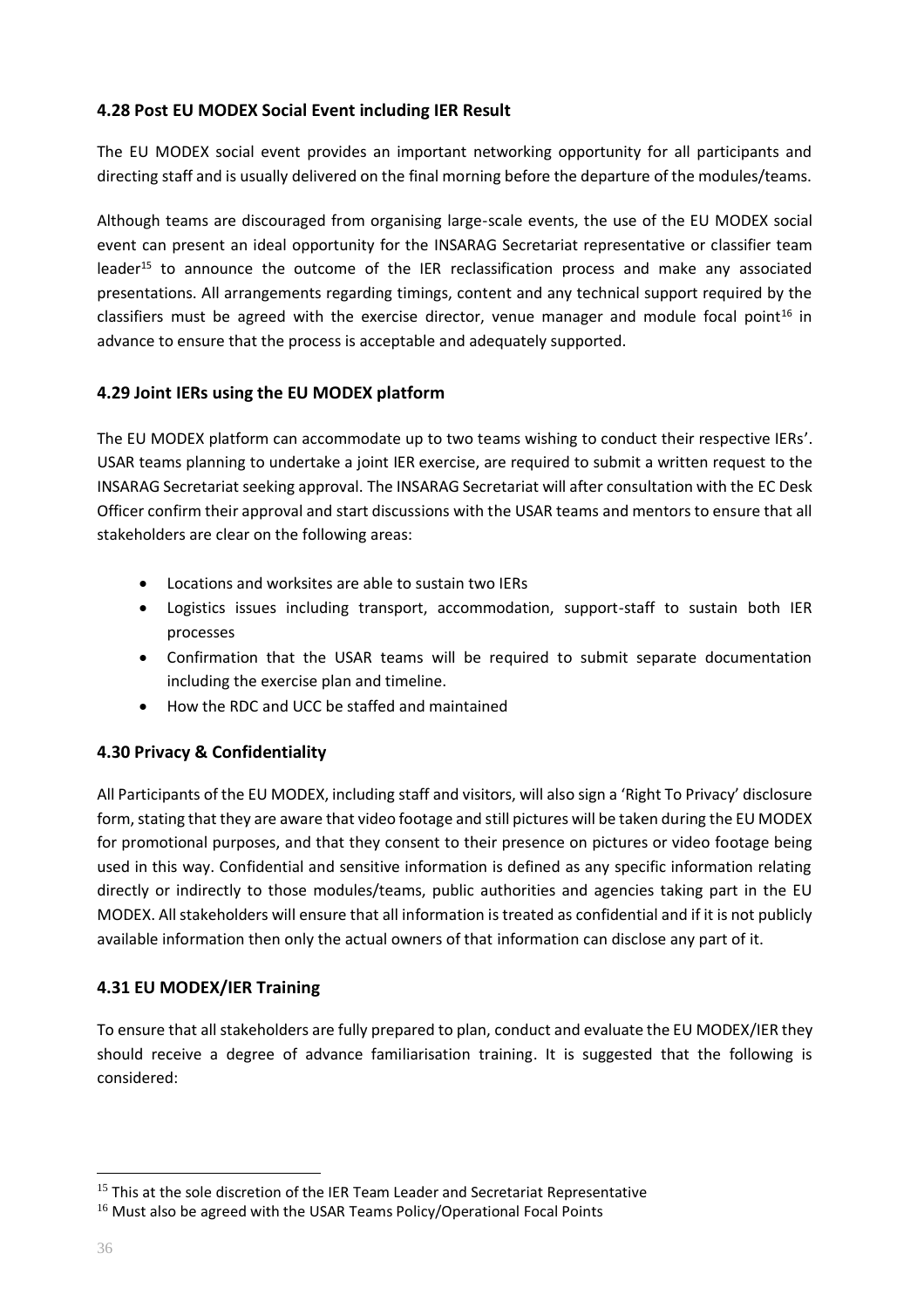- All stakeholders must read and understand the contents of this Handbook to ensure a greater appreciation of how the two elements of EU MODEX and the IER work together to achieve the best possible outcomes for both the IER process and the field exercise.
- All EU MODEX USAR coach / trainers are selected from personnel who have experience of the IEC/IER process and are therefore fully trained in its application. Any specific information relating to the team under reclassification, or any specific requests of the classifier team will be brought to the attention of all coach / trainers at the exercise planning meeting by the main trainer.
- Online briefings for the classifier team regarding the EU MODEX format can be provided in advance of the IER process taking place by the chief exercise controller and main trainer.
- The wider classifier cadre and INSARAG Secretariat representatives are also encouraged to attend in an observer capacity at any EU MODEX to enable a greater appreciation of how it is delivered.

| <b>Stakeholder</b>     | <b>Subjects</b>                                                                                | <b>Responsibility</b>                      |
|------------------------|------------------------------------------------------------------------------------------------|--------------------------------------------|
| <b>IER Classifiers</b> | EU MODEX should be included on the<br>INSARAG IEC/R team leaders/mentors courses<br>curriculum | <b>ERS and technical</b><br>working groups |
| <b>EXCON staff</b>     | <b>IER Process outline</b>                                                                     | <b>CEC</b>                                 |
| Coach/Trainers         | <b>IER Process outline</b>                                                                     | <b>Main Trainer</b>                        |
| <b>Evaluation Team</b> | <b>IER Process outline</b>                                                                     | <b>Main Trainer</b>                        |

## <span id="page-36-1"></span>*Table 8: EU MODEX /IER Training*

# <span id="page-36-0"></span>**4.32 Evaluation and Quality Assurance**

The consortium will undertake a self-evaluation of the planning and conduct of the exercises in order to identify lessons necessary for the continuous improvement of the EU MODEX concept. A team of evaluators will be appointed and be responsible for ensuring that self-evaluation and quality management is carried out throughout the design, planning and conduct phases.

The evaluation team will be using an outcome-based process as an evaluation methodology, which in simplistic terms compares the outcomes of the exercise against its stated aims and objectives. This means that all objectives need to be connected to expected outcomes, which enables implementing qualitative evaluation. Outcome-based evaluation looks at the outcome of design and delivery, applying gap analysis towards the set objectives/outcomes, and aims to answer the question: "did we deliver what we promised?"

Scenarios, events and injects will be targeted at achieving the exercise aims and objectives. Injects, actions or situations that provide greater clarity to an event will be targeted at achieving the prioritised and specific training objectives. The evaluators will compare and analyse the planned scenarios, events and injects with the actual outcomes of the exercise play. The focus of the evaluation will be on the main exercise objectives, defined within scenarios, the MEL/MIL, and in the multi-agency approach.

Any significant good practices or issues raised regarding the EU MODEX/IER process will be shared with the INSARAG Secretariat at regular intervals.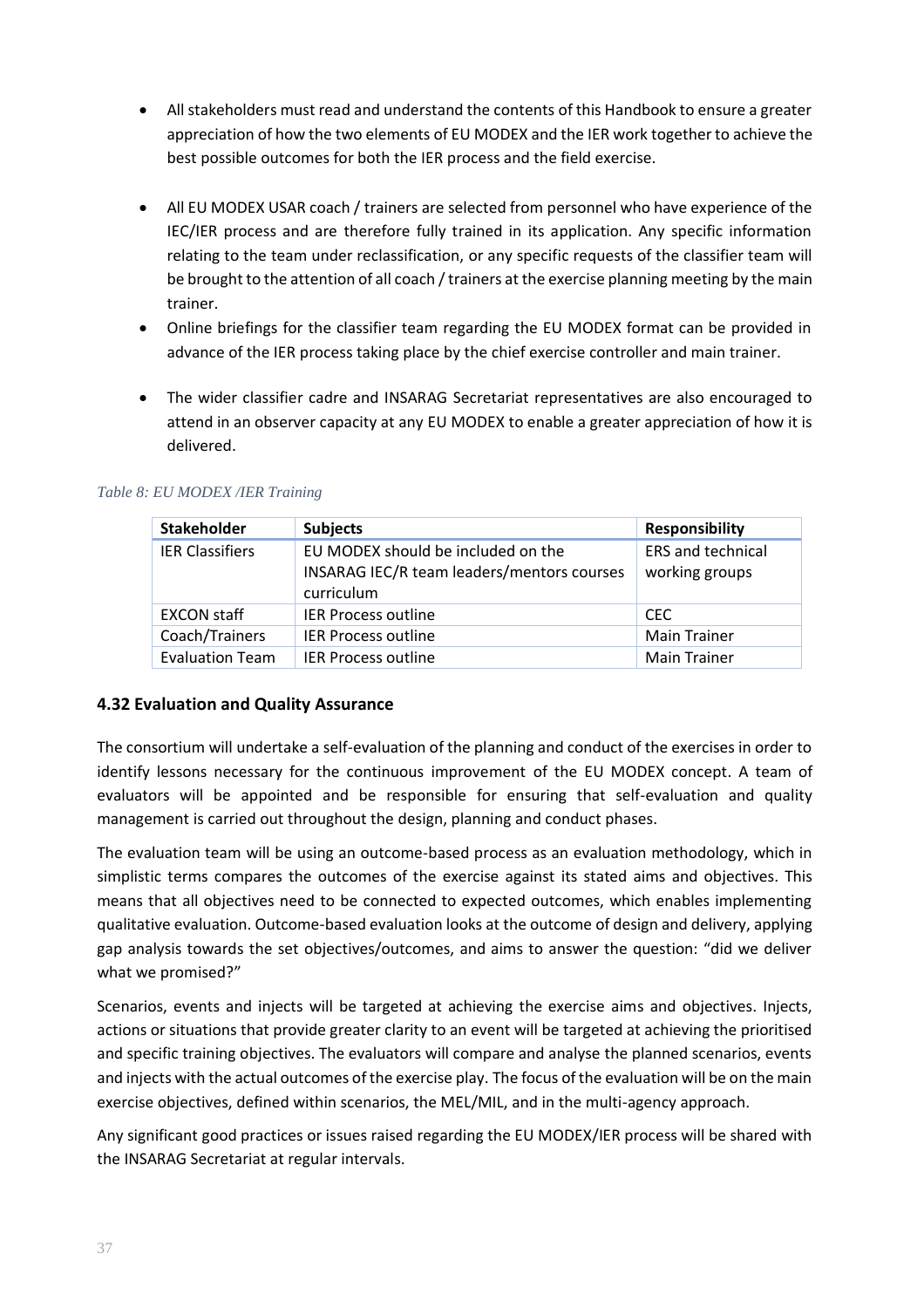# <span id="page-37-0"></span>**Annex 1: Abbreviations & Definitions**

| <b>AEME</b>     | Africa Europe and Middle East region of INSARAG                                 |
|-----------------|---------------------------------------------------------------------------------|
| <b>BoO</b>      | <b>Base of Operations</b>                                                       |
| <b>CEC</b>      | <b>Chief Exercise Controller</b>                                                |
| <b>C-POE</b>    | Comprehensive Portfolio of Evidence                                             |
| <b>DG ECHO</b>  | European Civil Protection and Humanitarian Aid Operations                       |
| <b>ECPP</b>     | <b>European Civil Protection Pool</b>                                           |
| <b>ENDEX</b>    | Completion of the exercise                                                      |
| <b>EC</b>       | <b>European Commission</b>                                                      |
| <b>ED</b>       | <b>Exercise Director for EU MODEX</b>                                           |
| <b>ERS</b>      | Emergency Response Section of the Response Support Branch, OCHA Geneva          |
| <b>EUCPT</b>    | <b>European Union Civil Protection Team</b>                                     |
| <b>EU MODEX</b> | <b>European Union Modules Exercise</b>                                          |
| <b>EXCON</b>    | <b>Exercise Control</b>                                                         |
| <b>FIELDEX</b>  | Term used by INSARAG guidelines to define a minimum 36-hour full field exercise |
| <b>HNS</b>      | <b>Host Nation Support</b>                                                      |
| <b>ICMS</b>     | <b>INSARAG Coordination and Management System</b>                               |
| <b>IEC</b>      | <b>INSARAG External Classification</b>                                          |
| <b>IER</b>      | <b>INSARAG External Reclassification</b>                                        |
| <b>INSARAG</b>  | International Search and Rescue Advisory Group                                  |
| <b>ISG</b>      | <b>INSARAG Steering Group</b>                                                   |
| <b>IT</b>       | <b>Information Technology</b>                                                   |
| <b>JEU</b>      | Joint UNEP/OCHA Environment Unit (JEU)                                          |
| <b>LEMA</b>     | Local Emergency Management Authority                                            |
| <b>MFP</b>      | Module Focal Point (Also known within INSARAG Guidelines as Team Focal Point)   |
| MEL / MIL       | Main Event List / Main Inject List - used by EXCON to manage the Exercise flow. |
| <b>MS</b>       | Member State of the European Union                                              |
| MT              | Main Trainer for the EU MODEX                                                   |
| <b>NDMA</b>     | National Disaster Management Authority                                          |
| <b>NGO</b>      | Non-governmental organisation                                                   |
| <b>OCHA</b>     | United Nations Office for the Coordination of Humanitarian Affairs              |
| <b>OSOCC</b>    | <b>On-Site Operations Coordination Centre</b>                                   |
| <b>PEPM</b>     | Pre exercise planning meeting                                                   |
| PoD             | Point of Departure                                                              |
| PoE             | Point of Entry - relating to Border Crossing                                    |
| <b>PS</b>       | Participating State to the European Union Civil Protection Mechanism            |
| <b>PPE</b>      | Personal Protective Equipment                                                   |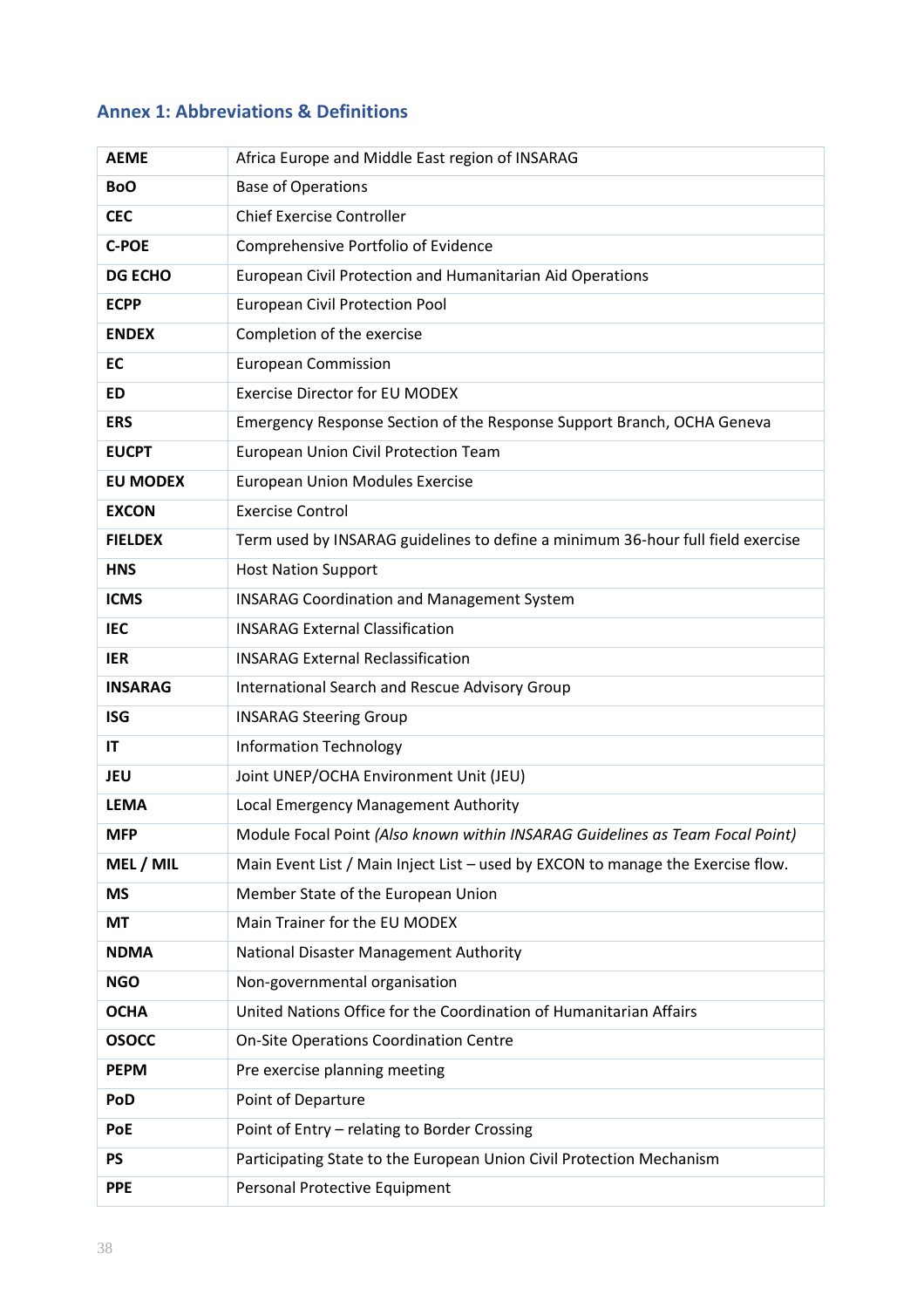| <b>RDC</b>    | Reception/Departure Centre                                       |
|---------------|------------------------------------------------------------------|
| <b>RPE</b>    | <b>Respiratory Protective Equipment</b>                          |
| <b>RC</b>     | <b>Response Capacity</b>                                         |
| <b>RSB</b>    | Response Support Branch                                          |
| <b>SCC</b>    | <b>USAR Sector Coordination Cell</b>                             |
| <b>SOPs</b>   | <b>Standard Operating Procedures</b>                             |
| <b>SWOT</b>   | Strengths, Weaknesses, Opportunities, Threats - analysis process |
| TL            | Team Leader                                                      |
| <b>TORs</b>   | Terms of Reference                                               |
| <b>UCC</b>    | <b>USAR Coordination Cell</b>                                    |
| <b>UCPM</b>   | Union Civil Protection Mechanism                                 |
| UN            | <b>United Nations</b>                                            |
| <b>UNDAC</b>  | United Nations Disaster Assessment and Coordination Team         |
| <b>UNEP</b>   | United Nations Environment Programme                             |
| <b>USAR</b>   | Urban Search and Rescue                                          |
| <b>VOSOCC</b> | Virtual On-Site Operations Coordination Centre                   |

## **Definitions**

| European<br><b>Civil</b><br>Protection<br><b>Mechanism</b> | The overall objective of the EU Civil Protection Mechanism is to strengthen<br>cooperation between the 27 EU Member States and 6 Participating States in the<br>field of civil protection, with a view to improve prevention, preparedness and<br>response to disasters. When the scale of an emergency overwhelms the response<br>capabilities of a country, it can request assistance via the Mechanism.<br>By pooling together civil protection capacities and capabilities, it allows for a<br>stronger and more coherent collective response.                                                                 |
|------------------------------------------------------------|--------------------------------------------------------------------------------------------------------------------------------------------------------------------------------------------------------------------------------------------------------------------------------------------------------------------------------------------------------------------------------------------------------------------------------------------------------------------------------------------------------------------------------------------------------------------------------------------------------------------|
| <b>Module</b>                                              | A 'module' refers to a self-sufficient and autonomous predefined task- and needs-<br>driven arrangement of Participating States' capabilities or a mobile operational<br>team of the Participating States, representing a combination of human and material<br>means that can be described in terms of its capacity for intervention or by the<br>task(s) it is able to undertake.<br>The general requirements of the modules identified by the legislation are defined<br>in Annex II of the Implementing Decision (2014/762/EU). For the purposes of this<br>handbook, it relates to Medium and Heavy USAR Teams |
| Module<br><b>Focal Point</b>                               | For the purposes of this document, the person who will act as the single point of<br>contact for the Module/Team undertaking the IER process. In UCPM parlance it is<br>the same as the Team Focal Point which relates to the INSARAG Guidelines.                                                                                                                                                                                                                                                                                                                                                                  |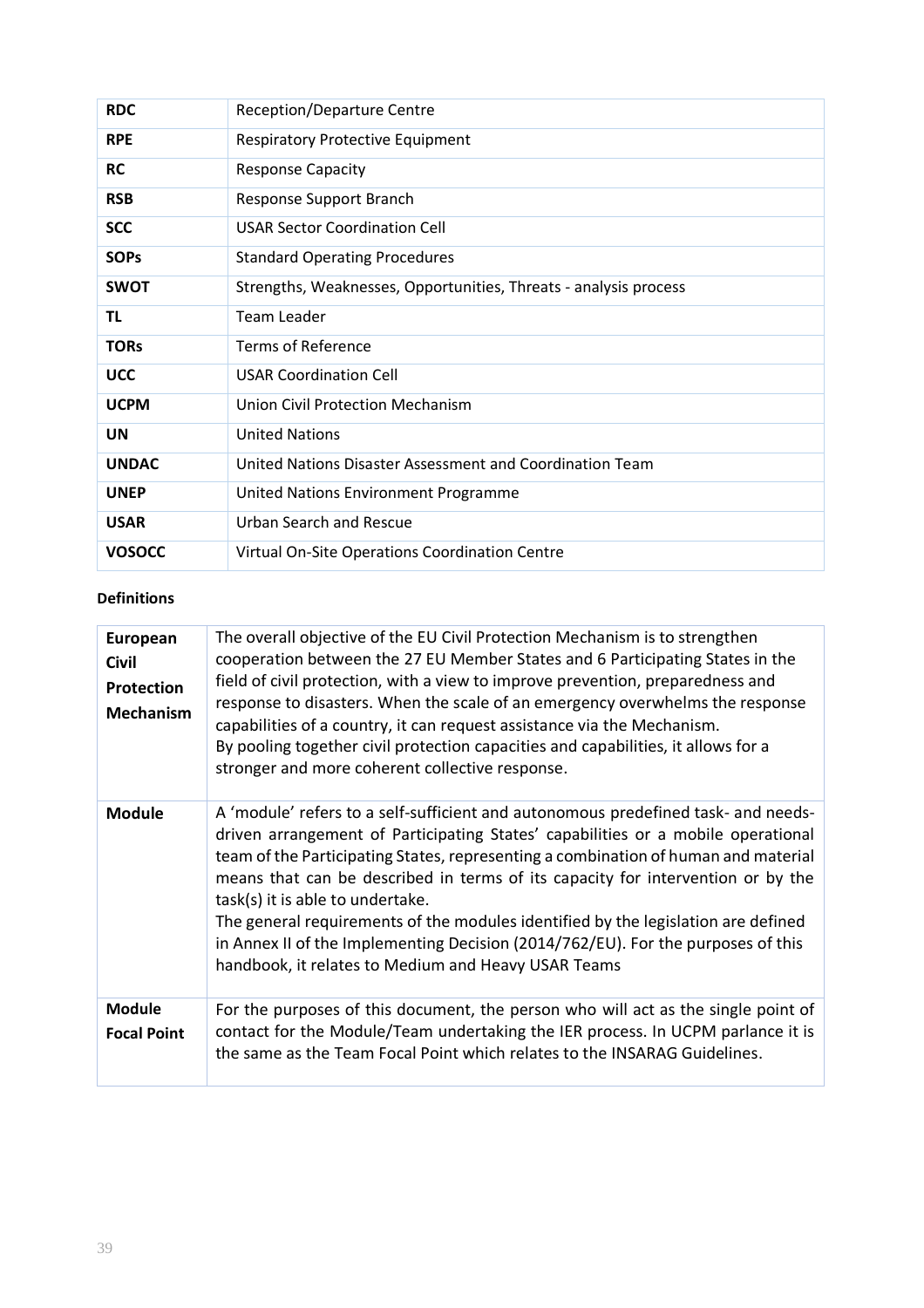# <span id="page-39-0"></span>**Annex 2: Key Stakeholders Responsibilities**

The following section gives a brief outline of the main responsibilities for all stakeholders involved in the EU MODEX IER process:

#### <span id="page-39-1"></span>**5.1 EC Desk Officer**

The EC Desk Officer has the overall responsibility for the delivery of the EU MODEX programme. He/she will supervise the overall process, design, planning, conduct and evaluation of the exercise, including selection of participating teams and will ensure the smooth integration of the IER process into EU MODEX.

The EC desk officer function can be covered by more than one person, 2-3 people may support this function within the Commission.

#### **Registering Applications**

The EC Desk Officer will be responsible for sending out invitations to EU Member/Participating States and invited third countries to register an application<sup>17</sup> to participate in an EU MODEX.

## **Communication between DG ECHO and INSARAG Secretariat**

Contact details will be exchanged and maintained between the EC Desk Officer responsible for EU MODEX field exercises and the identified contact person within the INSARAG Secretariat.

EC Desk Officer will maintain close liaison with the INSARAG Secretariat in respect of highlighting upcoming IERs that fall within a planned EU MODEX cycle.

## **Prioritisation of IER teams within EU MODEX**

Subject to timely notification of eligible teams seeking INSARAG reclassification, the EC Desk Officer will prioritise the opportunity for them to utilise the EU MODEX field exercises as a platform to undertake the IER process.

EC Desk Officer will always have the final say in approving which teams will take part in EU MODEX, and will inform the EU MODEX consortium lead, who will in turn confirm with the respective module focal points.

#### **Defining Budget Allocation**

In line with budget allocated to EU MODEX field exercises, the EC Desk Officer will indicate within the EU MODEX tender specifications the maximum budget which could be allocated to medium/heavy USAR teams undertaking their IER in EU MODEX. Budget allocation should be discussed in detail and agreed with the consortium lead at an early stage in the exercise planning process..

#### **Early notification to the INSARAG Secretariat of EU MODEX dates and locations**

The EC Desk Officer will give early indicative notification of the number of USAR related field exercises that will take place within a given time frame. Following award of the contract to a successful consortium, the agreed dates and locations of USAR EU MODEX exercises, will be communicated directly to the INSARAG Secretariat for onward communication to prospective teams. USAR EU MODEX exercises and dates shall be listed on the training section of the Virtual OSOCC

<sup>&</sup>lt;sup>17</sup> Applications will be collated by the EU MODEX consortium responsible for USAR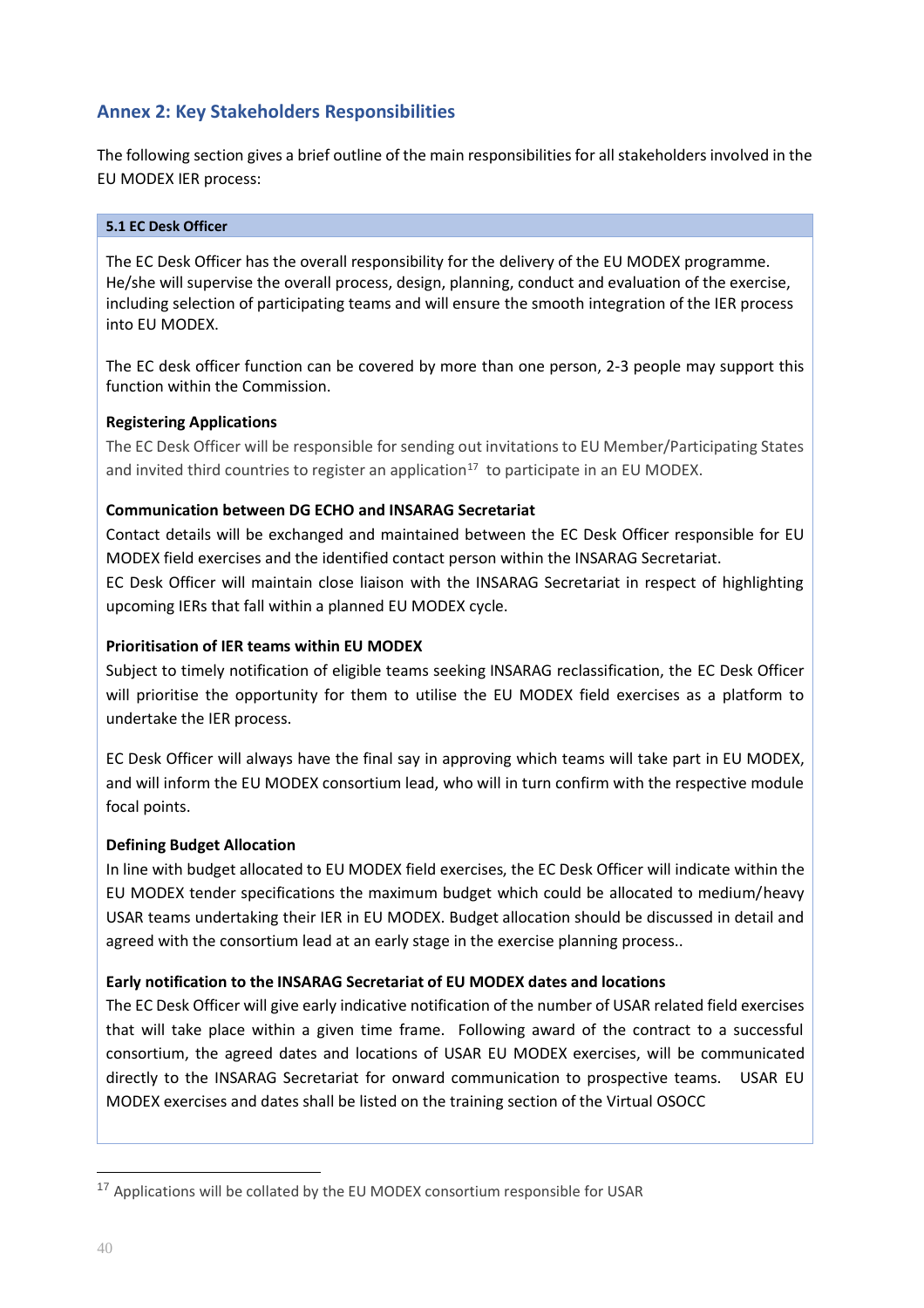## **Attendance at Exercise Planning Meetings**

The EC Desk Officer will attend the EU MODEX planning meetings and monitor the delivery of the EU MODEX/IER process.

## **Reporting**

- The EC Desk Officer will attend the post exercise debriefing sessions
- The EC Desk Officer will forward any lessons identified from post EU MODEX reports involving the IER process to the INSARAG Secretariat for onward communication to the wider INSARAG network.

#### <span id="page-40-0"></span>**5.2 INSARAG Secretariat**

The INSARAG Secretariat has the overall responsibility to assemble a suitable IER cadre of experts and for the coordination with relevant stakeholders to ensure the IER preparatory process is on track and ready to be conducted as planned.

## **Early notification of Teams due and applying for Re-classification**

The responsible person within the INSARAG Secretariat will advise the EC Desk Officer at the earliest opportunity of those applicable USAR teams scheduled and confirmed to be undertaking reclassification under the INSARAG system, and the preferred timings within which those reclassifications should take place.

## **Identification and confirmation of an appropriate Mentor**

The INSARAG Secretariat must advise the EC Desk Officer as soon as a team mentor has been selected by the USAR team. They should also advise the chosen team mentor that they are required to liaise closely with the consortium responsible for delivery of the EU MODEX, and the expectation for them to attend the EU MODEX Pre-Exercise Planning meeting and the Field Exercise itself at the cost of the Classifying Team

#### **Selection of Classifiers and Team Leader**

Following selection of the IER classifier team and its team leader, the INSARAG secretariat will advise the EU MODEX consortium with the names and contact details along with the requirement to maintain communication and the flow of information between both parties.

# **Updating Consortium in respect of newly qualified Classifiers**

The EU MODEX consortium will benefit greatly from having a continual awareness of the active names of European based IER classifiers, team leaders and mentors. The INSARAG Secretariat should consider regularly updating the EU MODEX consortium to enable personnel to be drawn from this list for the purpose of being used as USAR coach/trainers, as well as UNDAC/JEU experts, subject to them also meeting the additional criteria of the European Commission.

# **Supporting Mentors and Classifiers to attend MODEX planning meetings**

It would be advantageous for the mentors of re-classifying teams and a representative of the chosen classifier team to attend the EU MODEX exercise planning meetings, in order to develop a positive working relationship and encourage active involvement in the negotiations and decision-making process during the exercise planning stage. This will also be the first opportunity to review and visit the exercise venue and proposed work sites, so will be highly beneficial to all. Funding for this is the responsibility of the re-classifying team.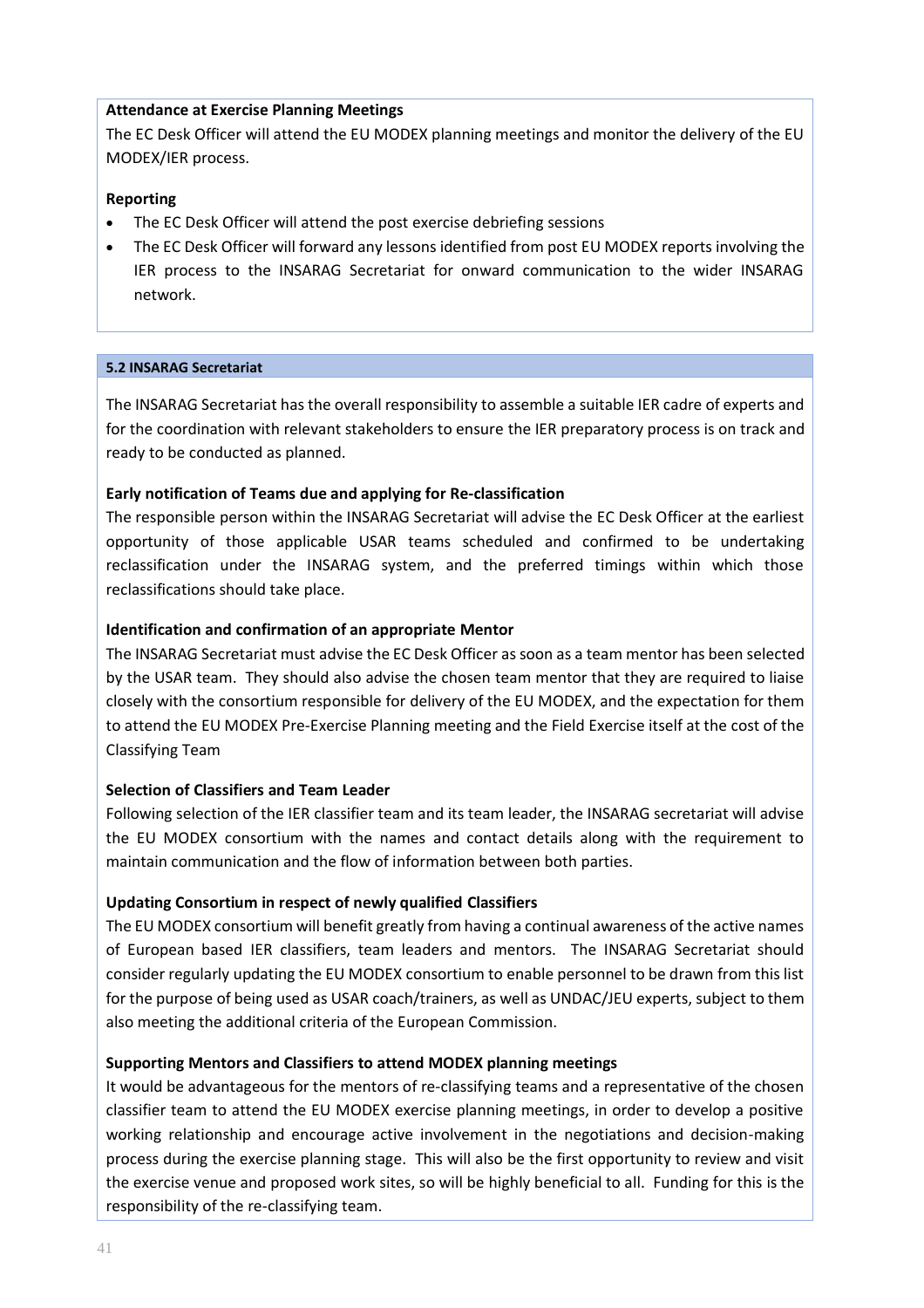## **Open a VO Discussion Page on the USAR Team's IER**

The INSARAG Secretariat should notify the EU MODEX consortium when the Virtual OSOCC discussion page on the re-classifying team is opened so that they can remain aware of interactions and communications on this page. The EU MODEX will be 'played' on its own page of the VOSOCC

## **INSARAG IER Checklist**

The Secretariat should advise the consortium and the EC Desk Officer regarding any changes or updates that are implemented to the IER checklist or the overall INSARAG reclassification process.

## **Reporting**

The Secretariat reports any significant issues relating to the EU MODEX /IER process at the INSARAG steering group and annual team leaders' meetings.

#### <span id="page-41-0"></span>**5.3 EU MODEX Consortium**

The EU MODEX consortium is comprised of several partners from different Member / Participating States that are contracted as a group. One of the partners will act as the lead agency that also has the financial and administrative management responsibilities for delivering the contractual obligations of an EU MODEX.

#### **Overall Coordination of:**

- Facilitation of incoming classifiers, certifiers and observers with the reservation of accommodation, meals, transportation in close liaison with the EU MODEX venue manager.
- Preparation of presentation material
- Exercise budget lines, including negotiations with hosting country on cost breakdowns
- Ensuring that invitations are sent to the INSARAG focal point, reclassifying team mentor, and representative of the IER classifiers to attend the stakeholder workshop and exercise planning meetings
- Development of EU MODEX documentation and handbooks taking into account the IER checklist
- Analysing the modules, EXCON & coach/trainer reports; and production of a final exercise report for onward reporting to the EC Desk Officer
- Ensure communication lines between all relevant partners i.e., the EC Desk Officer, modules/teams and venue manager teams
- Administrative and practical arrangements for conducting the exercises
- Ensuring that there is a point of contact which is likely to be the chief exercise controller and/or the main trainer, who will be available for participating modules/teams to approach throughout the process
- Ensuring that where IER's are intended, the venues and exercise work sites are capable of exceeding all expectations of the IER process, with the resilience for resetting of scenarios should they be required.

#### **Reporting**

- Will compile and report the main outcomes and lessons learnt from the EU MODEX process to the EC Desk Officer
- Will distribute specific lessons learnt to other EU MODEX consortiums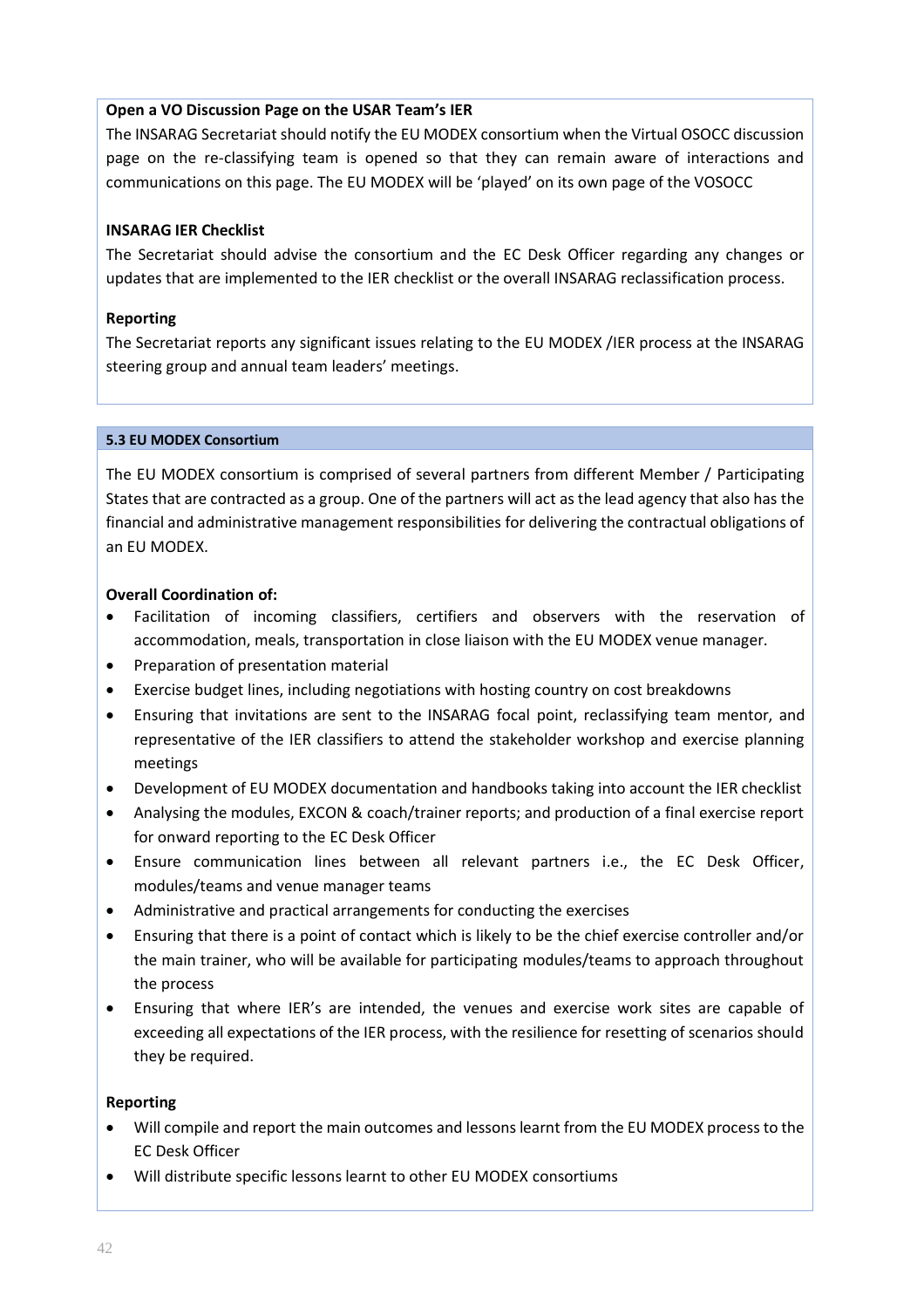## <span id="page-42-0"></span>**5.4 Venue Manager**

The venue manager is appointed by the hosting country and is responsible for the design, planning, and delivery of the facilities, logistics and coordination of all elements of the EU MODEX that will take place within that country.

The venue manager will host all planning meetings and be responsible for:

## **EU MODEX Venue Planning Team**

Establishing a venue planning team and identifying local partners and organisations to participate in the EU MODEX

## **Detailed Scenario**

Contributing to the development of a detailed scenario that will ensure that all stages of a USAR deployment can be tested under realistic conditions and which satisfies all requirements of the IER checklist

#### **Exercise Venues**

- Ensuring that suitable worksites are identified and recommended which will effectively support the capability of the venue planning team to host a USAR EU MODEX with an IER, working alongside other attending USAR modules and 'other capacities' as required by the EC Desk Officer.
- Completing risk and environmental assessments. Arranging authorisations, permits and exemptions for sites where necessary.
- Venue manager personnel under the guidance of assigned 'consortium staff' will ensure that all IER worksites have the ability to be reset where possible

# **Worksite Information**

Ensuring that detailed schematic diagrams of all worksites are produced, supported by the guidance from assigned consortium staff, and made available to EXCON Staff and the IER classifier team at least 1 month prior to the EU MODEX taking place. It is necessary to cross-reference all of the proposed scenarios and construction of the worksites against the itemised elements of the IER checklist requirements.

#### **IER Heavy Equipment**

Elements of the IER will require the presence of specific heavy plant and qualified operators (e.g., mobile crane with a minimum 5 Tonne lift capability) in order that re-classifying teams have the ability to demonstrate their skills in the management of heavy loads and working in conjunction with a 'crane operative' using internationally recognised signalling systems.

#### **Consumable USAR Materials**

Provision of graded timber for USAR shoring systems in close proximity to all worksites. In addition, the module focal point must liaise with the venue manager to ensure the availability of appropriate consumable items required by the team in the performance of their reclassification process, e.g., oxygen cylinders and other consumable items that may need to be replenished as a consequence of their operational processes.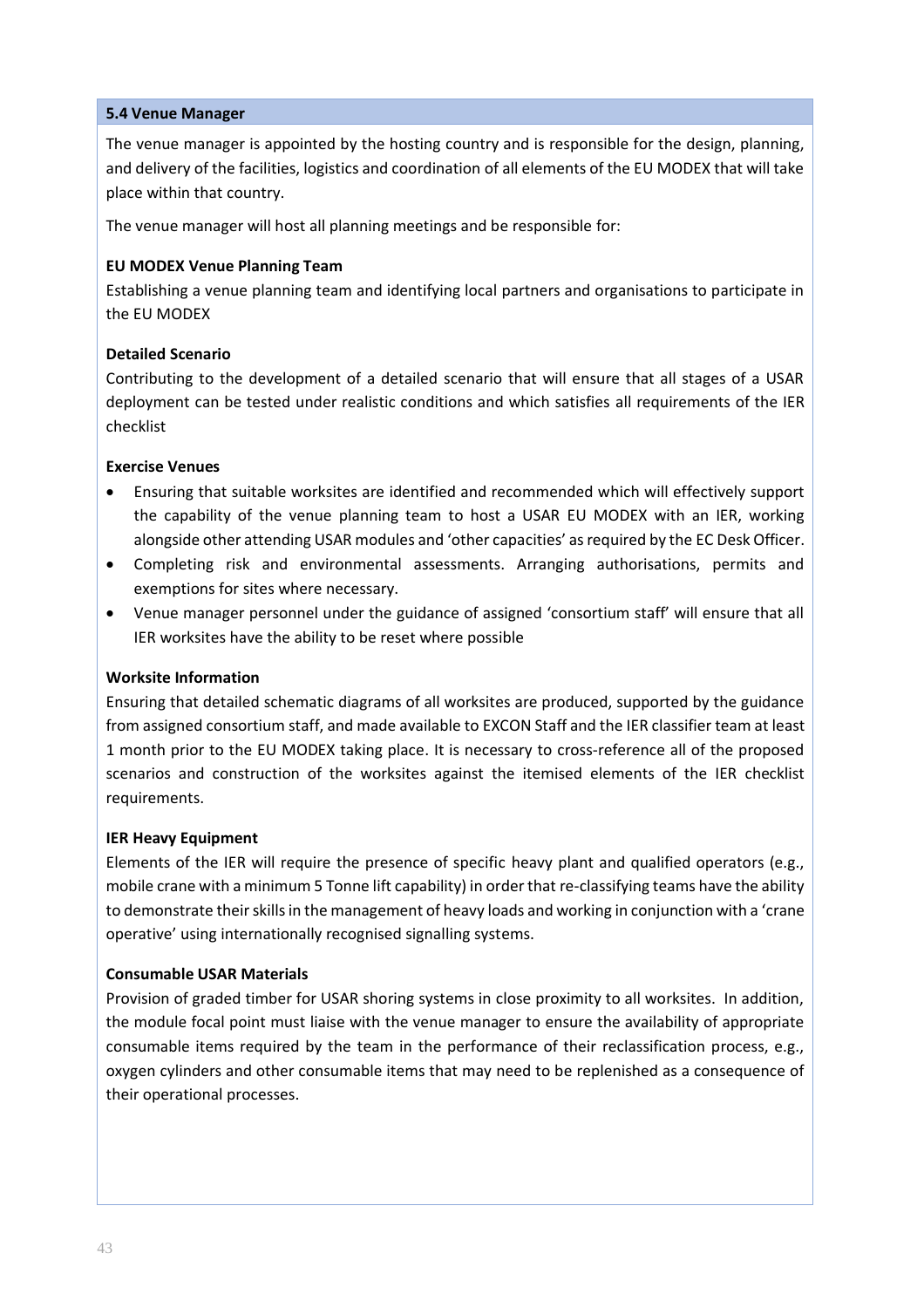## **Classifier Support**

Provision of IER classifier briefing documents for use by the IER classifier team during the process, e.g., Scenario specific briefing documents, safety and security plan, exercise staff handbook, and A0 laminated copies of the current IER checklist for their use during the exercise.

## **Logistical arrangements**

- Under the direction of the EU MODEX consortium staff, they will arrange for the reservation and provision of accommodation, meals, transportation for classifiers, certifiers and observers.
- Details relating to classifiers travel and accommodation should be posted on the virtual OSOCC page initiated by the INSARAG Secretariat for the reclassification.
- Host nation support for the USAR team being reclassified, potable water, waste management, mobile toilets, etc. These items need to be specified by the USAR team well in advance, and by latest at the exercise planning meeting.
- Arranging social event facilities and security arrangements for the BoO, thus ensuring that equipment is protected during the social event and the closing ceremony.
- Facilitating transport arrangements for all staff and participants attending both events, and dedicated transport provision for IER Classifiers

## **Overall coordination of**

- Role-players and local actors + role-player cards/scripts
- National media, e.g., television, radio and news outlets that may wish to cover the exercise.
- Contingency planning arrangements in the event of perceived risks<sup>18</sup>. In the event of a significant risk materialising then a localised risk assessment and control measures will need to be developed by the venue manger in conjunction with the consortium.
- Communication frequencies and rules for incoming teams/modules and for exercise staff including IER classifiers.
- Licencing requirements for drones / unmanned aerial vehicles, licences and rules of flight
- Advance notification to the local communities through social media of the exercise.
- Pre-planning and logistics arrangements for all attendees to the exercise planning meetings in consultation with the consortium lead
- Host medical evacuation, custom clearance, border crossing information, safety rules during the arrival, other useful information.
- Provision of 'real life' first aid medical arrangements and access to emergency services

# **Reporting**

Reports EU MODEX progress/issues to the EU MODEX consortium Lead

<sup>&</sup>lt;sup>18</sup> Contingency arrangements e.g., Extreme weather conditions, Global Pandemic, Global travel interruptions, Industrial strike action, Terrorist threats, major medical impact on exercise participants and/or staff, etc.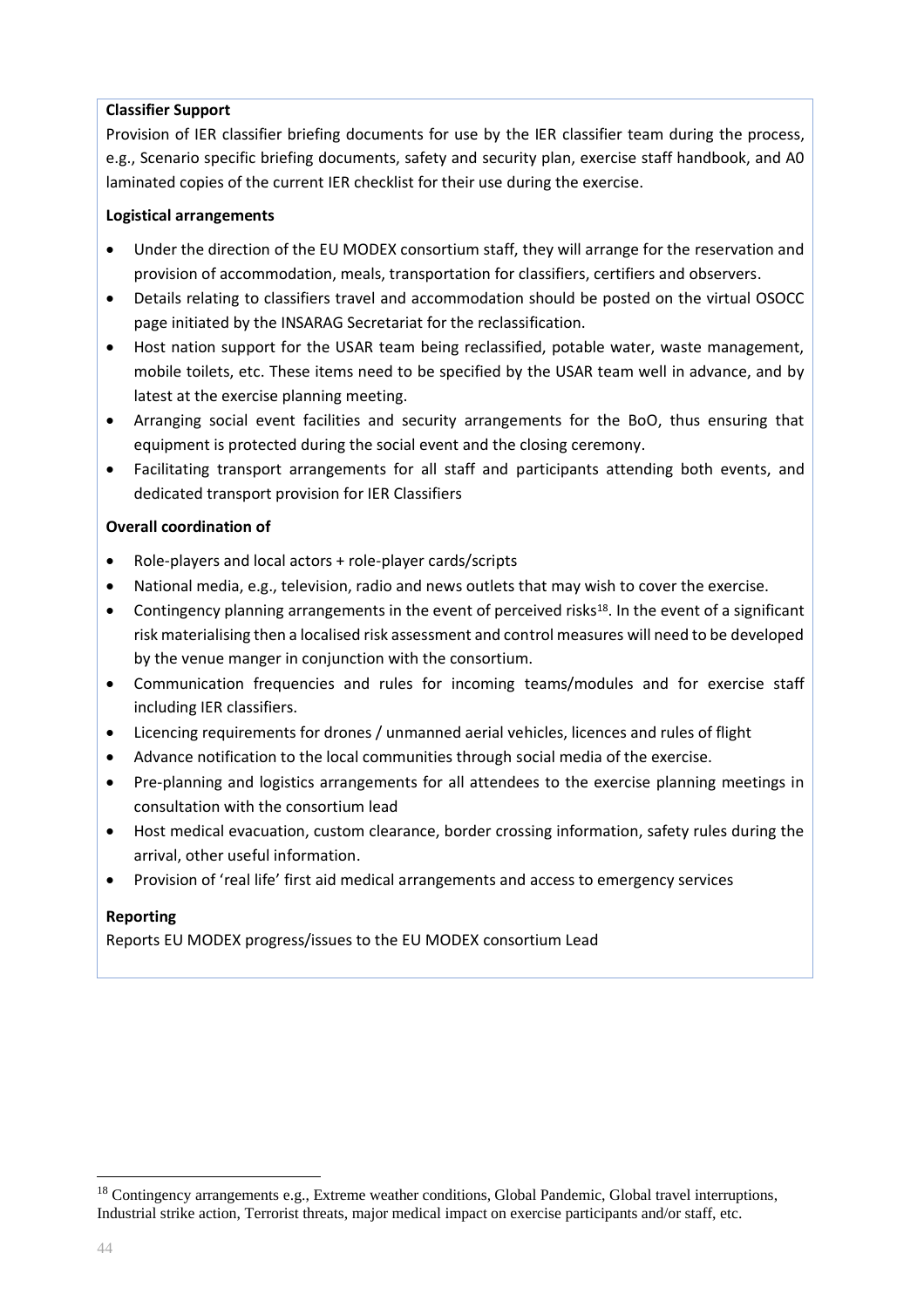#### <span id="page-44-0"></span>**5.5 Mentor**

The Mentor – can be a person or USAR team that is selected by the sponsoring organisation of the reclassifying USAR team and is approved by the INSARAG Secretariat to guide the team in its registration, preparation, and training to undertake the reclassification process.

## **Pre-IER Exercise**

Provide outcomes of any pre-IER exercises that have been conducted in the presence of the mentor that establishes any capability gaps. Any specific outcomes and development areas should be communicated to the EU MODEX consortium in order to anticipate any areas where the team may need additional support within the exercise.

Ensuring that the team is fully prepared to undertake the IER process.

#### **Availability to the EU MODEX Consortium**

Mentors must be identified to the EU MODEX consortium at an early stage and an effective line of communication must be established and maintained between them.

#### **Requirements of the USAR Team being reclassified**

The mentor must give clear notice to the EU MODEX consortium of any specific training requirements of the USAR Team prior to the Pre-exercise planning meeting in order that the EXCON staff can design appropriate elements into the overall scenario that meets with their requirements.

#### **Ongoing Communications**

The mentor should as much as possible engage with the EU MODEX consortium in virtual meetings to enable awareness and discussions in relation to the field exercise preparations and specific elements needed to support the IER process. It would also be advantageous for the mentor to be present at the exercise planning meeting subject to logistical and/or travel constraints. His/her presence will significantly add value to the discussions around exercise planning.

#### **GO/NO GO Decision (6 months before Exercise)**

The discussion that takes place between the INSARAG Secretariat, classifier team leader, mentor and reclassifying team management is absolutely critical to ensure that the team does not attend the EU MODEX unprepared for their IER, this will happen in a telephone conference not less than 6 months before the Exercise is due to take place. The mentor must be clear and absolutely sure in his/her recommendations before allowing a USAR team to go forward for reclassification at EU MODEX. The impact on an EU MODEX is significant if an under-prepared team attends the exercise, as this could create numerous resets and could detract from the exercise flow creating unnecessary additional cost and potential disruption for the other modules attending the EU MODEX. If a no-go decision is made by the classifier team leader / mentor, then a decision will need to be taken by the EC Desk Officer whether the USAR team can still attend the EU MODEX for the purposes of further development.

#### **Reporting**

Reports updates and progress to the INSARAG Secretariat and EU MODEX consortium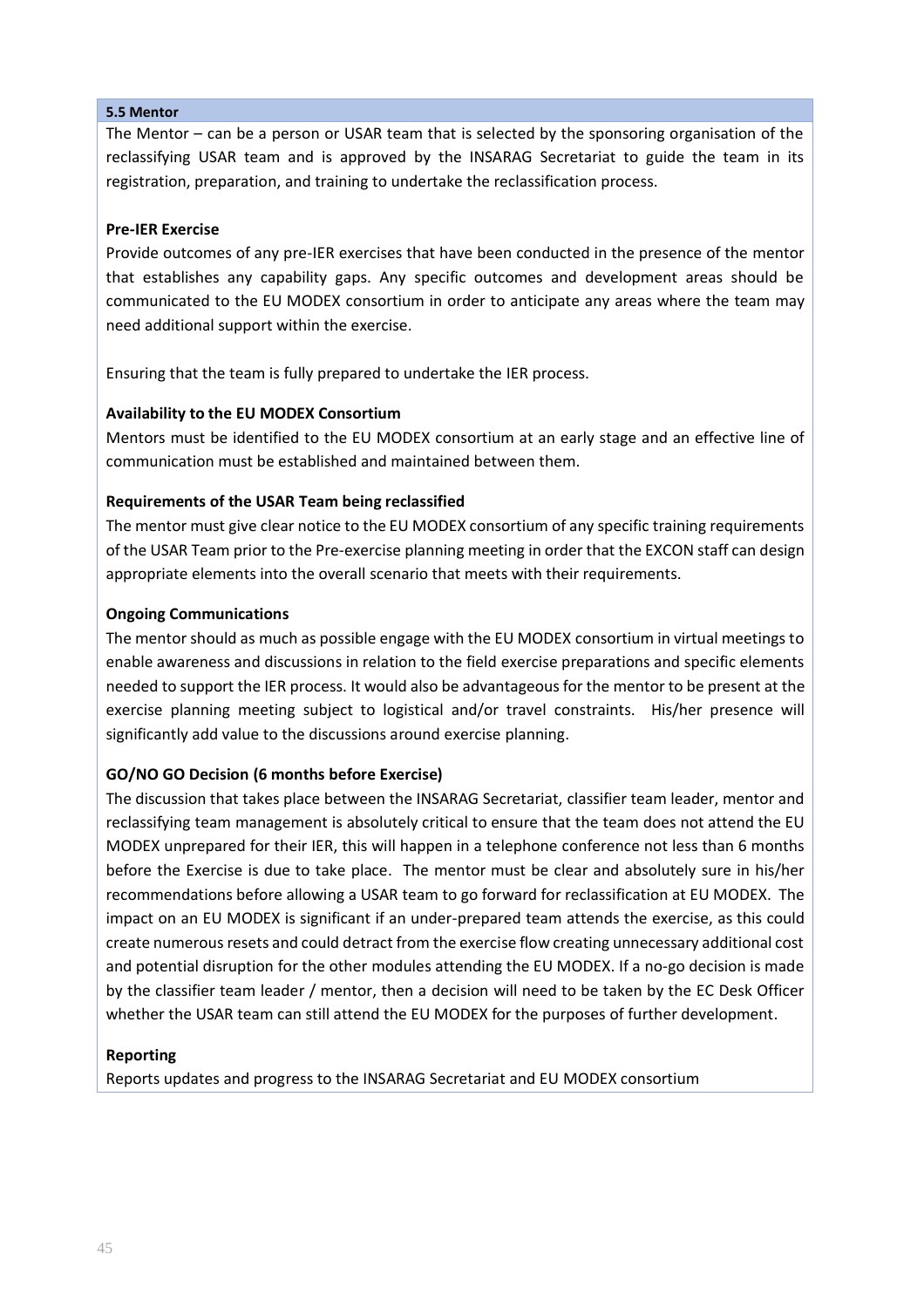#### <span id="page-45-0"></span>**5.6 IER Classifier Team**

For team description and composition, please see sect 4.8

#### **Communications with EU MODEX Venue Manager**

Effective communications should be established by the classifier team leader with the consortium from the moment that the team is given permission to conduct their IER within the EU MODEX. The module focal point for the reclassifying team must ensure clear and detailed communications of needs with the consortium and the venue manager for the location where the exercise will be staged.

Arrangements for logistical and accommodation support of the classifiers will be facilitated by the venue manager. The IER classifiers must post their travel arrangements and accommodation requirements on the virtual OSOCC page set up by the INSARAG secretariat specifically for the IER. The reclassifying team's module focal point will ensure with the venue manager that the accommodation needed by the classifiers is reserved for their use. The venue manager can also monitor the travel arrangements and accommodation needs of the classifiers on the virtual OSOCC. The venue manager must be absolutely clear what will be needed and must not be caught out or surprised by any last-minute arrangements that may be put in place by the classifiers or the reclassifying team.

#### **Role during the EU MODEX/IER**

- Attend pre-exercise briefings with EU MODEX EXCON and introduce the IER classifier team
- Attend pre-exercise coach / trainers briefing with the EU MODEX main coach / trainer
- At least one classifier shall attend all EXCON meetings and provide an update on progress or any issues encountered
- Liaise fully with the coach / trainer assigned as classifier liaison throughout the exercise
- Observe key USAR team activities to complete checklist
- Discuss and agree post de-brief strategy with the chief exercise controller
- Provide end of exercise feedback to the participating modules undertaking their IER
- Participate in the end of exercise debriefing process, including the SWOT analysis

#### <span id="page-45-1"></span>**5.7 Module Focal Point**

The module focal point will be appointed by the USAR teams sponsoring agency and will contribute to the development of the exercise scenario (including injects) and attend the exercise planning meeting. The nominated module focal point who participates in the planning phase shall be the same person who attends the conduct phase of the exercise alongside the team. It is essential that the right person is selected to undertake this key role. The role includes:

#### **Pre-exercise**

- Registration with INSARAG Secretariat to undertake IER using the EU MODEX platform (this may also be undertaken by the team's policy/operations focal point)
- Confirming USAR team module focal point with the consortium and INSARAG Secretariat
- Completing contractual information and returning to the consortium
- Completing and returning module information template + fact sheet
- Completing and returning any learning objectives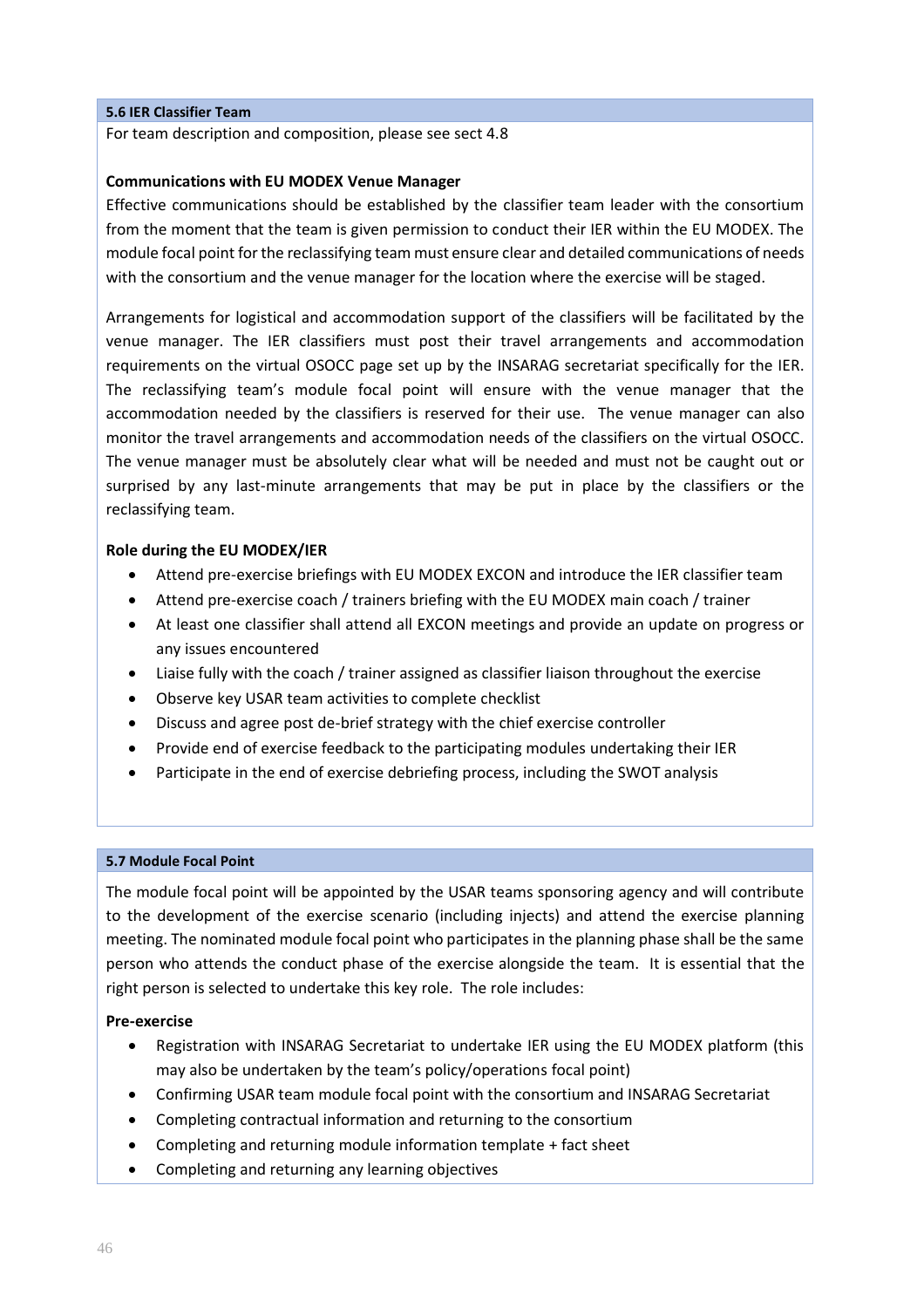- Attending EU MODEX planning meetings and delivering a presentation on their module including capacities, logistics requests, and any limitations in terms of the EU MODEX
- Returning module contract after aligning the budget with the consortium requirements
- Confirming EU MODEX transport arrangements for classifiers and logistical support booked by the reclassifying team.
- Confirming communication frequency requirements with the venue manager
- Maintaining communications with consortium/venue manager/chief exercise controller and main trainer during pre-exercise phase
- Confirming specific logistical requirements with the venue manager
- Ensuring that documentation and other relevant information is passed onto the USAR Team personnel and fully understood. In particular, to ensure that the safety and security briefing is understood, explained in their own language, signed by each member and returned to the nominated consortium representative before commencement of the exercise
- Taking responsibility for ensuring that the usar team personnel have been well briefed and are fully prepared to participate in the EU MODEX

## **During exercise**

- Ensuring that the USAR team is at the agreed border crossing point at the arranged time to avoid any unnecessary delays
- Remaining available at all times during the EU MODEX / IER and acting as the main focal point for the EXCON and the consortium
- Supporting the IER classifier team and acting as the main focal point regarding information on the USAR team
- Monitoring the level of USAR team satisfaction and reporting any discontent/frustration at the earliest opportunity to the chief exercise controller to ensure that corrective action is taken in a timely manner during the exercise.

# **Post - exercise**

• Participating in post exercise debriefing and feedback sessions including the SWOT analysis

# **Reporting**

- Providing updates and feedback reports to the IER mentor, INSARAG Secretariat, EU MODEX consortium and venue manager team
- Reporting to the USAR team sponsoring organisation

#### <span id="page-46-0"></span>**5.8 EXCON**

The Exercise Control is headed by the chief exercise controller and is a group of subject matter experts (approximately 10 to 12 people) appointed by the consortium to prepare, manage, and deliver an EU MODEX exercise within a hosting country.

#### Chief Exercise Controller

The chief exercise controller is the person responsible for the effective conduct of the exercise. He/she is the person in charge of EXCON during the conduct phase of the exercise and ensures the speed and flow of the exercise. He/she addresses any issues during the exercise, by monitoring the master schedule of events to ensure the exercise is proceeding according to plan. Where the exercise has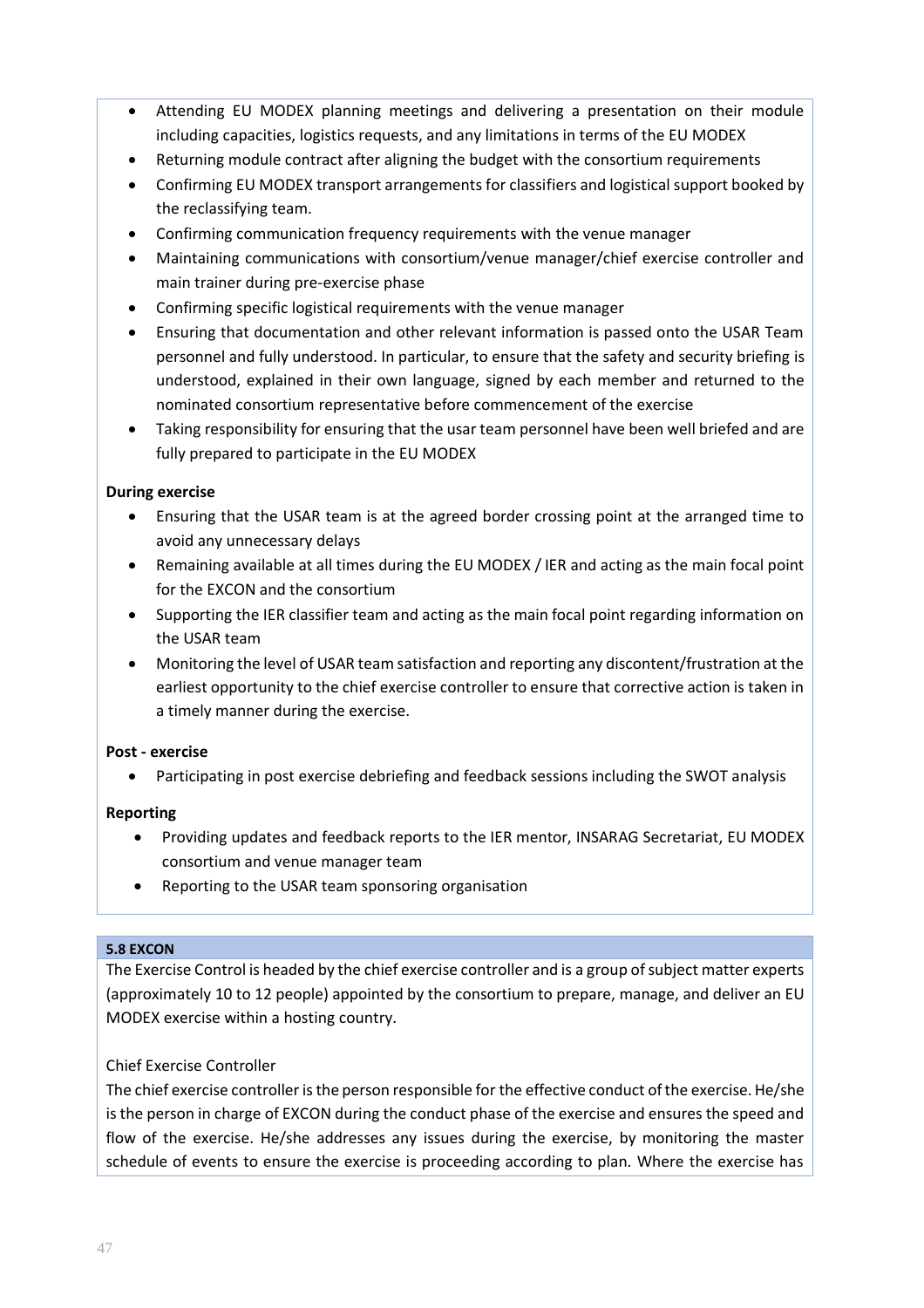unanticipated actions or resource requirements the chief exercise controller determines how to maintain the exercise flow or bring it back in line. Roles include:

- Overseeing the establishment of the EXCON venue and chairing the introduction meeting which includes a presentation to the classifier team on the scenario, scope, methodology, and overall approach to the EU MODEX.
- Undertaking a critical review of MEL/MIL to ensure inclusion of all elements specified within the IER checklist
- Introducing role players, other organizations involved, and the exercise team
- Presenting overall exercise objectives to all EXCON staff and the classifier team on EU MODEX coordination, communication & safety arrangements
- Responsibility for maintaining the order and professionalism of the EXCON during the conduct of the exercise
- Conducting daily EXCON briefings
- Providing consolidated feedback to modules/teams at the end of the exercise
- Providing advice and support to the classifier team when needed during the EU MODEX.

## **Main Trainer**

The main trainer is a subject matter expert appointed by the consortium who works closely with the chief exercise controller in EXCON, but is primarily responsible for the selection and management of the coach/trainers in the preparation and execution of the EU MODEX exercise. Key roles of the main trainer include:

- Introducing the coach/training team, confirming the specific roles of each coach/trainer and presenting the coaching training process to the IER classifier team
- Coordinating coach/trainer activities to ensure that all exercise activities are fully and effectively monitored.
- Conducting on-site visits to monitor and support the coach/trainer team in the field during the exercise
- Conducting daily feedback sessions with the coach/trainers to ensure that learning objectives are being met and adjusting the scenario accordingly
- Ensuring that coach/trainers provide consolidated feedback to modules/teams at the end of the exercise
- Developing and supervising the use of systems used to monitor modules and interaction by coach/trainers
- Responsible for maintaining discipline and an effective working environment within EXCON, e.g., noise monitoring and appropriate use of breakout rooms
- Supporting updates and continuous development of the coach/trainer exercise control tool and software recording systems to allow appropriate and effective recording of participant activity.
- Consolidation of lessons identified by coach/trainers and feedback to the consortium for the main exercise report within specified timeframes.
- Enabling daily feedback and post exercise feedback to coach trainers on their performance and any areas requiring adaption/improvement.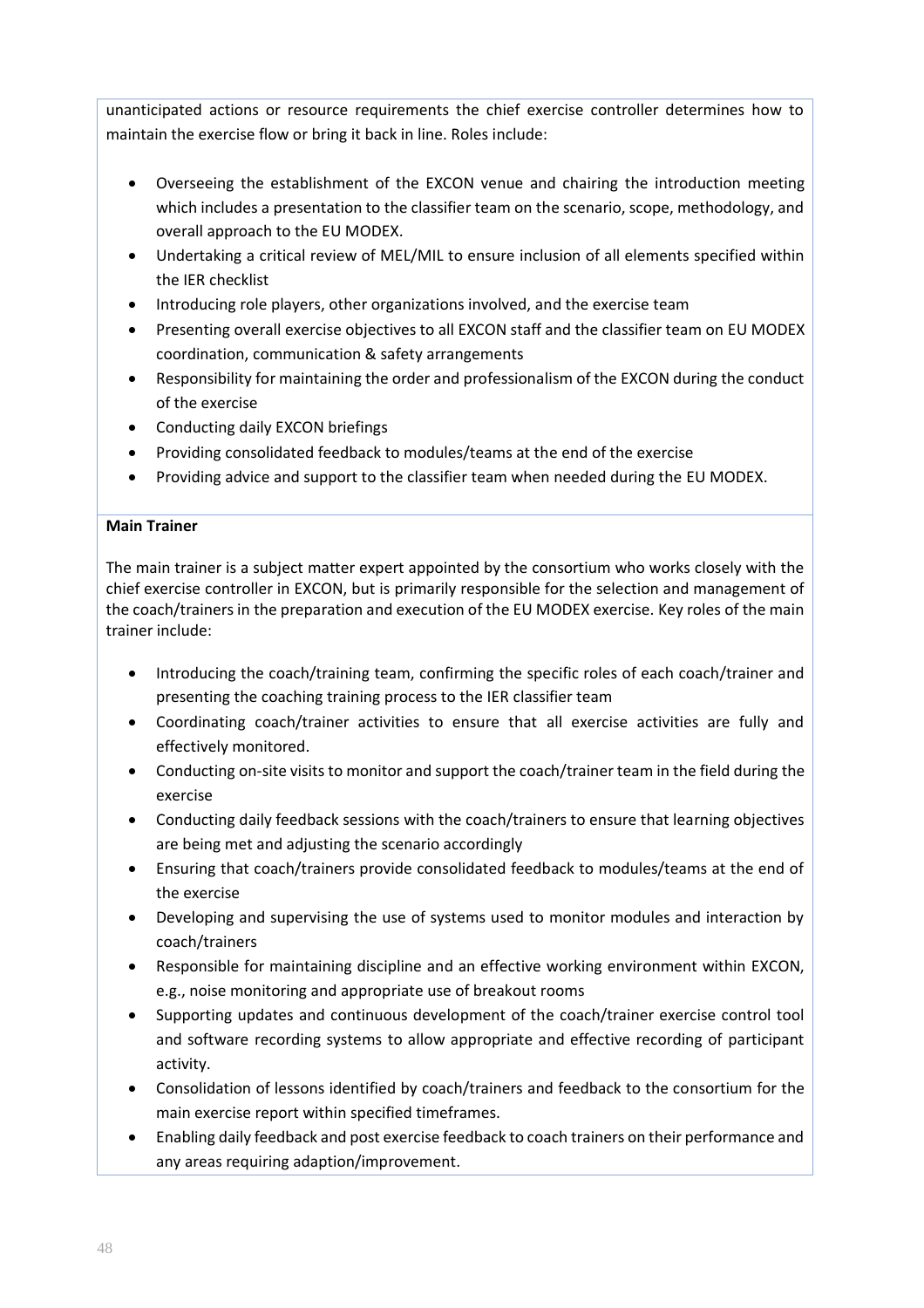#### <span id="page-48-0"></span>**5.9 Coach/Trainers**

Coach/trainers for re-classifying teams will be drawn from an INSARAG classifier background to ensure that the highest possible standards of personnel are available to support the process. In addition, they will also have the required skills to be a coach/trainer<sup>19</sup> and possess appropriate knowledge and qualifications in the UCPM training programme. Roles include:

- Supporting the IER classifier team by undertaking a **liaison** role between the team and the EXCON. They will ensure that EXCON is providing what the classifiers need to see, and also ensuring that classifiers are in the right place at the right time to witness the required elements of the IER checklist.
- Coach/trainers will not interact with the reclassifying team during the exercise, they will observe and capture their observations, but no guidance will be given to the team under reclassification during the exercise.

#### **Reporting**

- Any observations captured during the exercise will be provided in written format to the main trainer following the exercise, as required and within the required timelines.
- The assigned Coach/trainer for the IER classifier team will report only on the conduct of the exercise and not on the performance of the team under reclassification.

#### <span id="page-48-1"></span>**5.10 Evaluation Team**

The Evaluation Team uses the exercise aim and objectives to determine the evaluation criteria and evaluation tools for the exercise. The team is responsible for planning and coordinating all aspects of evaluation and documenting the findings in a post-exercise report. EU MODEX/IER roles include:

- Delivering a presentation on the evaluation process to the classifier team and the mentor of the USAR team to be reclassified
- Developing performance indicators to measure the overall success of the EU MODEX
- Observing all EU MODEX/IER key areas and using the evaluation strategy to measure expected outputs against the exercise objectives

#### **Reporting**

The team will contribute to the EU MODEX report issued by the consortium lead.

 $19$  See Coach/Trainer Terms of Reference issued by the European Commission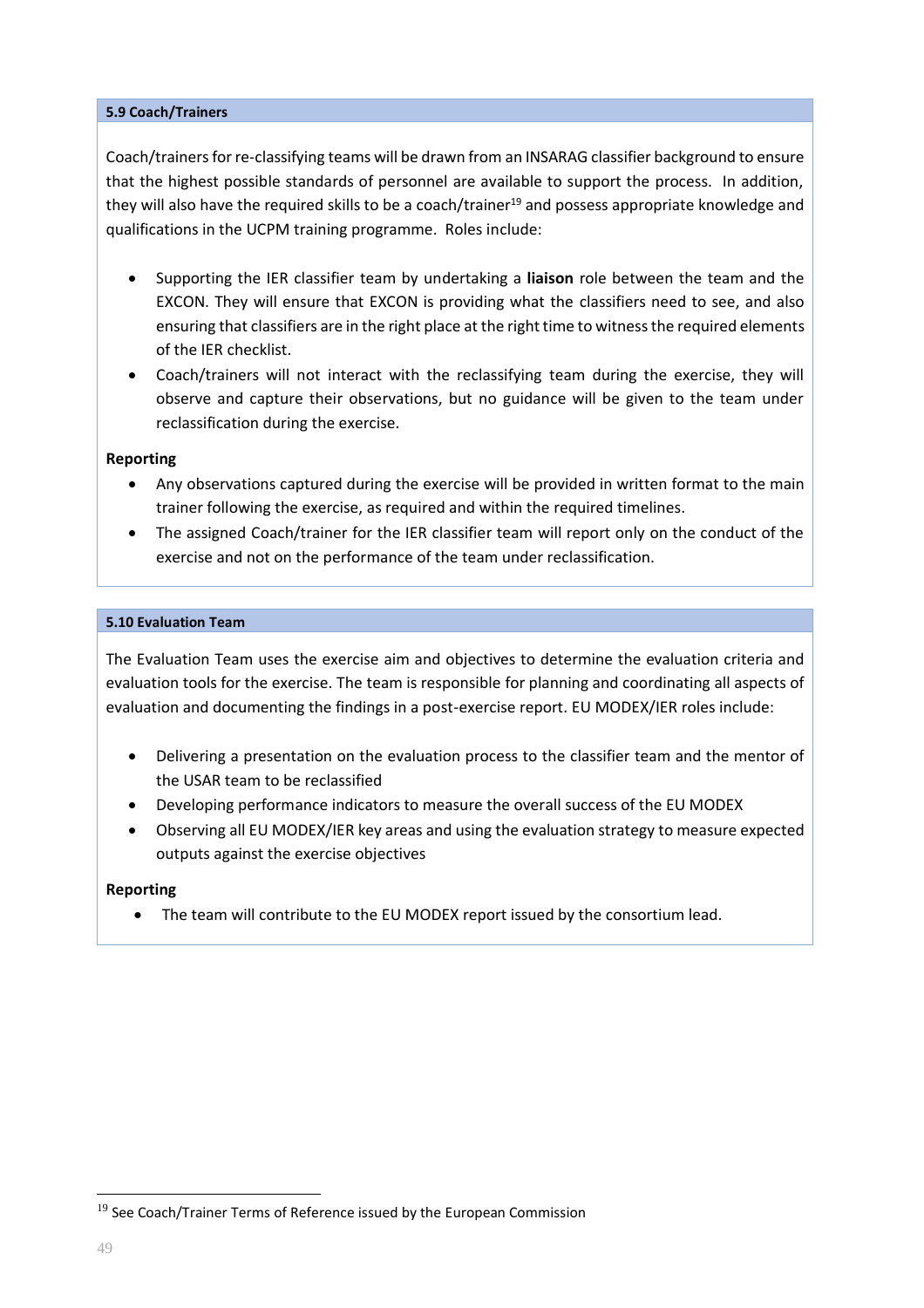# **Annex 3: EU MODEX (USAR) Management Structure**

<span id="page-49-0"></span>